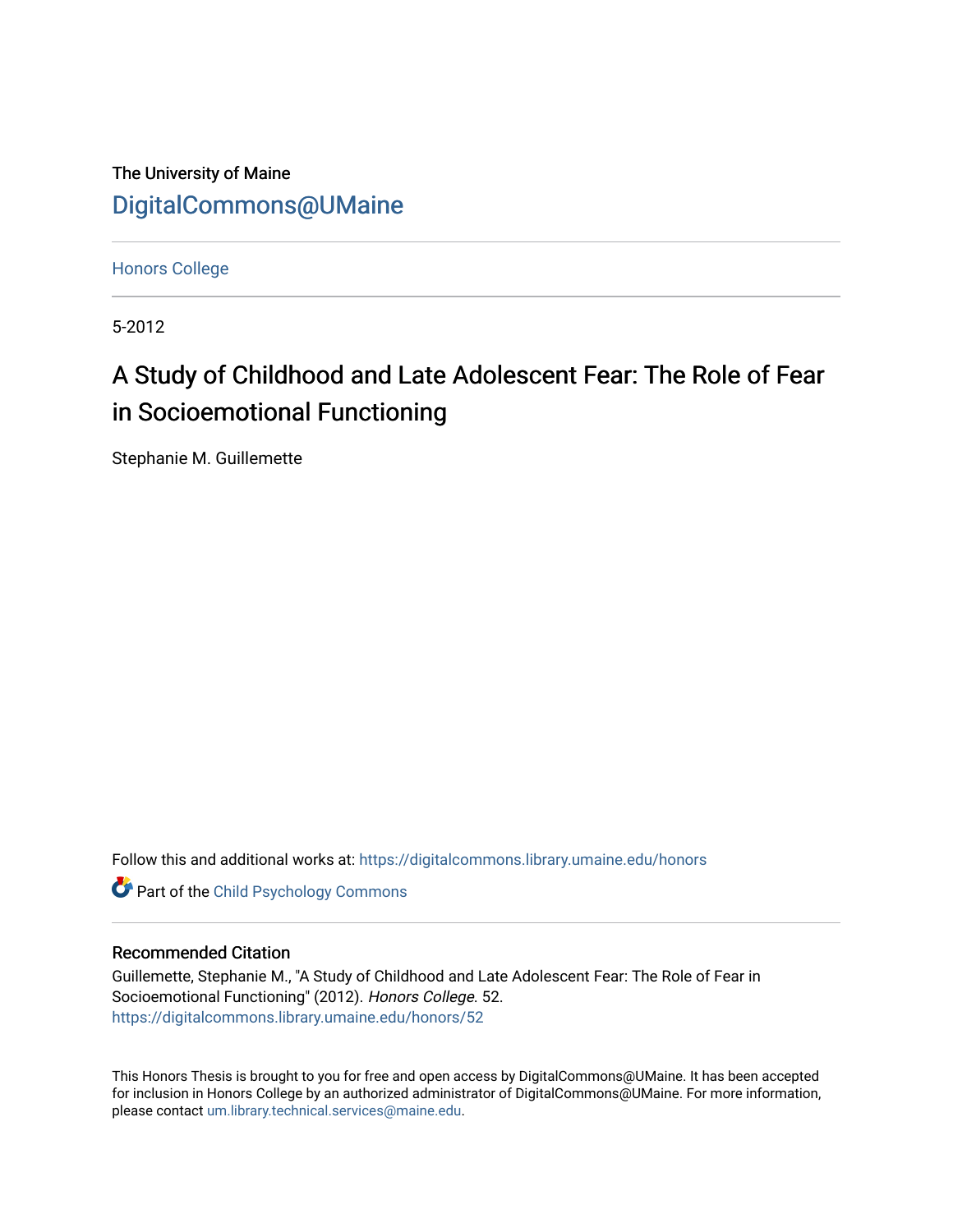# A STUDY OF CHILDHOOD AND LATE ADOLESCENT FEAR: THE ROLE OF

# FEAR IN SOCIOEMOTIONAL FUNCTIONING

by

Stephanie M. Guillemette

A Thesis Submitted In Partial Fulfillment of the Requirements for a Degree with Honors (Psychology)

The Honors College

University of Maine

May 2012

Advisory Committee:

Cynthia Erdley, Professor of Psychology, Jordan LaBouff, CLAS-Honors Preceptor of Psychology Shannon McCoy, Assistant Professor of Psychology Michael Robbins, Research Associate Professor, Psychology Department Chair Chris Mares, Honors College, Intensive English Institute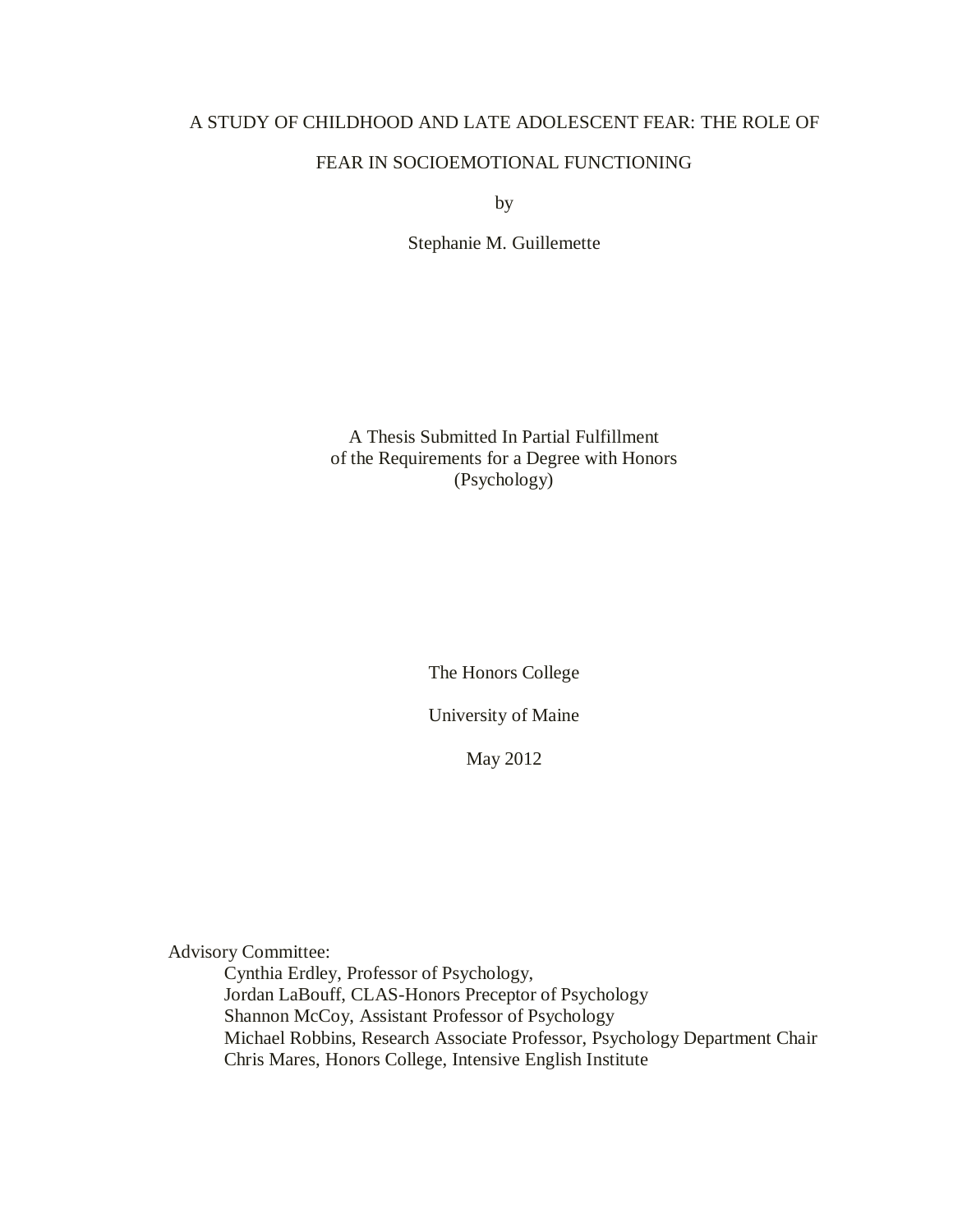Abstract

The purpose of this study was to investigate the role that fear in childhood plays in socio-emotional functioning in late adolescence. In addition, the role of parental support in this relationship was examined. Participants included 70 college students, ages 18-25 years, who completed measures that assessed their fears and perceptions of social support from parents in childhood, as well as aspects of their present wellbeing (e.g., selfesteem, mood, depressive symptoms). Results interestingly indicated that, "someone in the family dying" was the most highly rated fear in both childhood and late adolescence. Also, fear of family members dying and family members becoming ill were rated higher than personal fears of death, or getting cancer for each age range. Furthermore, there were significant correlations between childhood and late adolescent fear for each of the 74 specific fears assessed. Thus childhood fear and late adolescent fear are directly linked. Lastly, analyses showed that for those with low levels of parental support, childhood fear was associated with lower wellbeing, whereas for those with high levels of parental support, there was no relation between childhood fear and late adolescent wellbeing. Results suggest that high levels of parental support serve as a type of buffer for children with fear, protecting their future wellbeing. Limitations of the present study, as well as future directions for research, are discussed.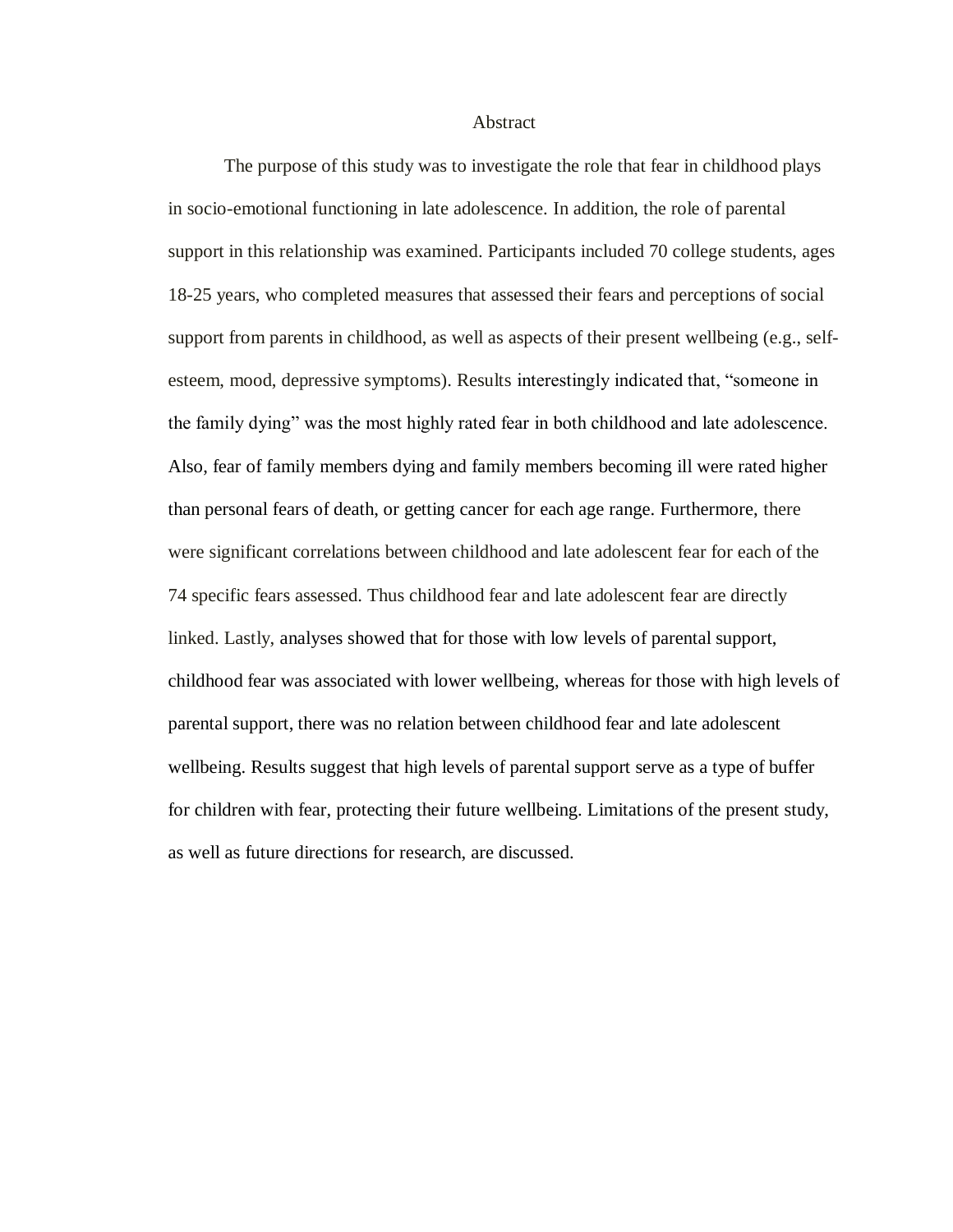# Table of Contents

| A Study of Childhood and Late Adolescent Fear: The Role of Fear in Socio- |
|---------------------------------------------------------------------------|
|                                                                           |
|                                                                           |
|                                                                           |
|                                                                           |
|                                                                           |
|                                                                           |
|                                                                           |
|                                                                           |
|                                                                           |
|                                                                           |
|                                                                           |
| Quality of Relationship Inventory for Childhood 1 (QRI-C1) 14             |
|                                                                           |
| Positive and Negative Affect Schedule- Expanded Version (PANAS-E)16       |
|                                                                           |
|                                                                           |
|                                                                           |
|                                                                           |
|                                                                           |
|                                                                           |
|                                                                           |
|                                                                           |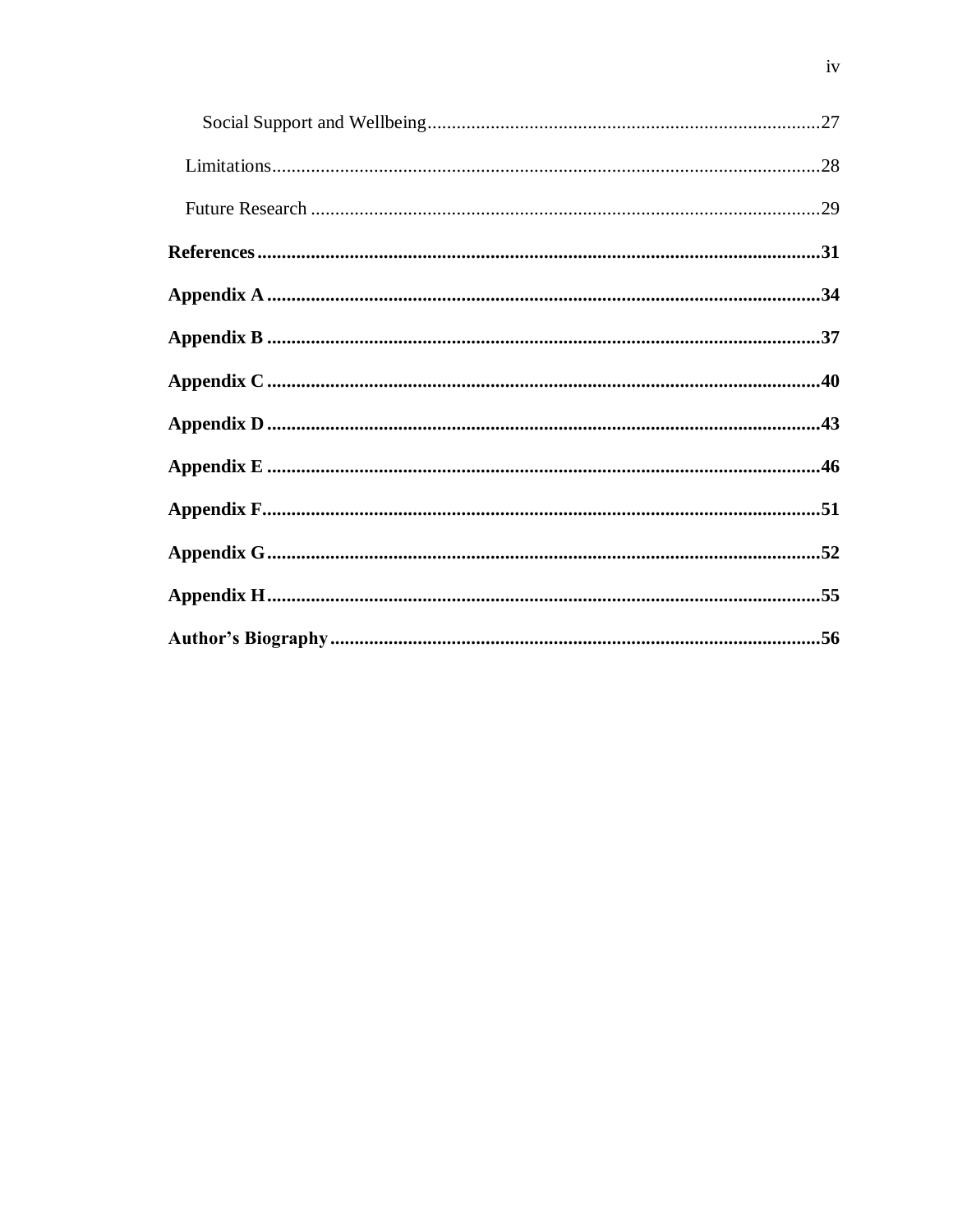#### <span id="page-5-0"></span>A Study of Childhood and Late Adolescent Fear: The Role of Fear in

# Socio-emotional Functioning

Beginning in infancy and continuing through the life span, individuals experience different types of fear. The nature of fear may change in response to one's developmental level and temperamental characteristics, as well as the variety of external stressors experienced. This constantly evolving process in the experience of fear is completely natural, and it is related to the "nature vs. nurture" argument because both temperamental characteristics and social experiences influence fear potential. It is stated in the 1988 book *When Your Child Is Afraid*, "Fear is an unpleasant emotion that occurs in response to a consciously recognized source of danger—real or imaginary" (Schachter  $\&$ McCauley, 1988. p. 23). Fear responses, between the moderate and extreme cases, can impact a person's adjustment to specific situations in which fear is present. Fear responses include a series of hormonal, physiological, and mental changes that alter a person's state of being. These fears come in multiple categories, including animal type, nature-environment type, blood-injection-injury type, and situational type (e.g., elevators, tunnels).

Social support from parents, peers, and other key social figures can help individuals to cope with their fears. With adequate perceived social support (the person's opinion of whether he or she is indeed supported by others), individuals tend to hold, overall, a stronger sense of wellbeing (Jackson *et al.,* 2009). The purpose of the present study is to investigate the relation of fear in childhood to socio-emotional functioning in late adolescence. In addition, the role that perceived social support from parent(s) plays in the relation between childhood fear and late adolescent socio-emotional functioning is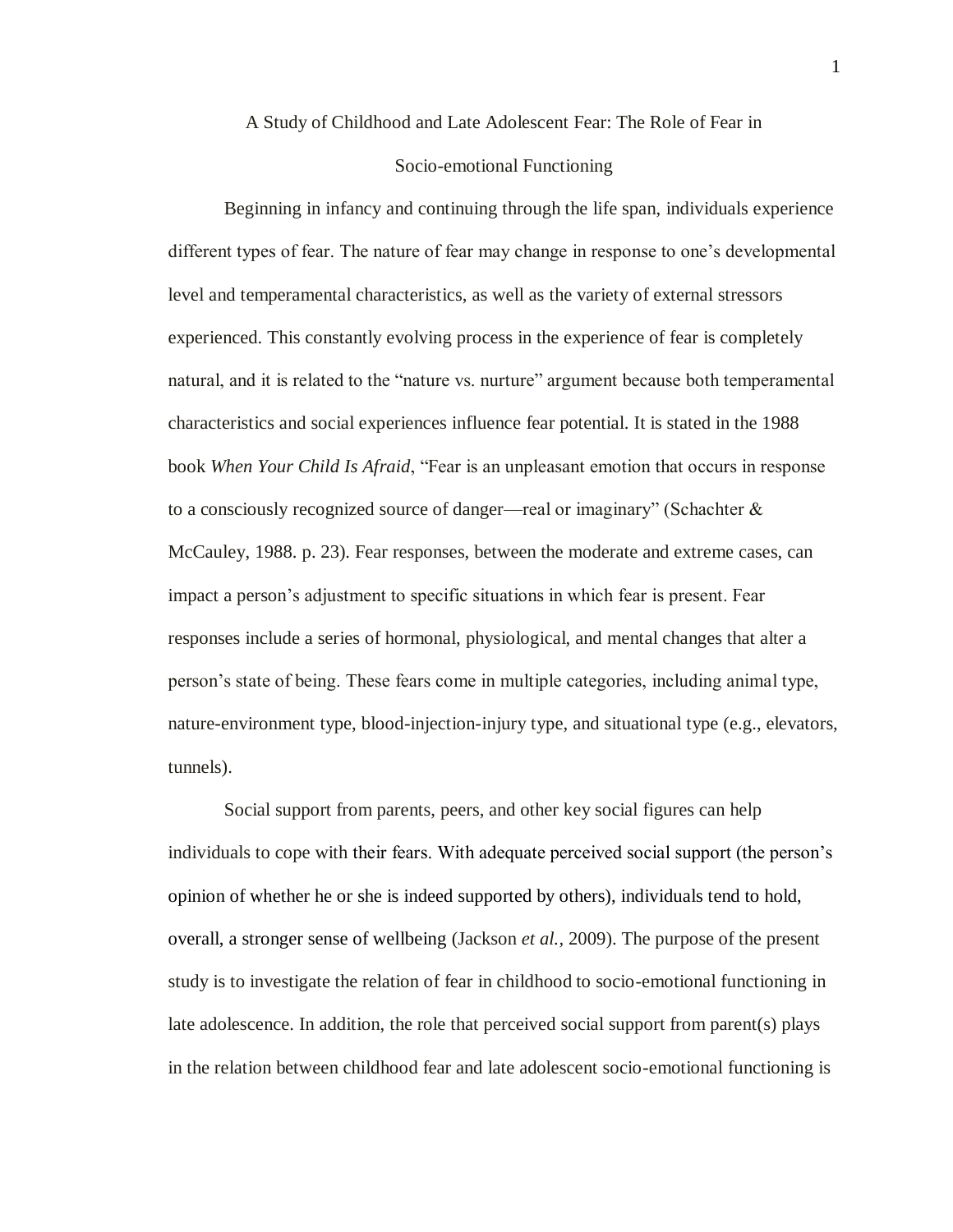examined. It is hypothesized that those with low levels of fear and high social support are the individuals who are best off mentally and emotionally, and those worst off will have high levels of fear and/or multiple fears as well as a lack of perceived social support.

### <span id="page-6-0"></span>**Fear History**

Avoidance of seemingly dangerous or life-threatening situations is crucial to the survival of the human species. Although moderate levels of fear are healthy for all ages, to keep human beings wary of potential dangers during their daily activities, to have an over-abundance of fear is best described as unhealthy. Extremely high fear levels can be the root of many socio-emotional problems such as anxiety, depression, poor friendships, and career difficulties. As stated by a 1999 article on social phobia, "A lifetime prevalence rate of 13.3% was reported in the National Comorbidity Survey, making social phobia the third most common psychiatric disorder in the United States [12]. Consequently, it has been argued that the older DIS/DSM-III-based studies vastly underestimated the true prevalence of social phobia [37]… Furthermore, epidemiological studies have reported that social phobia is more common in individuals who are female, younger, unmarried, poorly educated and from lower socioeconomic groups, but all reports on demographic features have not been consistent [35]" (Furmark, Tillfors, Everz, Marteinsdottir, Gefvert & Fredrikson, 1999, pp. 1 & 3). Social phobias, or "extreme" social fears as mentioned above, are alarmingly common, which can only mean that a large percentage of the US population passes through the lesser extreme phases first. Social fears adapt and change over time, influenced by the events in society that surround us. As social beings, humans rely on others for friendships, important communication,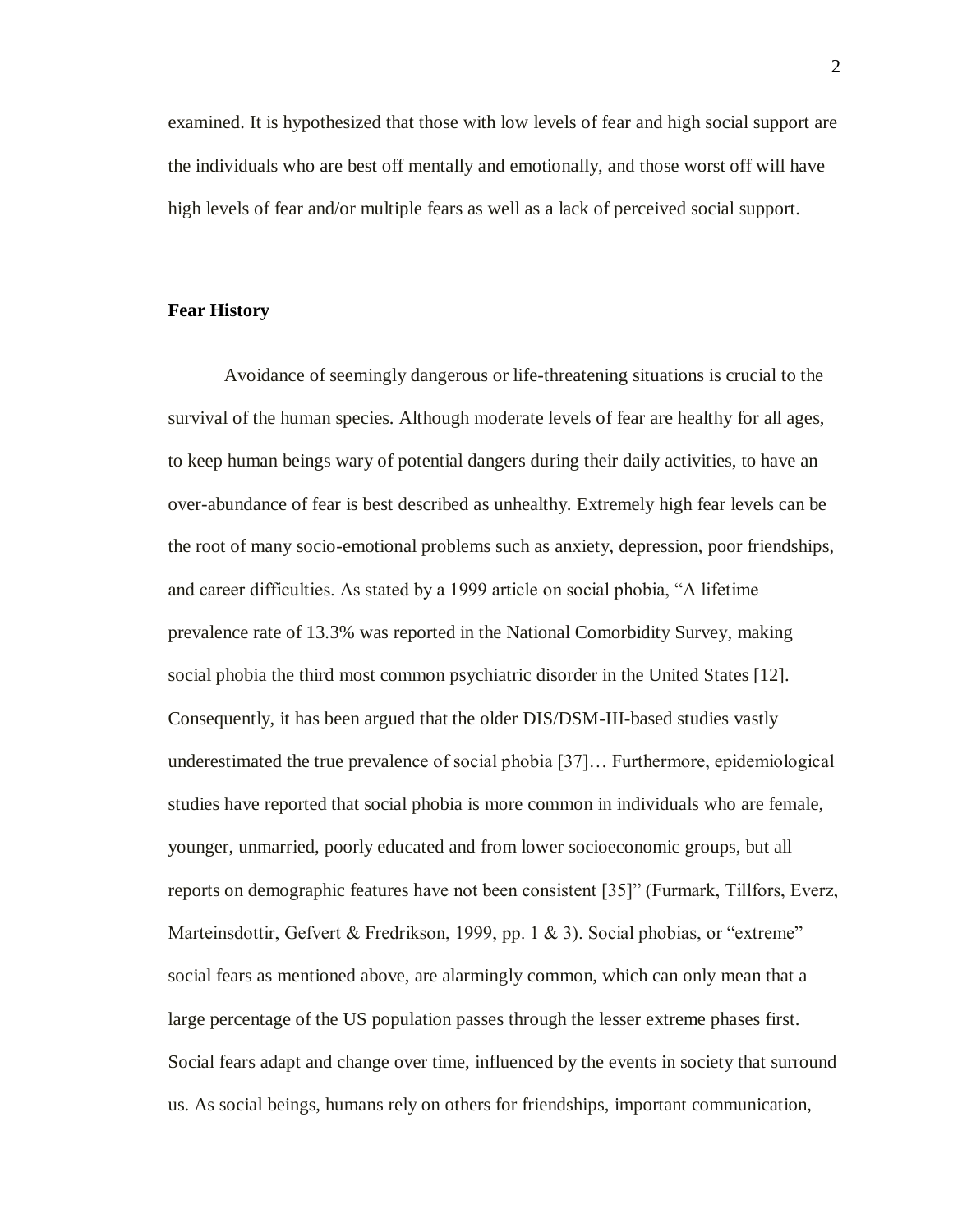verifications of self-worth and belonging. It has been written that many of the most common fears include talking to those of higher status, performing or speaking in public, and speaking during classes or meetings; this stems from our need not only to be social beings, but also by our need to be accepted (not judged) for our public actions (Lee, Ng, Kwok & Tsang, 2009).

Fear can emerge at any stage of life, and can have varying levels of severities (i.e., it can be long lasting or very short lived, strong or weak). Fear may disappear or decrease normally when certain threats or stressors lessen in our lives or when we learn to cope with the fear (e.g., public speaking) in more adaptive ways. Fear can be seen as a survival technique serving its purpose, but also a learned social phenomenon to avoid things that are undesirable (e.g., frogs, spiders, dirt). Fear exists in people of all ages, for there is always the potential for danger at every life stage and in every situation.

Dr. Robert Schachter discusses fear by saying it is, "A valuable emotion, helping us respond to danger by mobilizing our bodies physically and mentally. Furthermore, the fears of very young children, such as anxiety of separation or strangers, are adaptive; that is they help the infant to survive. And many fears evolve developmentally when the infant or child discovers new skills (crawling, running)… As the child learns to walk and finds he can physically leave mother, separation anxiety develops. His reaction is not unreasonable—if he does wander quietly away, he does, in fact, soon find himself lost and helpless" (Schachter & McCauley. 1988, p. 255). The research available portrays the purpose of fear as a type of protection of humans from danger.

For people who experience fear, it is not always a means of protection, but at times a burden when it is associated with excessive negative effects. Particularly those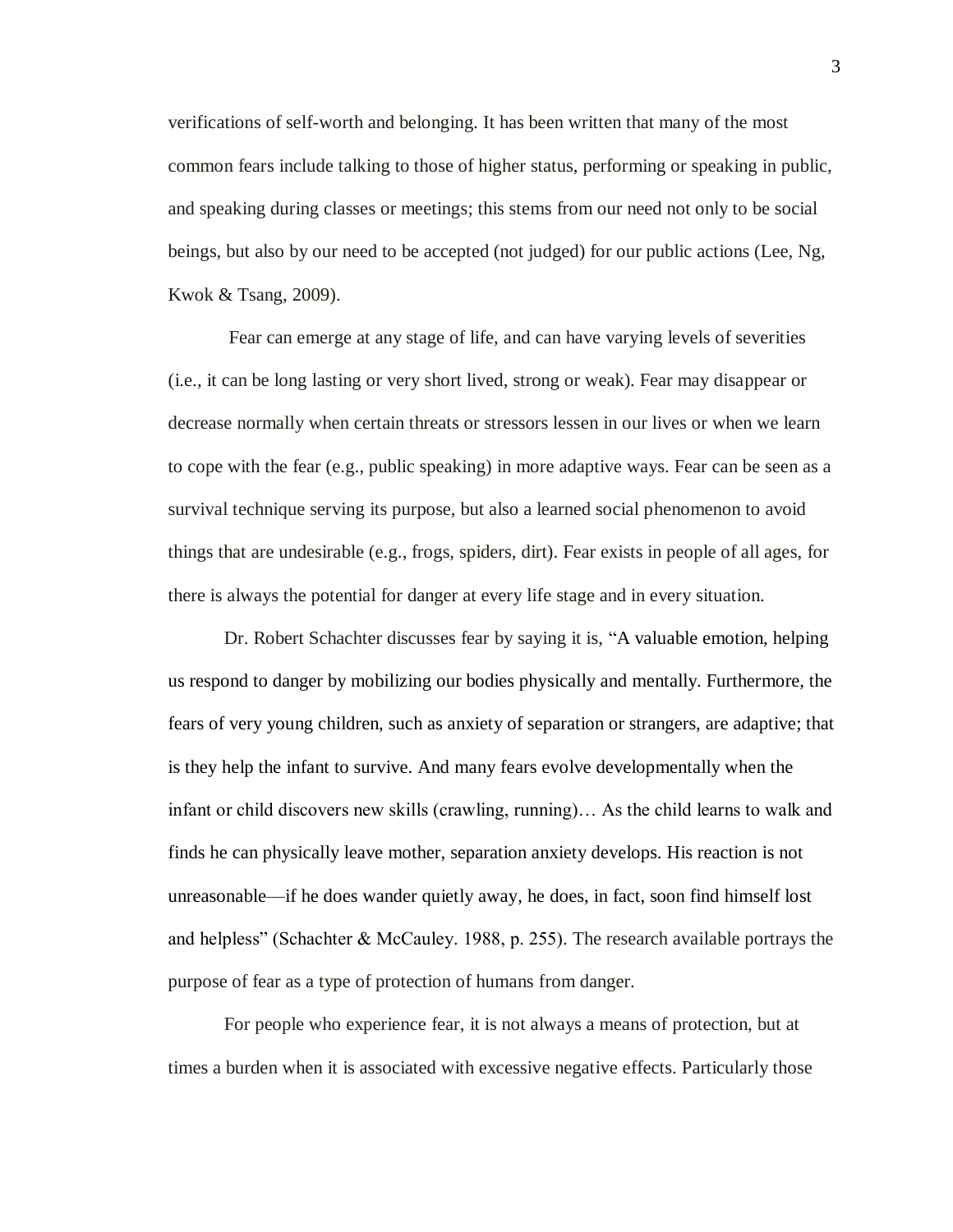who lack the skills necessary to cope with fear are more vulnerable to stress, anxiety, and/or depression. For example, social fears and depression are discussed in the following excerpt from a 2012 study:

> The fear of negative evaluation (FNE) is among the best established cognitive-behavioral features of social anxiety (Clark & Wells, 1995; Collins, Westra, Dozois, & Stewart, 2005; Kocovski & Endler, 2000; Rapee & Heimberg, 1997). Studies indicate that individuals with social anxiety show a more extreme level of FNE than normal controls (Weeks *et al.,* 2005). Additionally, it is noteworthy that FNE shows considerable specificity to social anxiety compared to other anxiety disorders, such as panic disorder and obsessive compulsive disorder (Ball, Otto, Pollack, Vccello, & Rosenbaum, 1995; Kotov et al., 2007; Saboonchi, Lundh, & Ost, 1999). With respect to depression, although there is no direct theoretical insight into the relationship between FNE and depression, empirical data have revealed moderate correlations between FNE and depression (Collins *et al.,* 2005; Duke, Krishnan, Faith, & Storch, 2006; Kocovski & Endler, 2000; O'Connor, Berry, Weiss, & Gilbert, 2002; Sato, McCann, & Ferguson-Isaac, 2004). Some indirect evidence has suggested that symptoms of depression are related to the fear of rejection, disapproval, and criticism (Clark, Steer, Haslam, Beck, & Brown, 1997; Sato, 2003). According to the prominent cognitive theory of depression by Beck (1976), negative thought is central to depression. It makes sense that FNE is related to depression because negative evaluation from others verifies the biased schema of personal failure and deteriorates their depressive mood (Wang, Hsu, Chiu & Liang. 2012, p. 216).

All of these negative socio-emotional effects have been examined in conjunction with human functioning once the emotions occur. In regard to the functioning of humans it is stated that memory and attention can be altered by emotional stimuli, which is due to how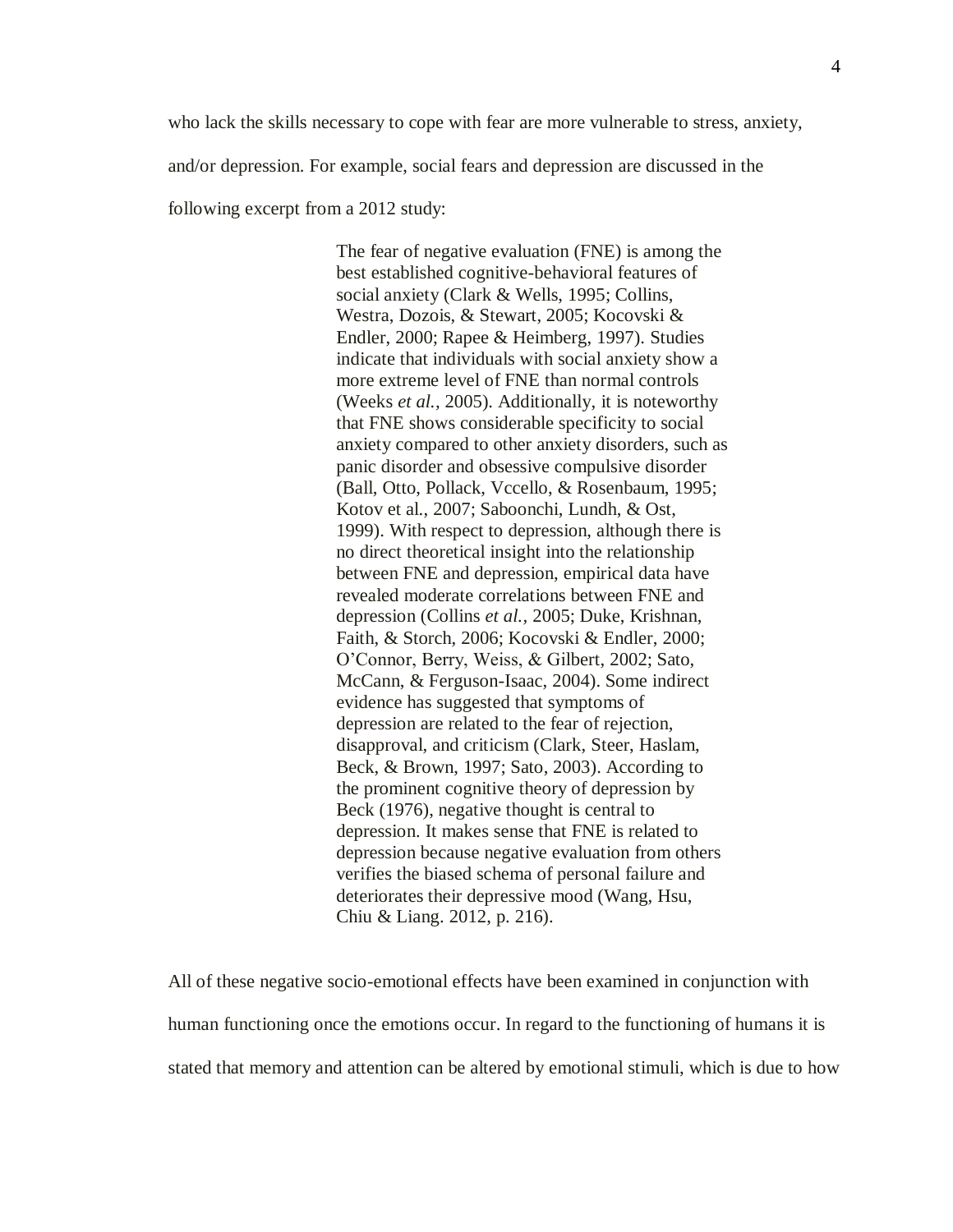emotions color specific events, in turn forming perceived memory in accordance to an event. Enhanced memory is likely to improve chances for survival as well as impact predictions about future actions regarding the emotional outcomes of situations. There are times when strong emotions can interfere with daily tasks and the perception of events to the point where it actually hinders growth, understanding, and survival. Thus, a balance of emotion in the proper settings is healthier than an overabundance of emotion (Prince, Thomas, Kragel & LaBar, 2012). Fear is an emotion that is recognized all over the world by multiple races and ethnicities; I believe that moderate amounts of fear throughout life for all people are healthy, yet an overabundance can impede growth emotionally and can hinder survival by never allowing one to fully experience the world without always having a fearful stigma.

These negative effects associated with fear are consequences of physiological changes in the body when exposed to the fear or life stressor. Increased heart rate, nervousness (sweaty palms, sweating due to nerves), anxiety, and the need for flight are all associated with fear caused by stressors, and are regulated by the release of hormones such as epinephrine, norepinephrine, and cortisol in the human body during stressful times. Since extremely stressful situations have the capability to cause fear,

> The interpretation of stress is believed to occur in the cerebral cortex of the brain based upon sensory and other input (such as from chemo-receptors). It has become common to differentiate two main types of stress categories: "emotional" (or "neurogenic") and "physiological" (or "systematic") (Li *et al.*, 1996; Sawchenco *et al.,* 2000). The two categories of stress act through somewhat different neurological mechanisms, but the general features are similar. Cognitive processes are involved in the assessment of the input for both categories as to whether the input represents a potential threat and, if so, whether there are coping processes to deal with the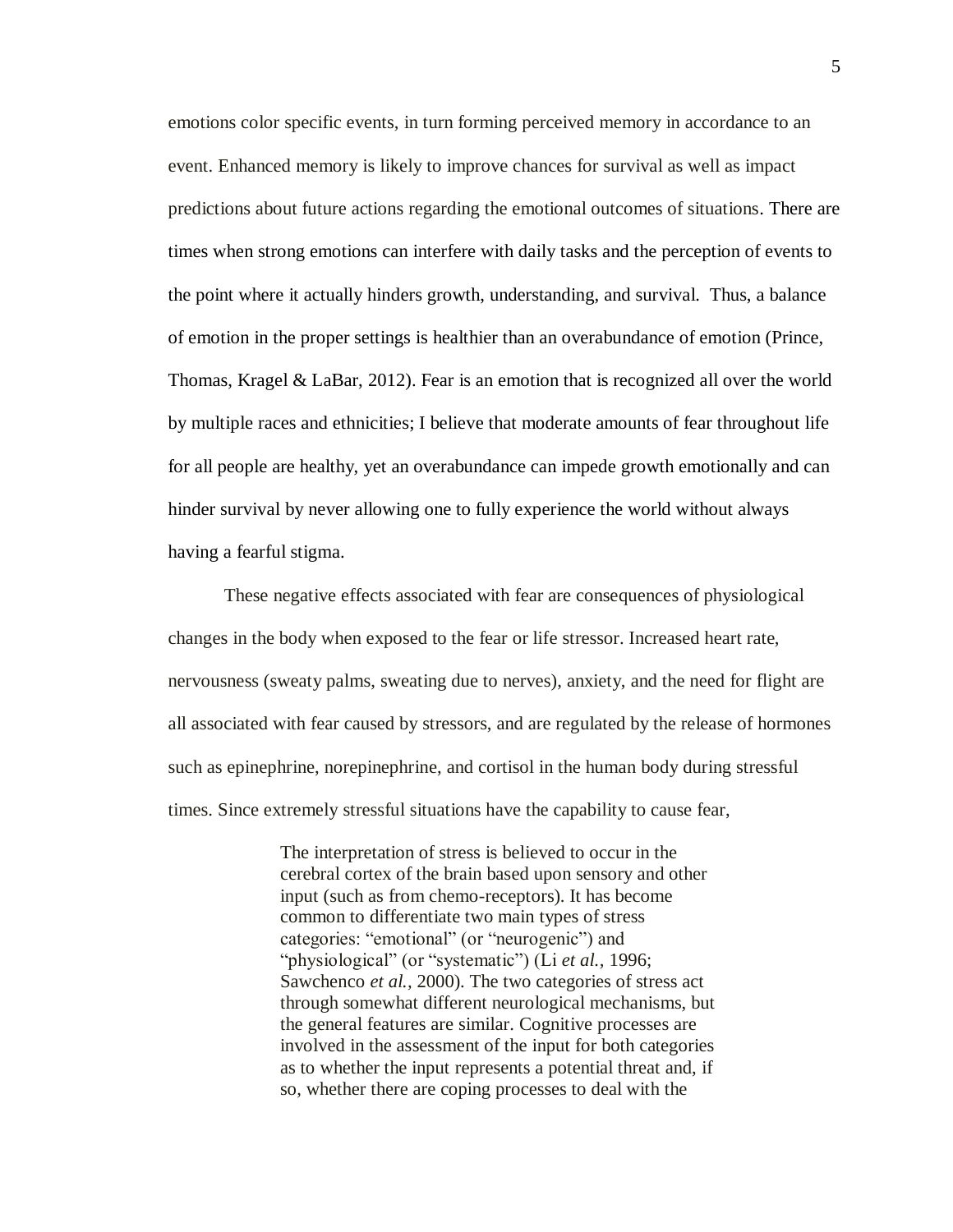threat in a routine manner. If the appraisal is of the threat that cannot be coped with easily, a stress message is sent from the cortex to other brain areas. These other areas include the amygdala, the hypothalamus, the locus coeruleus and the rostral ventrolaternal medulla (RVLM) in the brain stem. These brain areas contain neurons that release norepinephrine, those that release corticotropinreleasing hormone (CRH), and those that release arginine vasopressin (AVP), with these types of neurons stimulating each other (Calogero *et al.,* 1988; Chrousos and Gold, 1992; Charmandari *et al.,* 2003)… Thus a complex series of brain pathways that involve both cognitive and autonomic areas result in the secretion of norepinephrine at nerve terminals in many organs and the release of a mixture of epinephrine and norepinephrine into the blood from the adrenal medulla. These catecholamines cause a series of physiological changes to occur in the body, including increased heart rate and blood pressure, elevated ventilation rate, released energy stores into the blood, blood preferentially routed to muscles, and so forth… (Brown, 2007. pp. 95-96).

Fear is such a unique system related to stress, that although there is much research about stress responses, the socio-emotional link among the stress responses, fears, outcomes, and coping strategies for emotional and physiological type fears are yet to be discovered.

# <span id="page-10-0"></span>**Fear Categories**

In the infant stages through early childhood there is a strong fear of separation from parents due to the fact that children are afraid of being on their own without the protection of those that love them unconditionally and will hopefully take care of their best interests and wellbeing. For the elderly, fear of disease diagnosis or even death is much more relevant. For purposes of fear and phobia diagnosis and study for those of all ages, "The subtypes of specific phobia were determined according to DSM-IV criteria based on questions in Disc-IV about what makes their child fearful. Specific phobias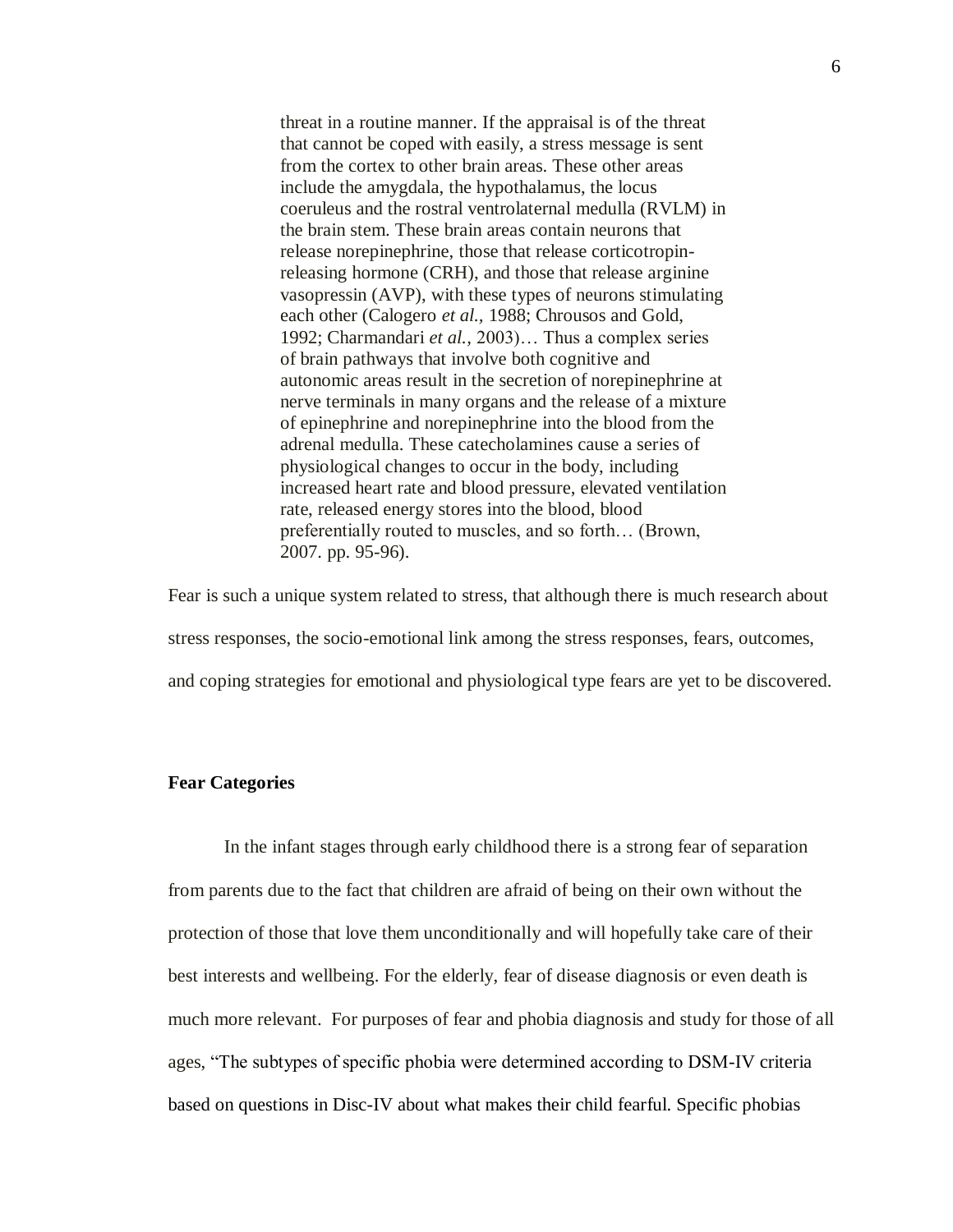include (1) animal type; (2) nature-environment type, including height, thunder, lightning, darkness, and water; (3) blood-injection-injury type including needles, blood, seeing laceration wounds, and injection; and (4) situational type, including bridges, tunnels, highways, elevators, and escalators" (Kim, Kim, Cho, Kim, Shin, Yoo & Kim. 2010, p. 630). The specific phobia categories mentioned above were used in the present study for the purpose of categorizing fear found during people's lives in normally smaller quantities than those necessary to be categorized as a phobic reaction. A phobia, or "a strong, persistent, and unwarranted fear of some specific object or situation" (Sue, Sue & Sue. 2010, p. 119), is an excess of fear in one particular category that causes a person to feel as if his or her external stressors in one specific area are too much to handle, causing the person also to significantly change his or her daily routines, friendships, and direction of attention in order keep personal safety and wellbeing at the top of one's mind, constantly.

Used to help pinpoint specific fears for diagnosis, research has been done to test the validity of these fear categories but, "these studies are scarce and provide inconsistent results" (de Jongh *et al.,* p. 142). The defining line between situation type fears and other type fears (used in various fear-related research) is up for interpretation, due to the fact that the small amount of research on this topic has not yet been standardized. However, it is stated in, *The Role of Verbal Threat Information in the Development of Childhood Fear, ''Beware the Jabberwock!''* that, "Evidence from the literature on adult phobias also shows that fears during childhood should be taken seriously. Ost (1987), for instance, interviewed adult phobic patients about the age of onset of their anxiety problems, and noted that specific phobias tend to begin at a fairly young age: animal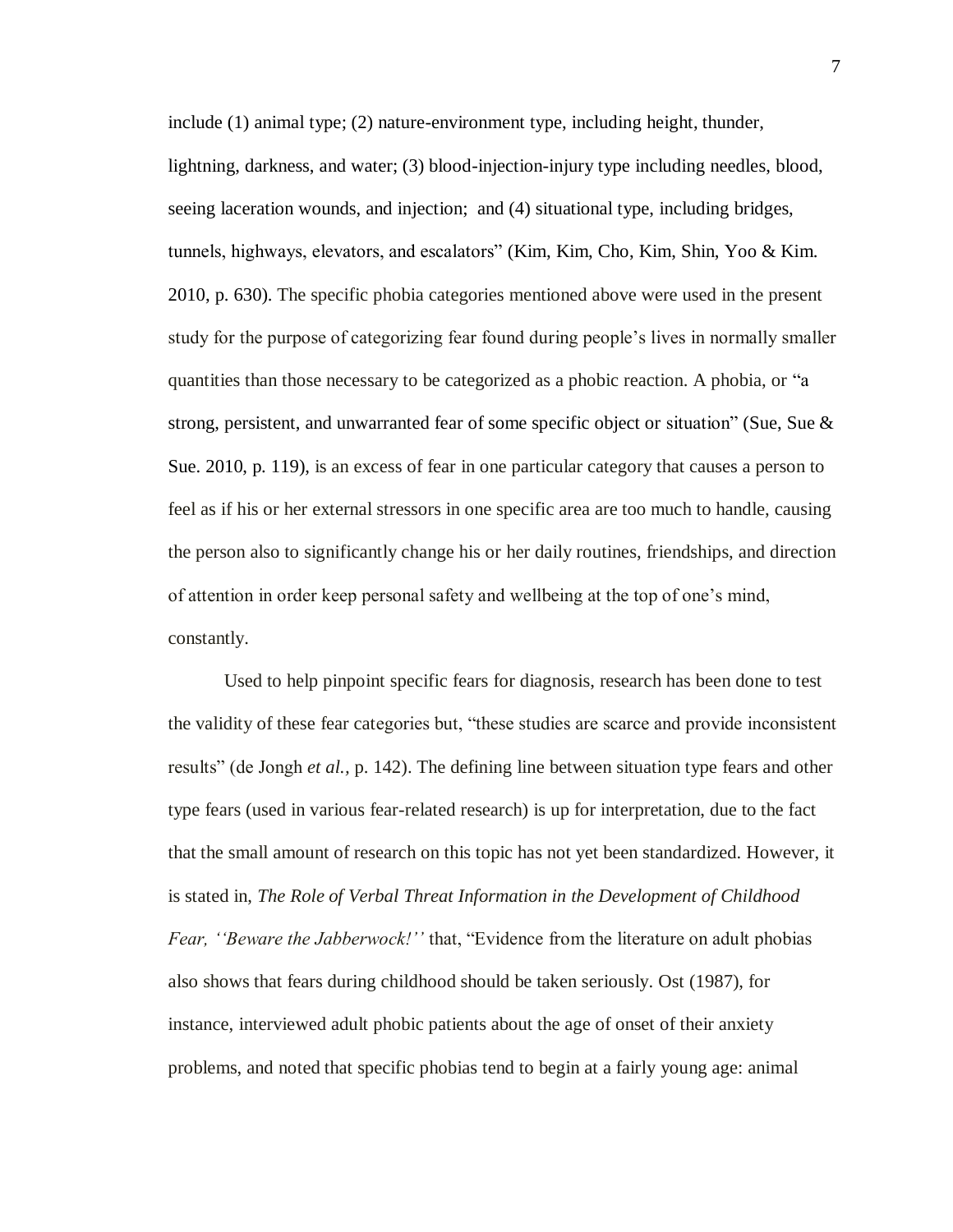phobias had an onset age as early as 7 years, followed by blood phobia (9 years), dental phobia (12 years), and social phobia (16 years)" (Muris & Field. 2010, p. 130). This useful information aids in the understanding of the fear processes for each type to inform those in the counseling field; focusing on specific fear type differences allows for individually tailored help for those experiencing high levels of fear.

#### <span id="page-12-0"></span>**The Role of Social Support in the Fear Process**

During the process of developing my hypotheses, I chose to focus on the question of whether individuals who experience high degrees of fear vary in their level of adjustment as a function of the social support they receive. "*Social support* is defined as the perception that one is loved, valued and esteemed, and able to count on others should the need arise. The desire and need for social support have evolved as an adaptive tool for survival, and our perceptions of the world around us as being supportive emerge from our interactions and attachments experienced early in the life course (Bowlby, 1969, 1973; Simpson & Belsky, 2008)" (Gayman, Turner, Cislo, & Eliassen. 2010, p. 881). Fears that exist during youth and late adolescence are linked to the amount of social support youths receive regarding these fears. Research on the role of social support has stated,

> Although conceptualizations and measurements of social support vary widely, it has long been clear that *perceived* social support is the most consistent and compelling indicator in relation to health benefits (House, 1981; Turner, 1983; Wethington & Kessler, 1986). Indeed, detailed reviews of accumulating research over the past quarter century leave little doubt that perceived social support is importantly connected with mortality and a wide range of physical and psychological morbidities (e.g., Cohen & Syme, 1985; House, 1987; House,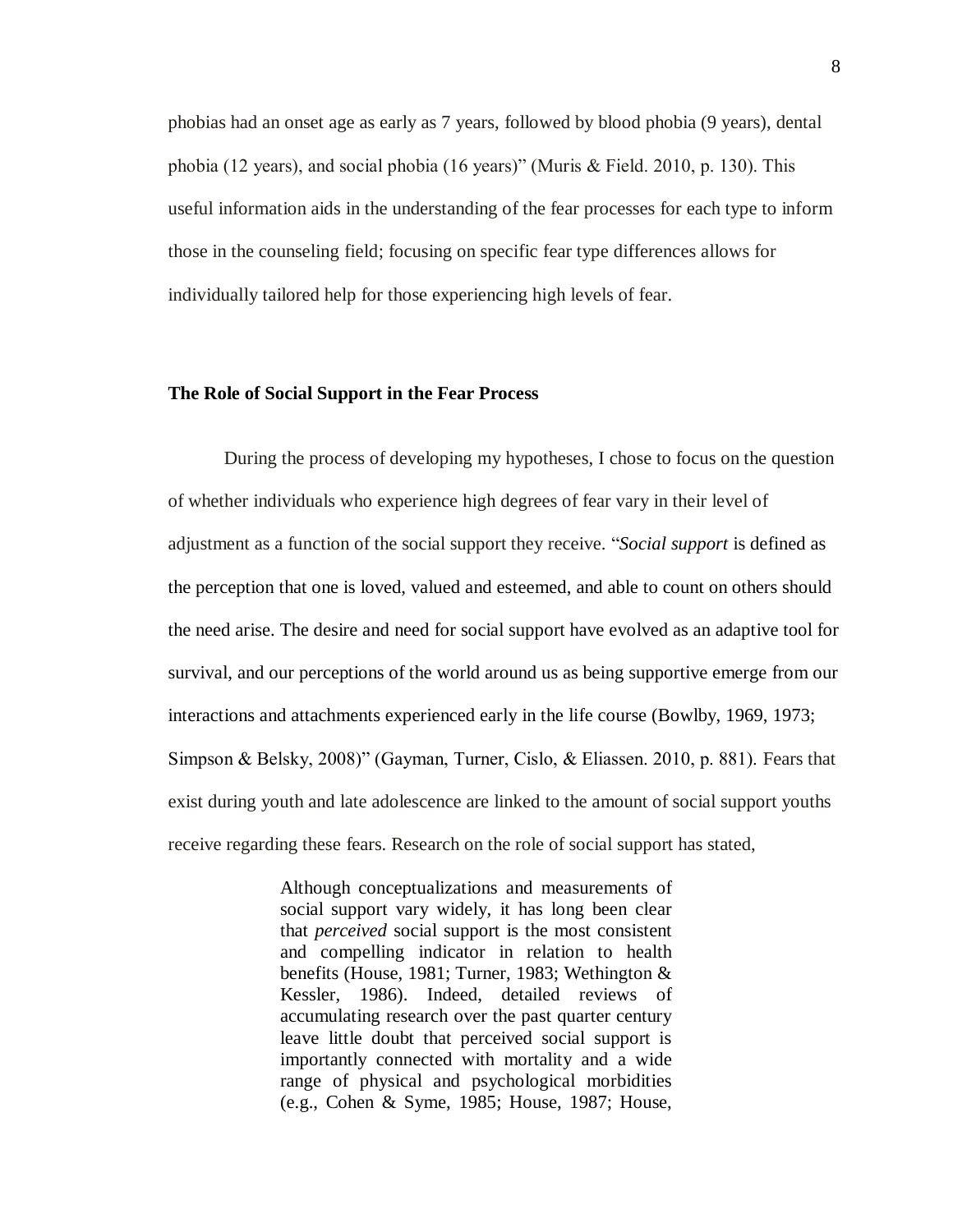Umberson, & Landis, 1988; Vaux, 1988). Some scholars have argued that the lack of social support represents a fundamental cause of disease (Cassel, 1976; Link & Phelan, 1995, 2000). According to House and colleagues (1988), "The determinants of social relationships, as well as their consequences, are crucial to the theoretical and causal status of social relationships in relation to health" (p. 544). Although observed more than 20 years ago (House *et al.,* 1988), to date, relatively few studies have explored early life course factors that underlie the perceived availability of social support (Gayman, Turner, Cislo & Eliassen. 2010, p. 881).

Parental support is typically the first type of *social support* that human beings receive; it is this support that plays a critical role in molding the child's future. Supportive parents are almost like a child's army during the infancy stage, fighting to keep the child safe, healthy, and free of worry. However, those who are unsupportive provide much for a child to fear. I predicted that there are numerous benefits to receiving adequate parental support and many costs to receiving inadequate parental support; negative socio-emotional, including low self-esteem, poor moods, and elevated depressive symptoms are some of the most common costs.

On average, "Exaggerated fears of injury will subside by themselves unless a parent is overprotective, insistent, for example, on doing everything for the child or warning her [or him] against imaginary dangers from ordinary events" (Schachter & McCauley, 1988. p. 125). The role of a parent is crucial in the early lives of children; even completing simple, modern day tasks such as putting Band-Aids on wounds can be hard for young children with squeamish parents who have taught them also to dislike the sight of blood. Children, in their early stages of life, learn immense amounts of information from their most important teachers, their parents, and what they learn helps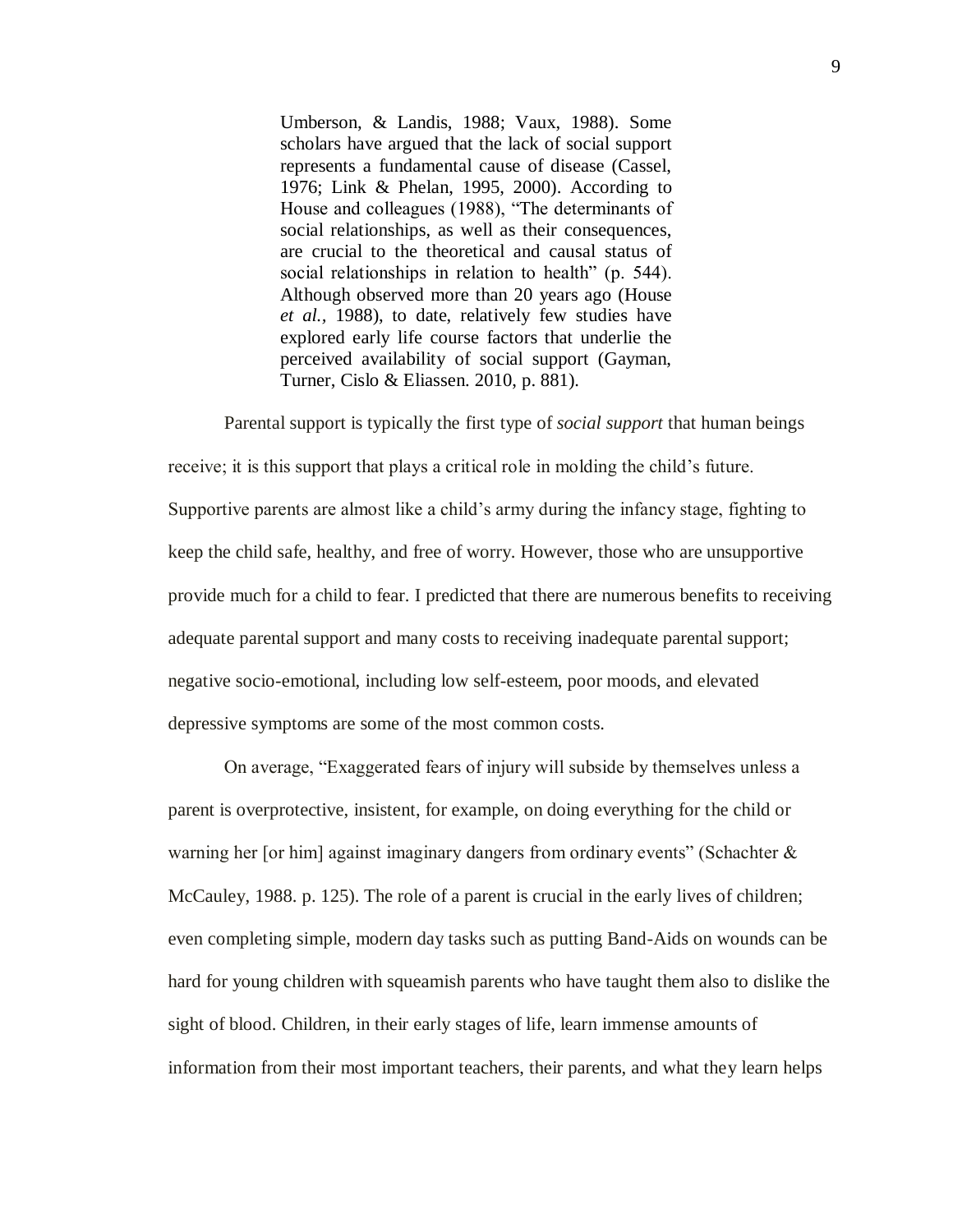to solidify their personalities. It should be noted that learning to fear is an extremely simple task- it is an innate part of our human nature, but to overcome a fear is many times more difficult than learning it because it normally includes exposure to the fear, heightened anxiety, and other such problems.

How, then, should childhood fears be handled so that children's fears do not morph into adult phobias or stronger, long lasting fears? I predict that adequate social support, or more specifically adequate perceived social support, from parents, plays an extremely important role in coping processes associated with fear. Research on the topic of social support states, "…that social support from social networks is a protective factor that buffers the negative effects of stressful life events, and enhances physical and emotional wellbeing (Garwick, Patterson, Bennett, & Blum, 1998; Lynam, 1987; Patterson, Garwick, Bennett, & Blum, 1997), while less social support is associated with greater burden in careers (Kim, Duberstein, Sorenson, & Larson, 2005)" (Jackson *et al.,*  2009, p. 4). Children, late adolescents, and adults rely on this support for their daily functioning and the lack of this "protective factor" can lead to poor functioning.

Many socio-emotional aspects have an impact on functioning, and it is logical to say that poor social functioning is, at many times, accompanied by high anxiety and a lack of a solid social network, including a balance of peer and family relations. In a 2008 research study it was stated that, "A *high-quality relationship* is an in-group exchange characterized by high levels of information, communication, mutual support, informal influence, trust, and negotiating latitude. On the other hand, a *low-quality relationship* is an out-group exchange characterized by mistrust, formal supervision, and little support and attention" (Yi-Feng, Huang & Tjosvold. 2008, p. 1149). Thus, those who experience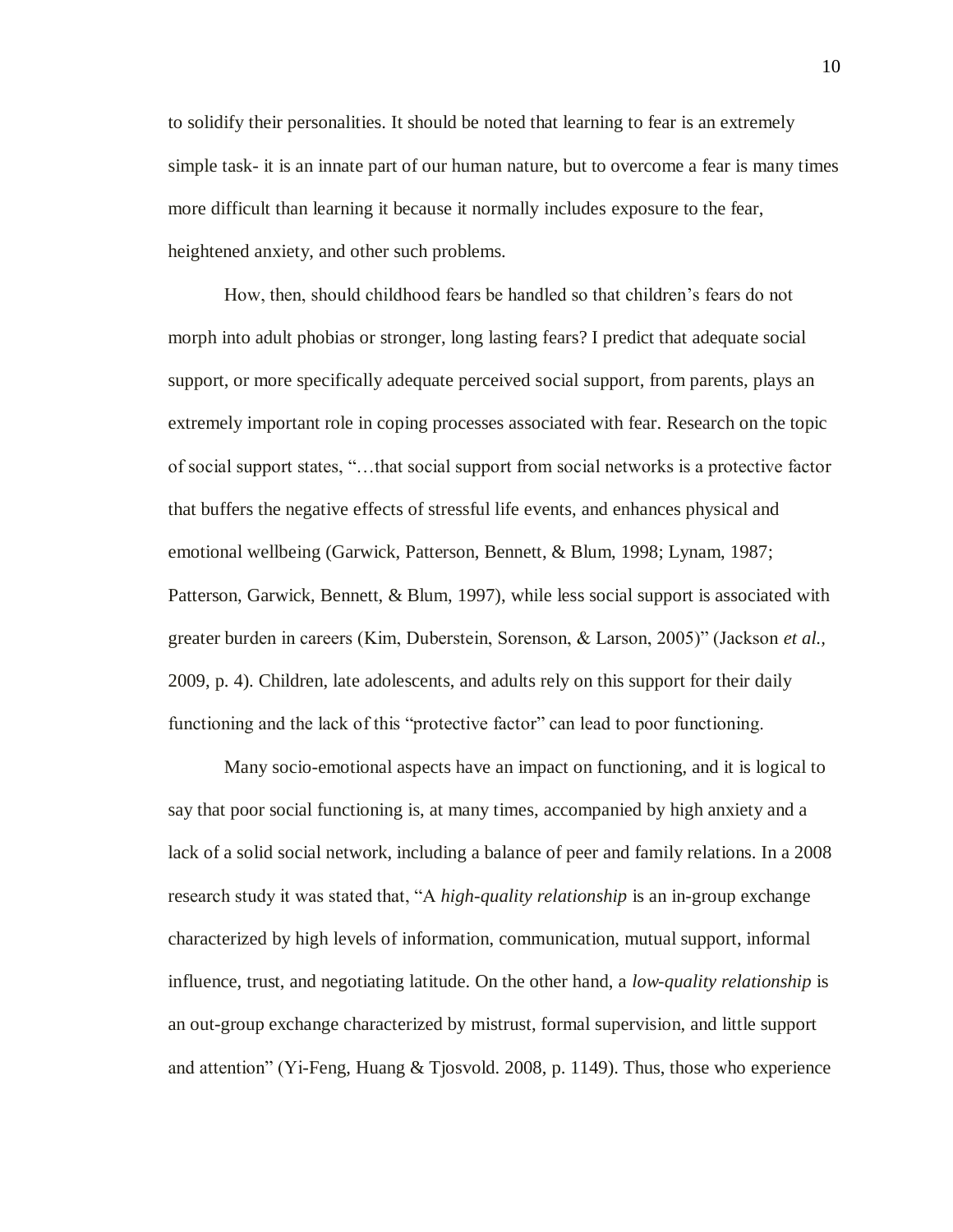high-quality relationships, parental support, and strong levels of trust are more apt to use those relationships during times of need to talk out problems, seek support, and cope socially. Another source states that, "Psychological problems that often begin to manifest in late adolescence and young adulthood, such as depression and anxiety disorders, may also have negative consequences for perceived social support" (Gayman, Turner, Cislo & Eliassen. 2010, p. 884). Based on these ideas and empirical findings, I predicted that those with parental relationships characterized by low social support are more apt to self soothe and cope alone, and ultimately have poorer wellbeing, because they do not have the same social tools as those with highly supportive parental relationships.

### <span id="page-15-0"></span>**Current Study**

My research investigated the role that fear in childhood plays in socio-emotional functioning in late adolescence. In this study, perceived childhood fear was examined for specific cases to discover what late adolescents consider the stressors during their childhoods that produced the largest potential for fear. Childhood, for the purpose of this study, was defined as ages 5-13 years.

I expected to find a significant link between social support from parents and childhood fear to self-esteem, positive mood, and depressive symptoms during late adolescence. Measuring constructs such as self-esteem, relationship qualities, levels of fear, and depression I was able to examine the relationships of these constructs to that of fear.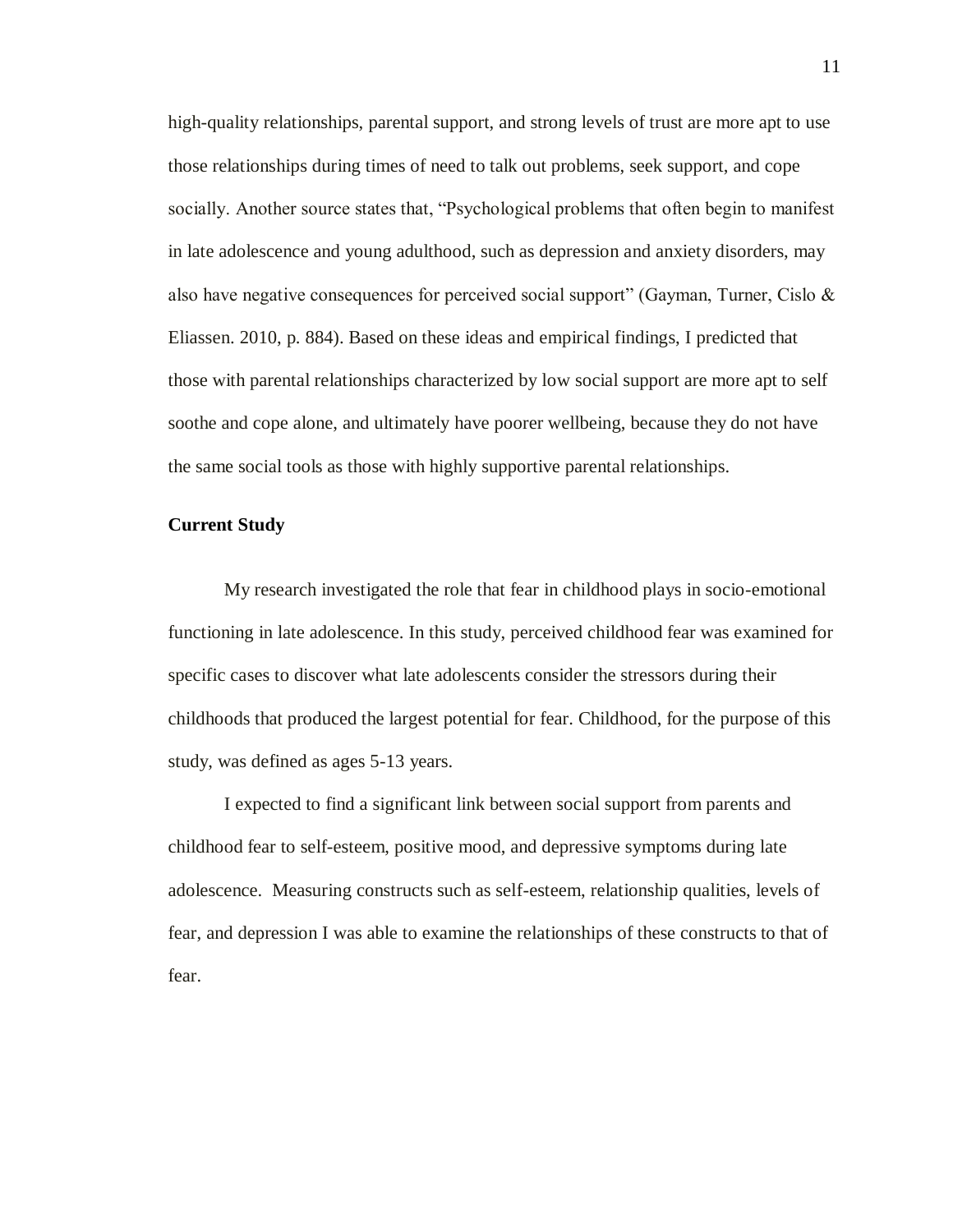# <span id="page-16-0"></span>**Hypotheses**

Based on existing research, I predicted that those who report receiving little support from their parents during childhood and having high amounts of fear would be those worse off socially and emotionally in late adolescence, as presented in Figure 1.1 below. This hypothesis, called the Support-Fear Complex, was the main focus of research for this study. I also tested the hypothesis that individuals who had low levels of fear in their childhood, and who received high social support from their parents would show higher levels of wellbeing in late adolescence.

*Figure 1.1*

# **Support-Fear Complex**

|                  |      | <b>Parental Support</b> |                 |  |
|------------------|------|-------------------------|-----------------|--|
|                  |      | Low                     |                 |  |
| <b>Childhood</b> | Low  |                         | <b>Best Off</b> |  |
| Fear             | High | Worst Off               |                 |  |

I predicted that for individuals who did not receive adequate social support from their parents, their childhood fears would have the potential to interfere with and affect their daily lives in terms of overall wellbeing. I expected that those with high fear in childhood would tend to be not only more withdrawn and depressed, but also to be lower in self-esteem and positive moods. This prediction was based upon the idea that without someone available to sooth and support the child, the child is made to independently face his or her fears. Children with low perceived social support may have limited social ties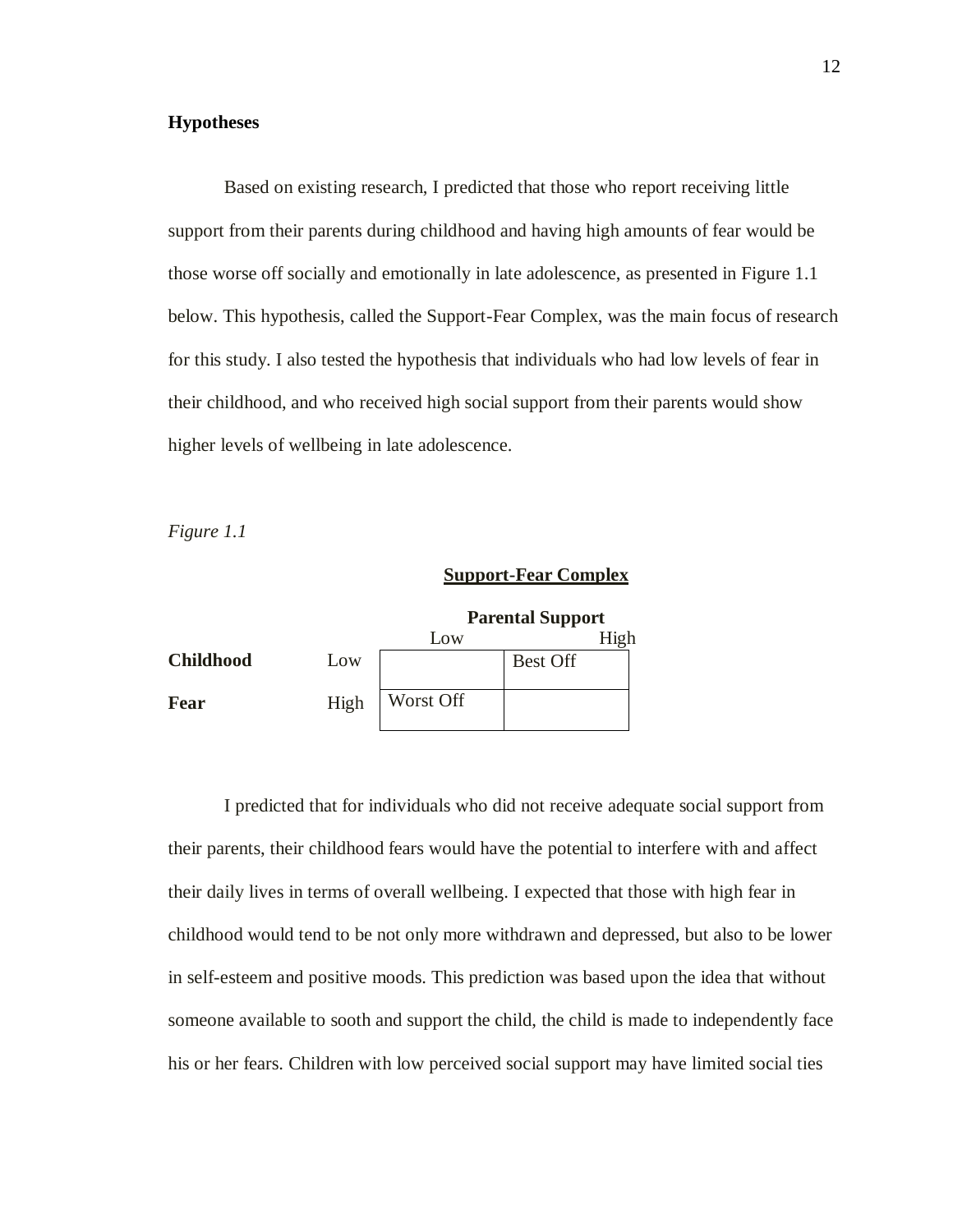in their late adolescent period, and may even have difficulty performing in academic or social situations.

It was also hypothesized that late adolescents with multiple strong fears would be more likely to have decreased self-esteem. This prediction is derived from information provided by Gayman et al. in the publication *Early Adolescent Family Experiences and Perceived Social Support in Young Adulthood,* as seen above where it is expressed that children need strong amounts of perceived social support in order to function adaptively.

### Method

### <span id="page-17-1"></span><span id="page-17-0"></span>**Participants**

For this study, the PSY 100 general student pool at the University of Maine was used to gather 70 participants (18 male, and 52 female), between the ages of 18 and 25 years. The subject pool is made up of a diverse group of students with all types of majors who take Psychology 100 and have the option to participate for course credit in research projects to learn about the research experience. Participants were at least age 18 so that they could provide their own consent, and were not over the age of 25, given the focus of this study on the late adolescent period. The average age of participants was 19 years. Out of the 70 participants, 62 (89%) were from the United States of America, and 65 participants (93%) were of Caucasian/non-Hispanic background.

### <span id="page-17-2"></span>**Measures**

<span id="page-17-3"></span>**The Louisville Fear Survey for Childhood (LFSC)**. To assess individuals' fears based on their childhood memories from ages 5 to 13 years, participants rated each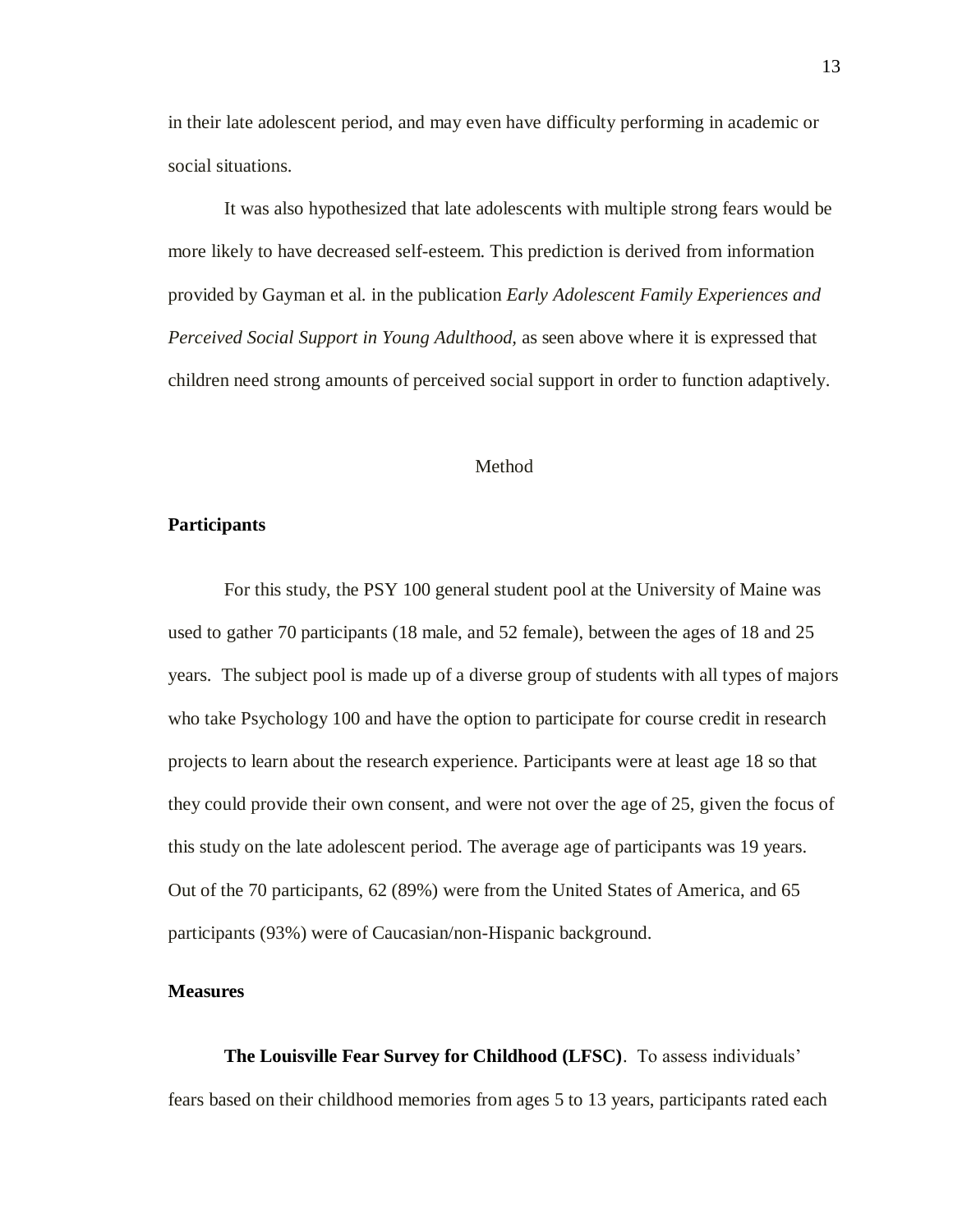of the 74 fear topics presented on the measure by using a 0-100 scale, lower numbers indicated lower amounts of fear, and higher numbers indicated higher levels of fear (see Appendix B). The original Louisville Fear Survey, published in 1973, included 60 items and was scaled on a three-point scale (1- no fear, 2- normal or reasonable fear, 3 unrealistic (excessive) fear). For purposes of the present study, fourteen supplementary items (e.g., terrorism, school violence, bullying) were added to the original 1973 version to update the list so that it reflects contemporary issues and stressors that might generate fear. The Louisville Fear Survey for Childhood was chosen because it can demonstrate, retrospectively, the things that individuals were most afraid of during their childhood. Examples of the items that were rated include but are not limited to: dentists, frogs or lizards, getting shot, and drowning.

<span id="page-18-0"></span>**The Louisville Fear Survey for Present Day (LFSP)**. To assess individuals' fears based on their current state and experiences, participants rated each of the 74 fears presented on the measure by using a 0-100 scale (see Appendix C). The original Louisville Fear Survey, published in 1973, included 60 items. For purposes of the present study, fourteen supplementary items (e.g., terrorism, school violence, bullying) were added to the original 1973 version to update the list so that it reflects contemporary issues and stressors capable of generating fear. The Louisville Fear Survey for Present Day was chosen to demonstrate the things that individuals are most afraid of during their late adolescent phase. Examples of the items that were rated include but are not limited to: dentists, frogs or lizards, getting shot, and drowning.

<span id="page-18-1"></span>**Quality of Relationship Inventory for Childhood 1 (QRI-C1)**. Quality of Relationship Inventory for Childhood 1, located in Appendix D, was chosen to examine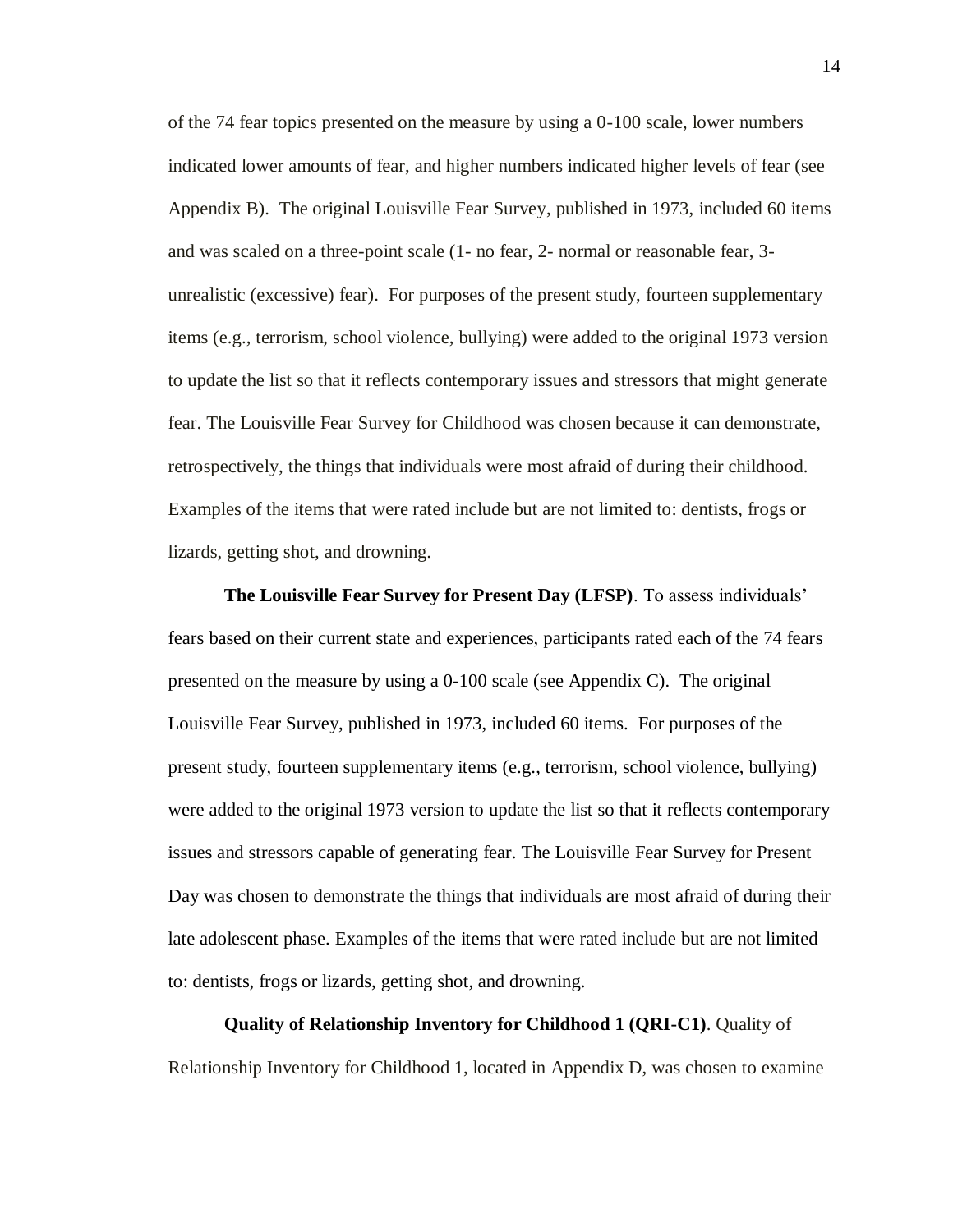the relationship between the participant and a parent of his or her choice. All childhood questions such as those found in the QRI-C1 were answered retrospectively, based on the phase of childhood, defined as ages 5-13 years for the purpose of this study. The original survey, used in 1991, includes very general questions that can be used to analyze multiple types of close relationships such as parent, peer, sibling, and role model. This 20-question survey was completed by answering questions such as, "To what extent could you count on this person for help with a problem?" by using a 4-point Likert scale. Participants chose the best fitting answer to the question out of these four choices: Not At All, Very Little, Moderately, and Very Much. This scale had a high reliability for this sample, as indicated by a Chronbach's alpha;  $\alpha$ =.919. The QRI-C1 was the primary questionnaire used to examine parental support for the purpose of this study.

<span id="page-19-0"></span>**Beck Depression Inventory- II (BDI-II)**. The Beck Depression Inventory- II, was first published in 1961, and revised 17 years later in 1978. This measure is composed, originally, of 21 multiple choice questions on topics such as loss of pleasure, agitation, changes in appetite, and sadness. Participants were presented with statements such as "Loss of Pleasure" and answers such as, "0- I get as much pleasure as I ever did from the things I enjoy, 1- I don't enjoy things as much as I used to, 2- I get very little pleasure from the things I used to enjoy, 3- I can't get any pleasure from the things I used to enjoy." Participants were able to choose one option from the list of answers ranked in order from 0-3 on a Likert scale. Higher ratings indicate greater depressed mood. For the purposes of this study, three questions were eliminated from the original set of 21 questions (Loss of interest in sex, Suicidal thoughts or wishes, and Guilty Feelings), bringing the total of BDI-II questions used for this study to 18. This instrument can be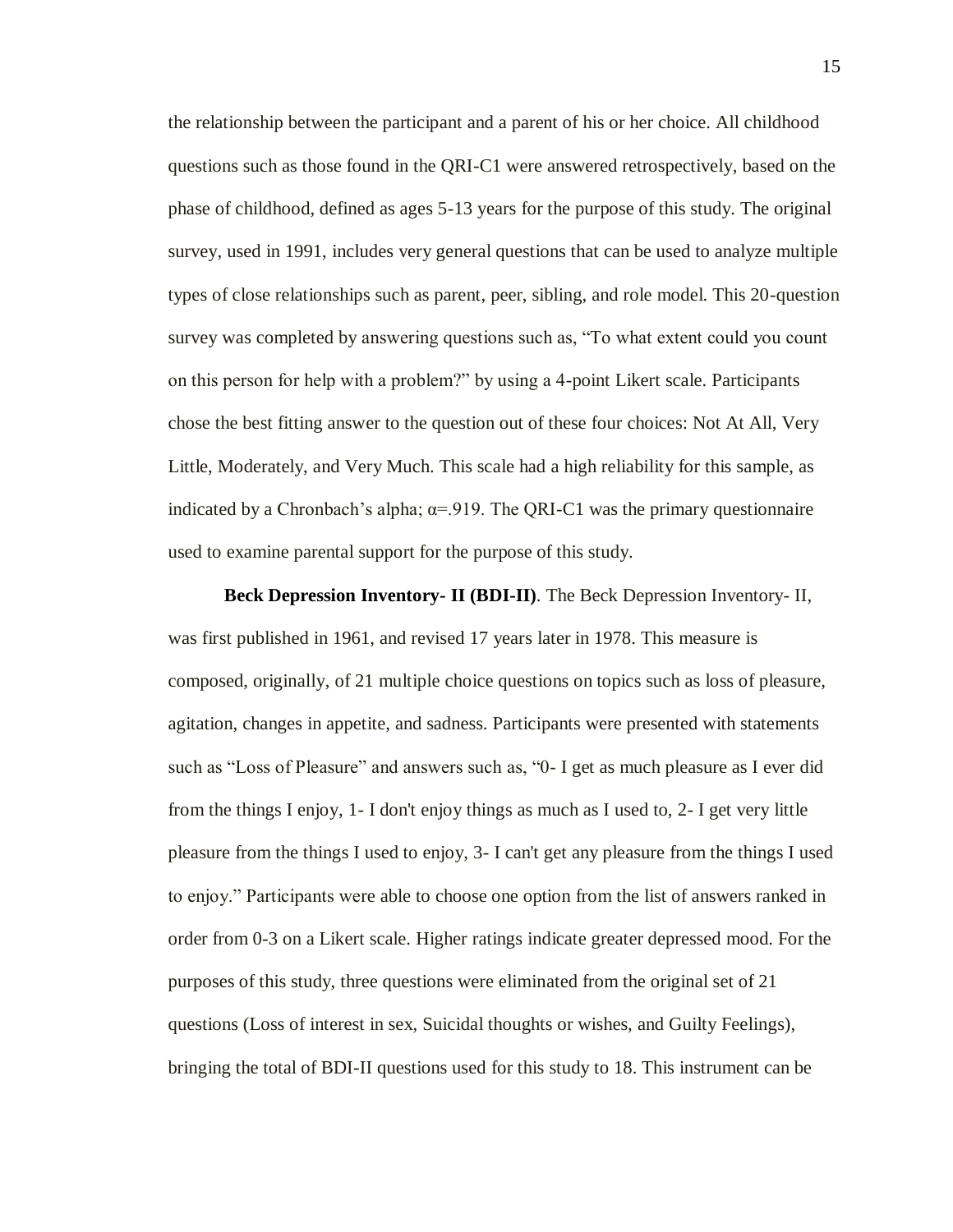found in Appendix E. The Beck Depression Inventory is a normed scale; the reliability of the altered form of the BDI used in the present study was high,  $\alpha$ = 0.915.

### **Positive and Negative Affect Schedule- Expanded Version (PANAS-E)**. The

<span id="page-20-0"></span>PANAS-E can be located in Appendix F, and is a measure that uses single choice, multiple choice answers. This 60-item questionnaire consists of 60 ideas that are rated on a 5-point Likert scale, including choices such as, "slightly/not at all, a little, moderately, quite a bit, and extremely. Ideas that participants have rated during their completion of the measure include but are not limited to these present moment feelings and emotions: cheerful, active, bashful, amazed, lonely, hostile, and alone. Used as a state scale for emotion, results from this section, in comparison to socio-emotional functioning and fear, may help to determine what emotions people with high or low levels of fear may possess. This scale had a high degree of reliability in this study, with a Chronbach's alpha of 0.932.

<span id="page-20-1"></span>**State Self-Esteem Scale (SSES)**. To determine self-esteem levels of participants at the time of the survey, the SSES was included in this study (see Appendix G). Participants were presented with statements, such as, "At this moment I feel that others respect and admire me," and "I am pleased with my appearance right now." They used a 5-point Likert scale to decide if they, "strongly agree, agree, neither agree nor disagree, disagree, or strongly disagree" with the statement provided. Higher scores indicated a stronger attachment to the phrase (a strong agreement) whereas lower scores symbolized a weaker attachment to the phrase (a strong disagreement). Phrases are both positive (e.g., I feel confident that I understand things at this moment) and negative (e.g., I feel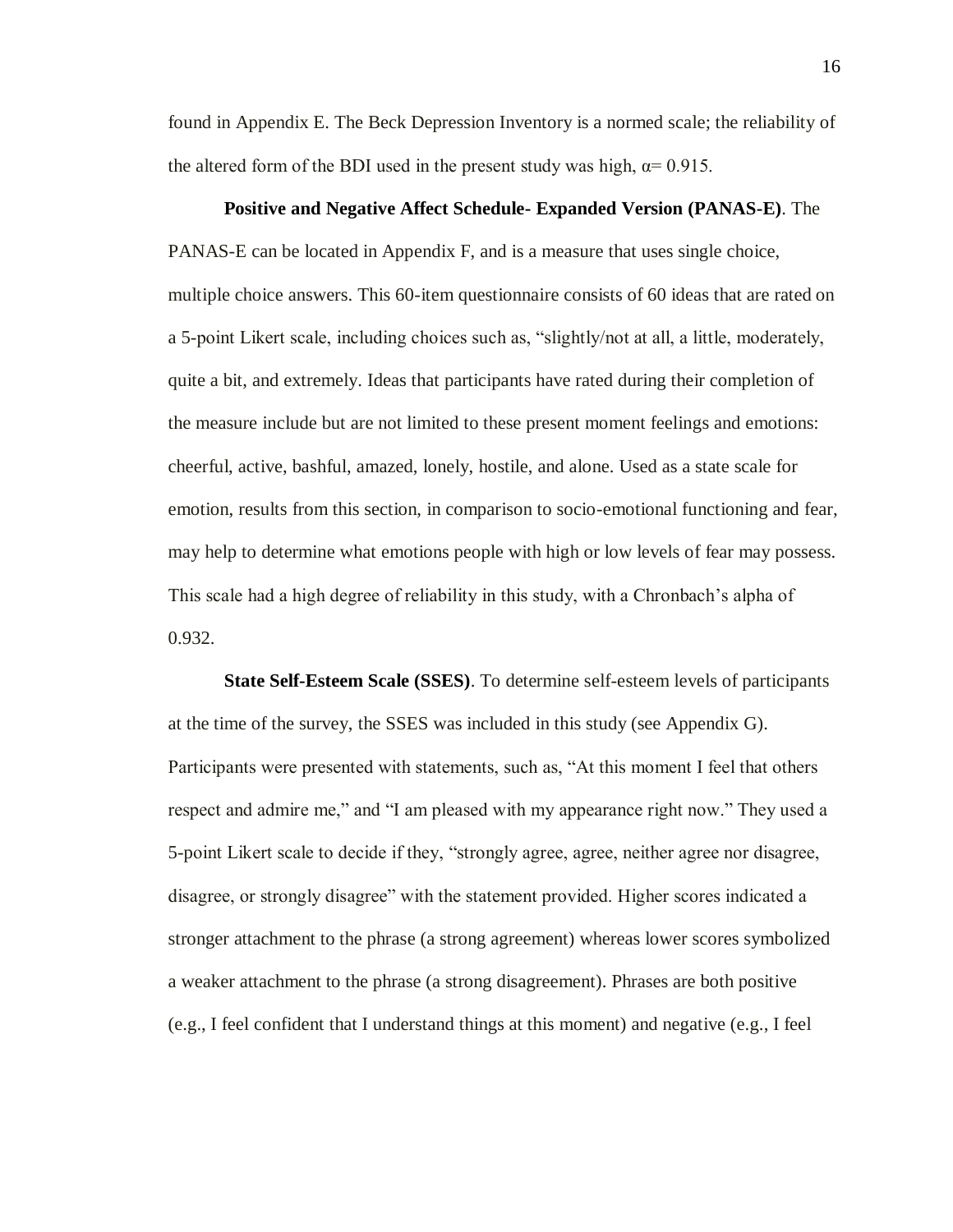that I have less scholastic ability right now than others). This instrument had a high level of reliability,  $\alpha$ = 0.94.

<span id="page-21-0"></span>**Demographics (DEM)**. The demographics portion of this study consisted of a series of six questions including race, gender, and age. Found in Appendix H, this series of questions was used to characterize the sample.

# <span id="page-21-1"></span>**Procedure**

After approval was obtained from the Institutional Review Board for the Protection of Human Subjects, the survey was uploaded to the University of Maine Qualtrics Survey Software website, where it was organized by measure, and combined to create the entire study. Once ready to begin the survey, the principal investigator Stephanie M. Guillemette, uploaded the survey link from Qualtrics Survey Software to the University of Maine Experimetrix website. Experietrix, the website used by students at The University of Maine, allows Psychology 100 students to participate in surveys and experiments to earn mandated research credit. Credit may also be gained by writing a research paper if the students choose not to participate in the current studies outlined on Experimetrix. When students accessed the Qualtrics site, they were presented with the letter of informed consent (see Appendix A). If they agreed to participate in this study, they were then given access to a battery of questionnaires that assessed fears, social support, and various aspects of socio-emotional adjustment. For the purpose of this study, seven of the questionnaires were used to examine the hypotheses. The surveys that were used for the present study are described in the Measures section, and can be found in Appendices B-H. These surveys could be completed in less than one hour, and responses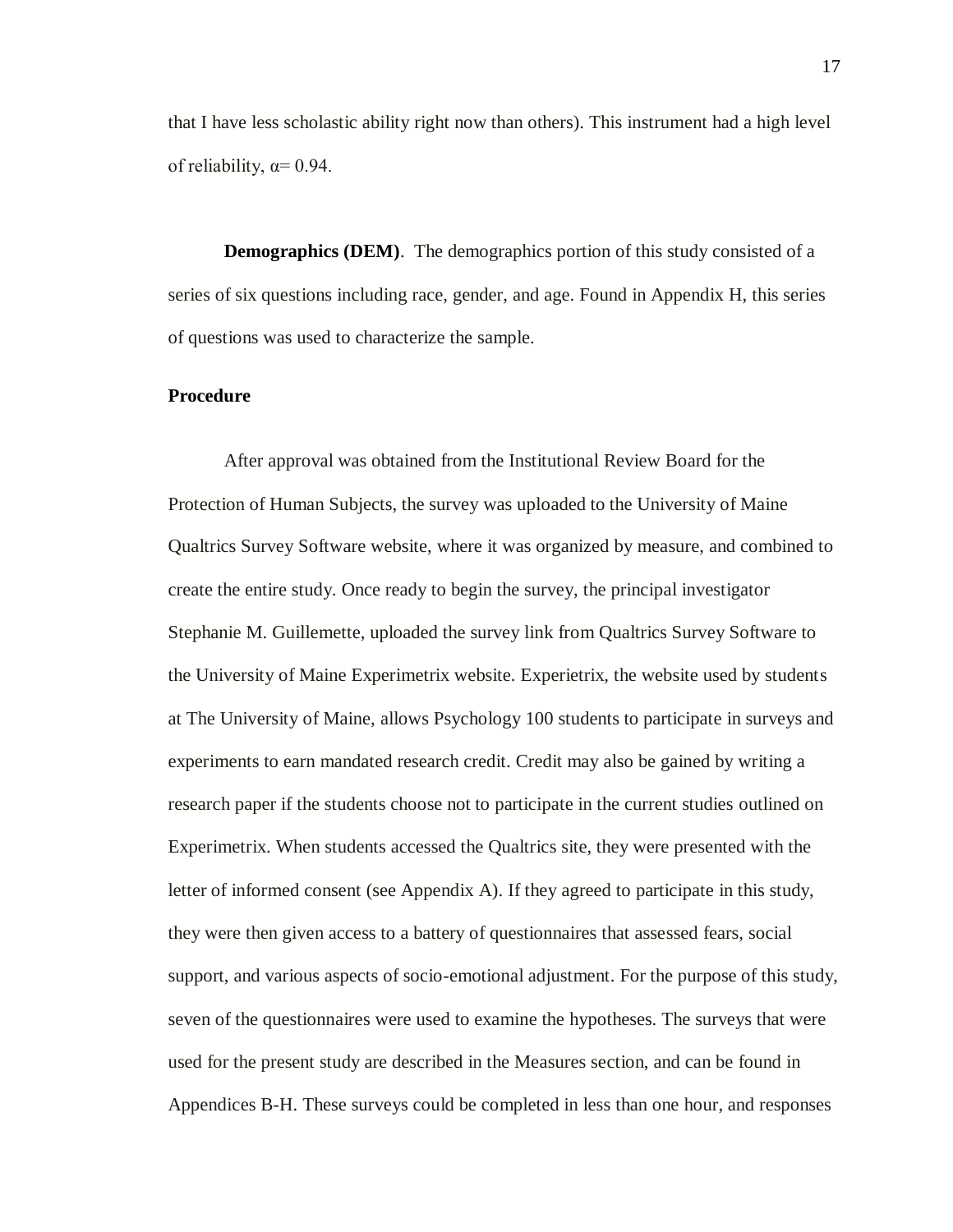were anonymous. Participants were awarded one credit toward their research participation requirement for PSY 100.

### Results

### <span id="page-22-1"></span><span id="page-22-0"></span>**Fear Categories**

When answering the Revised Louisville Fear Survey specialized for Childhood (LFSC), participants rated their level of fear for 74 different fear-causing stressors such as spiders, public speaking, and getting cancer by using a scale of 0-100 (0 being equivalent to no fear and 100 being synonymous with extreme fear). The top 10 childhood fears are displayed in table *3.1*, in order of means, highest to lowest.

For further analysis, the Louisville Fear Survey specialized for the Present (LFSP) was filled out by participants. The top 10 childhood and late adolescent fears were compared, showing a difference in the types of fear that exist at different age groups. The LFSP list of top 10 fears, found in *Table 3.2*, held many more Blood-Injection-Injury type fears (6 out of 10), and focused on constructs that are very relevant to stressors for their age (such as public speaking), and also stressors for the time period such as cancer, family members being ill, and war.

| <b>Rank</b> | <b>Stressor</b>         | <b>Mean</b> | <b>Fear Category</b>   |
|-------------|-------------------------|-------------|------------------------|
|             | Someone in Family Dying | 63.04       | Blood-injection-Injury |
|             | <b>Spiders</b>          | 57.81       | Animal                 |

Table 3.1 **Top 10 Childhood Fears**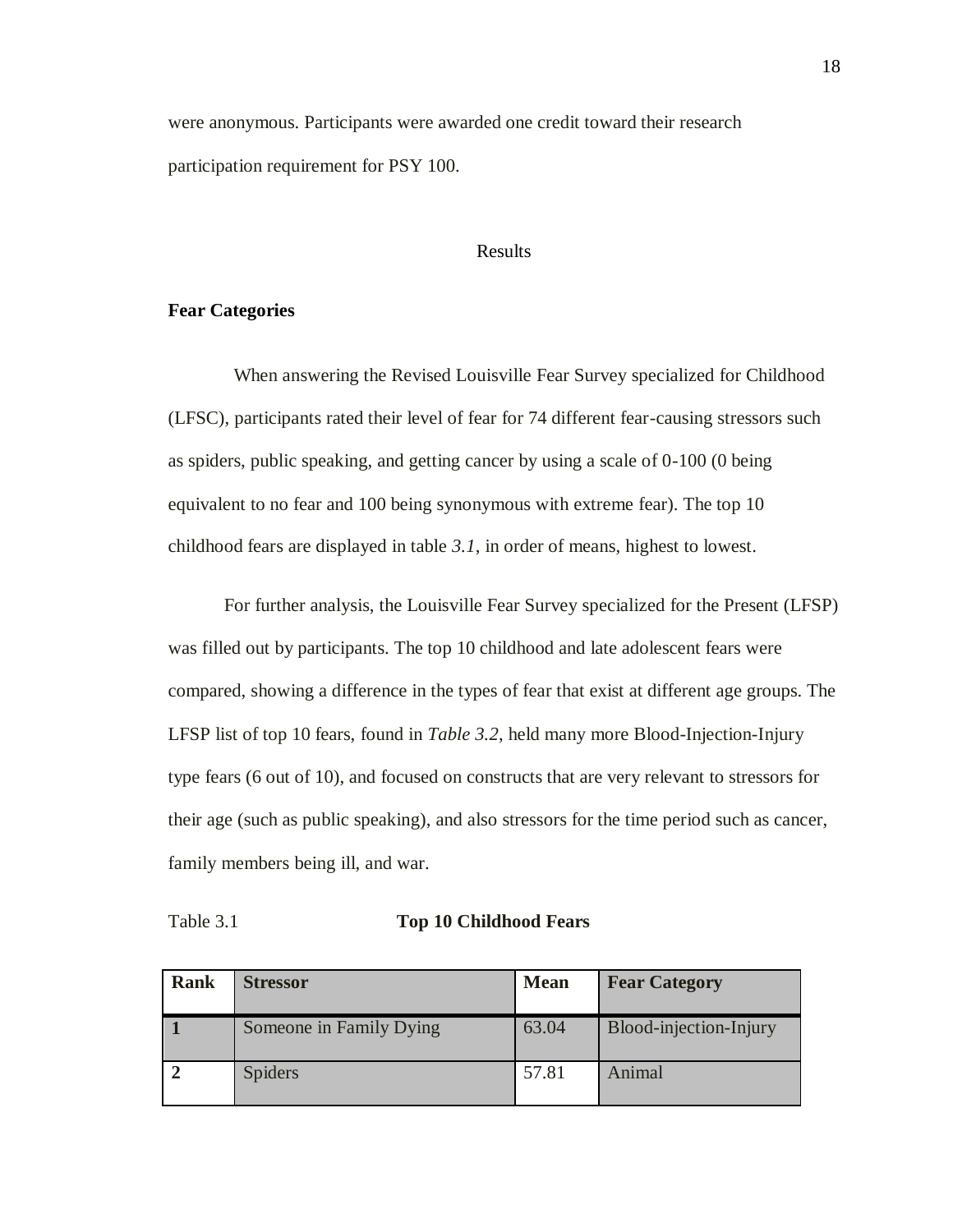| $\overline{3}$          | <b>Darkness</b>               | 53.57 | <b>Nature-Environment</b> |
|-------------------------|-------------------------------|-------|---------------------------|
| $\overline{\mathbf{4}}$ | <b>Nightmares</b>             | 52.85 | Situational               |
| 5                       | Dying                         | 51.83 | Blood-Injection-Injury    |
| 6                       | Being Alone                   | 51.7  | Situational               |
| $\overline{7}$          | Drowning                      | 50.96 | Blood-Injection-Injury    |
| 8                       | Being the Victim of a Crime   | 50.77 | Situational               |
| $\boldsymbol{9}$        | <b>Getting Lost</b>           | 49.52 | Situational               |
| 10                      | Seeing Faces Through a Window | 46.67 | Situational               |

# Table 3.2 **Top Ten Late Adolescent Fears**

| <b>Rank</b>             | <b>Stressor</b>                  | <b>Mean</b> | <b>Fear Category</b>   |
|-------------------------|----------------------------------|-------------|------------------------|
| $\mathbf{1}$            | Someone in Family Dying          | 73.06       | Blood-Injection-Injury |
| $\overline{2}$          | Having Someone Ill In the Family | 59.31       | Blood-Injection-Injury |
| $\overline{\mathbf{3}}$ | Dying                            | 55.16       | Blood-Injection-Injury |
| $\boldsymbol{4}$        | <b>Getting Cancer</b>            | 53.23       | Blood-Injection-Injury |
| 5                       | Being the Victim of A Crime      | 46.57       | Situational            |
| 6                       | <b>Public Speaking</b>           | 44.64       | Situational            |
| $\overline{7}$          | <b>Spiders</b>                   | 44.23       | Animal                 |
| 8                       | <b>Becoming Ill</b>              | 40.37       | Blood-Injection-Injury |
| 9                       | War                              | 39.48       | Situational            |
| 10                      | Drowning                         | 38.93       | Blood-Injection-Injury |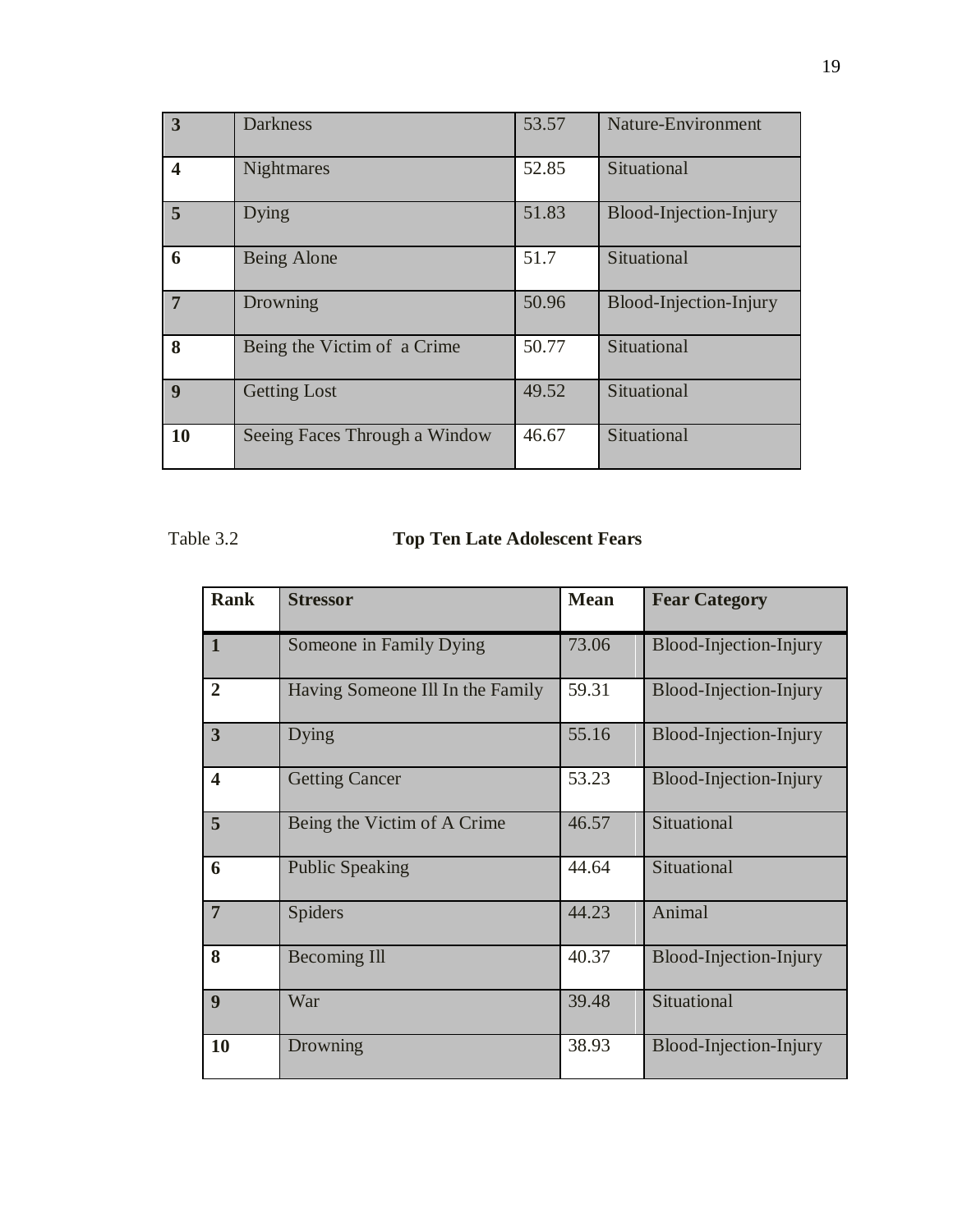Also analyzed in this study were the correlations between specific fears in childhood and late adolescence as assessed by the LFSC and the LFSP. These 74 items are listed in Table 3.3 below, showing that each childhood fear was significantly correlated with the same fear in late adolescence. In all cases, correlations were significant with *p*-values being less than .05, although the vast majority of the cases were significant with *p*-values less than 0.01. In Tables 3.3A through 3.3D display means and standard deviations for each type of fear category during childhood and late adolescence are also presented. Interestingly, "someone in the family dying" was the most highly rated fear in both childhood and late adolescence.

| Type of Fear                       | Correlation | Childhood Mean | Late Adolescent |
|------------------------------------|-------------|----------------|-----------------|
|                                    |             | (SD)           | Mean $(SD)$     |
| War                                | $.463**$    | 31.63 (27.12)  | 40.14 (22.89)   |
| Poisoned Food                      | $.629**$    | 20.96 (20.91)  | 20.98 (23.08)   |
| Being Adopted                      | $.573**$    | 21.79 (32.39)  | 4.83(14.21)     |
| <b>Riots</b>                       | $.426*$     | 11.78 (18.43)  | 11.8(15.62)     |
| Hell                               | $.646**$    | 30.27 (31.05)  | 16.03(26.25)    |
| Being the Victim<br>of A Crime     | $.718**$    | 50.77 (30.46)  | 46.57 (32.67)   |
| <b>Parents Getting</b><br>Divorced | $.601**$    | 35.32 (36.58)  | 23.14 (31.05)   |
| Breaking A                         | $.889**$    | 18.51 (28.26)  | 11.38(21.1)     |
| Religious Law                      |             |                |                 |
| <b>Breaking A Law</b>              | $.582**$    | 31.21 (28.95)  | 28.15 (20.12)   |
| Being Seen<br>Naked                | $.349*$     | 37.83 (28.26)  | 33.34 (26.68)   |
| Germs                              | $.690*$     | 23.04 (22.03)  | 22.45 (22.58)   |
| The Devil                          | $.756**$    | 20.08 (27.52)  | 13.2(23.31)     |
| <b>Getting Lost</b>                | $.686**$    | 49.52 (30.59)  | 29.15 (27.8)    |
| Flying in<br>Airplanes             | $.711**$    | 32.76 (28.61)  | 25.31 (26.77)   |
| Heights                            | 787**       | 46.16 (33.57)  | 37.64 (32.00)   |

*Table 3.3A* **Correlations between Situational Type Fears in Childhood and Late Adolescence and Mean Rating (and Standard Deviation) of Each Fear by Developmental Level.**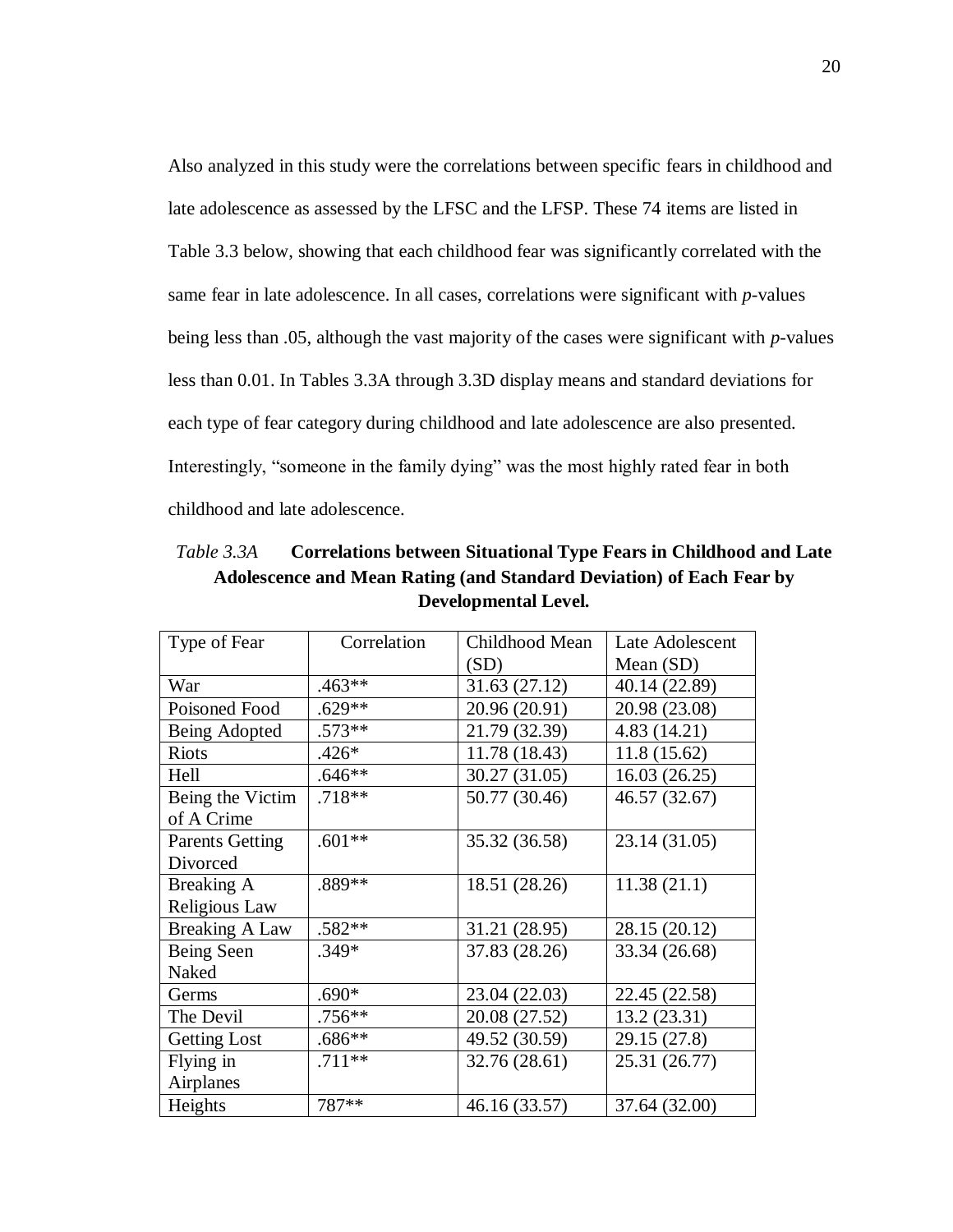| $.717**$<br>Ghosts<br>38.47 (27.67)<br>23.16 (24.57)<br>$.610**$<br>Being Alone<br>51.69 (31.87)<br>37.47 (28.33)<br>$.525**$<br>Nightmares<br>52.85 (29.64)<br>27.4 (28.06)<br>.768**<br>Alien Space<br>15.10 (20.81)<br>9.33 (19.38)<br>Creatures<br>$.850**$<br><b>Enclosed Spaces</b><br>34.1 (32.99)<br>32.20 (30.79)<br>$.695**$<br>26.09 (26.06)<br>15.34 (18.61)<br><b>Strange Rooms</b><br>$.771**$<br><b>Being Confined</b><br>35.44 (29.09)<br>41.63(30.65)<br>or Locked Up<br>$.724**$<br>46.67 (31.77)<br>35.65 (31.59)<br><b>Seeing Faces</b><br>Through A<br>Window<br>$.712**$<br>38.77 (29.24)<br><b>Strangers</b><br>20.52 (22.84)<br>$.755**$<br>Elevators<br>17.15(23.31)<br>12.43 (22.25)<br>$.765***$<br>31.02 (25.91)<br>33.73 (27.66)<br>Tests or<br>Examinations |
|-------------------------------------------------------------------------------------------------------------------------------------------------------------------------------------------------------------------------------------------------------------------------------------------------------------------------------------------------------------------------------------------------------------------------------------------------------------------------------------------------------------------------------------------------------------------------------------------------------------------------------------------------------------------------------------------------------------------------------------------------------------------------------------------|
|                                                                                                                                                                                                                                                                                                                                                                                                                                                                                                                                                                                                                                                                                                                                                                                           |
|                                                                                                                                                                                                                                                                                                                                                                                                                                                                                                                                                                                                                                                                                                                                                                                           |
|                                                                                                                                                                                                                                                                                                                                                                                                                                                                                                                                                                                                                                                                                                                                                                                           |
|                                                                                                                                                                                                                                                                                                                                                                                                                                                                                                                                                                                                                                                                                                                                                                                           |
|                                                                                                                                                                                                                                                                                                                                                                                                                                                                                                                                                                                                                                                                                                                                                                                           |
|                                                                                                                                                                                                                                                                                                                                                                                                                                                                                                                                                                                                                                                                                                                                                                                           |
|                                                                                                                                                                                                                                                                                                                                                                                                                                                                                                                                                                                                                                                                                                                                                                                           |
|                                                                                                                                                                                                                                                                                                                                                                                                                                                                                                                                                                                                                                                                                                                                                                                           |
|                                                                                                                                                                                                                                                                                                                                                                                                                                                                                                                                                                                                                                                                                                                                                                                           |
|                                                                                                                                                                                                                                                                                                                                                                                                                                                                                                                                                                                                                                                                                                                                                                                           |
|                                                                                                                                                                                                                                                                                                                                                                                                                                                                                                                                                                                                                                                                                                                                                                                           |
|                                                                                                                                                                                                                                                                                                                                                                                                                                                                                                                                                                                                                                                                                                                                                                                           |
|                                                                                                                                                                                                                                                                                                                                                                                                                                                                                                                                                                                                                                                                                                                                                                                           |
|                                                                                                                                                                                                                                                                                                                                                                                                                                                                                                                                                                                                                                                                                                                                                                                           |
|                                                                                                                                                                                                                                                                                                                                                                                                                                                                                                                                                                                                                                                                                                                                                                                           |
|                                                                                                                                                                                                                                                                                                                                                                                                                                                                                                                                                                                                                                                                                                                                                                                           |
| $.679**$<br><b>Making Mistakes</b><br>40.98 (25.08)<br>38.93 (28.23)                                                                                                                                                                                                                                                                                                                                                                                                                                                                                                                                                                                                                                                                                                                      |
| $.670**$<br><b>Being Criticized</b><br>34.75 (24.90)<br>36.48 (26.66)                                                                                                                                                                                                                                                                                                                                                                                                                                                                                                                                                                                                                                                                                                                     |
| $.686**$<br><b>Social Events</b><br>25.58 (25.91)<br>20.91 (21.96)                                                                                                                                                                                                                                                                                                                                                                                                                                                                                                                                                                                                                                                                                                                        |
| $.651**$<br>27.27 (25.58)<br>19.78 (21.50)<br>Crowds                                                                                                                                                                                                                                                                                                                                                                                                                                                                                                                                                                                                                                                                                                                                      |
| Public Speaking<br>$.726**$<br>46.05 (30.44)<br>44.64 (30.07)                                                                                                                                                                                                                                                                                                                                                                                                                                                                                                                                                                                                                                                                                                                             |
| $.605**$<br>15.4(16.65)<br>19.59 (21.01)<br>School                                                                                                                                                                                                                                                                                                                                                                                                                                                                                                                                                                                                                                                                                                                                        |
| <b>Making Another</b><br>$.841**$<br>27.82 (28.19)<br>29.35 (25.03)                                                                                                                                                                                                                                                                                                                                                                                                                                                                                                                                                                                                                                                                                                                       |
| Person Angry                                                                                                                                                                                                                                                                                                                                                                                                                                                                                                                                                                                                                                                                                                                                                                              |
| $.725**$<br>22.23 (25.54)<br>16.79(25.50)<br>Going to Sleep                                                                                                                                                                                                                                                                                                                                                                                                                                                                                                                                                                                                                                                                                                                               |
| At Night                                                                                                                                                                                                                                                                                                                                                                                                                                                                                                                                                                                                                                                                                                                                                                                  |
| .483**<br><b>Separation From</b><br>46.5 (30.00)<br>26.09 (23.26)                                                                                                                                                                                                                                                                                                                                                                                                                                                                                                                                                                                                                                                                                                                         |
| Parents                                                                                                                                                                                                                                                                                                                                                                                                                                                                                                                                                                                                                                                                                                                                                                                   |
| Parts of A House<br>$.730**$<br>31.88 (28.24)<br>15.77 (20.31)                                                                                                                                                                                                                                                                                                                                                                                                                                                                                                                                                                                                                                                                                                                            |
| $.789**$<br>7.62(11.36)<br>12.12(16.33)<br>Violation of                                                                                                                                                                                                                                                                                                                                                                                                                                                                                                                                                                                                                                                                                                                                   |
| <b>Cultural Norms</b>                                                                                                                                                                                                                                                                                                                                                                                                                                                                                                                                                                                                                                                                                                                                                                     |
| $.513**$<br>14.09 (23.60)<br>14.74 (24.93)<br>Having                                                                                                                                                                                                                                                                                                                                                                                                                                                                                                                                                                                                                                                                                                                                      |
| Homosexual                                                                                                                                                                                                                                                                                                                                                                                                                                                                                                                                                                                                                                                                                                                                                                                |
| Feelings                                                                                                                                                                                                                                                                                                                                                                                                                                                                                                                                                                                                                                                                                                                                                                                  |
| $.644**$<br><b>Being Bullied</b><br>23.60 (22.35)<br>10.63(13.20)                                                                                                                                                                                                                                                                                                                                                                                                                                                                                                                                                                                                                                                                                                                         |
| Terrorism<br>.507**<br>30.34 (26.59)<br>31.57 (26.59)                                                                                                                                                                                                                                                                                                                                                                                                                                                                                                                                                                                                                                                                                                                                     |
| $.790**$<br>19.16 (21.97)<br><b>School Violence</b><br>20.93 (23.01)                                                                                                                                                                                                                                                                                                                                                                                                                                                                                                                                                                                                                                                                                                                      |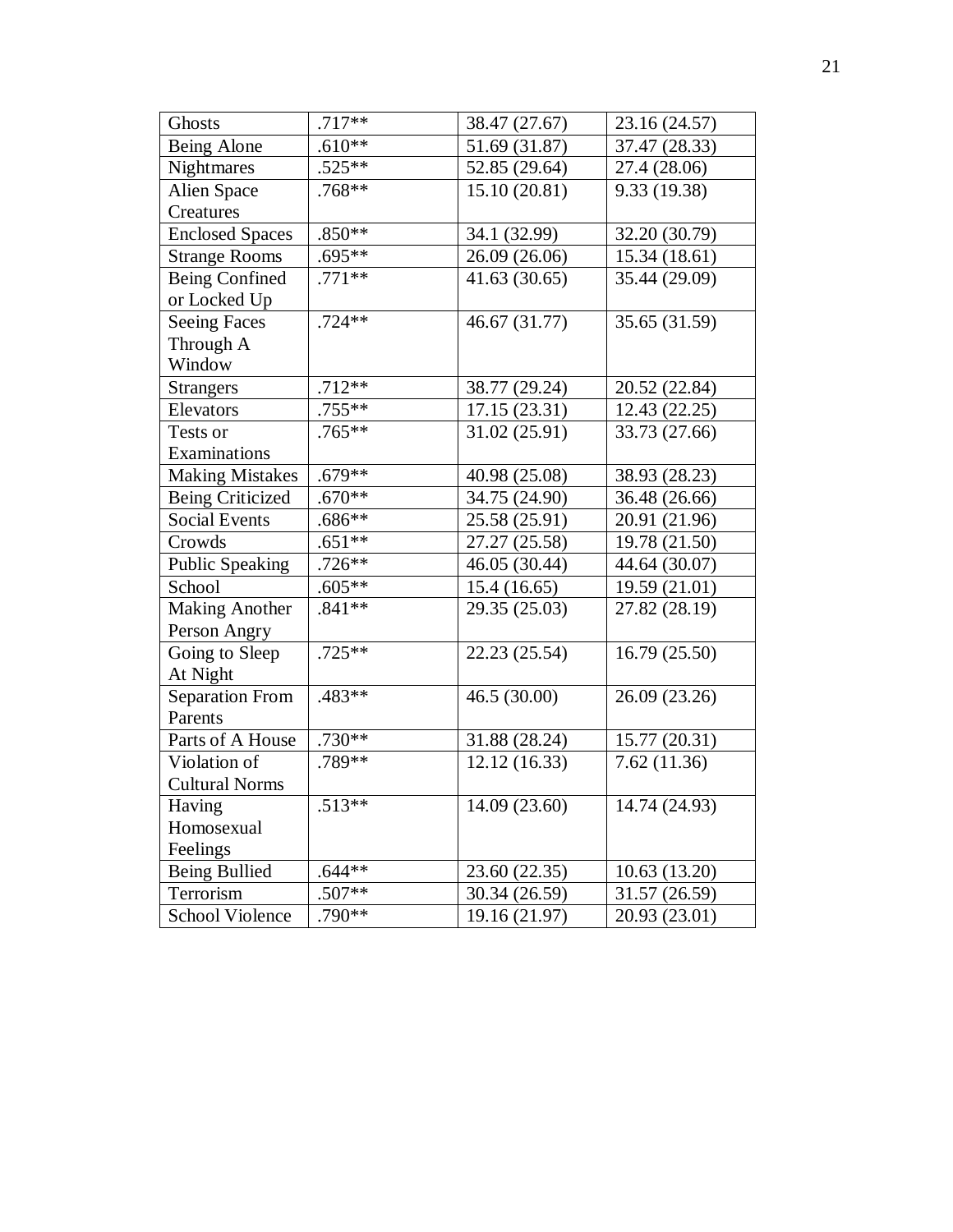# *Table 3. B* **Correlations between Natural-Environmental Type Fears in**

**Childhood and Late Adolescence and Mean Rating (and Standard Deviation) of** 

| Type of Fear    | Correlation | Childhood Mean | Late Adolescent |
|-----------------|-------------|----------------|-----------------|
|                 |             | (SD)           | Mean $(SD)$     |
| Tornadoes       | $.655***$   | 26.11 (24.92)  | 20.80(21.15)    |
| Deep Water      | $.770**$    | 41.89 (29.59)  | 35.86 (29.76)   |
| Drowning        | $.701**$    | 50.96 (30.79)  | 39.48 (32.93)   |
| Lightning       | $.808**$    | 41.78 (30.62)  | 26.93 (28.71)   |
| Thunder         | $.701**$    | 38.69 (30.98)  | 21.81 (24.57)   |
| <b>Storms</b>   | $.791**$    | 33.71 (27.52)  | 22.64 (23.49)   |
| <b>Darkness</b> | $.692**$    | 53.57 (31.49)  | 36.11 (30.36)   |
| Fire            | $.748**$    | 34.48 (27.42)  | 22.65 (23.41)   |
| Climate Change  | $.523**$    | 9.5(22.08)     | 19.24 (27.58)   |

# **Each Fear by Developmental Level.**

# *Table 3.3C* **Correlations between Animal Type Fears in Childhood and Late**

# **Adolescence and Mean Rating (and Standard Deviation) of Each Fear by**

| Type of Fear     | Correlation | Childhood Mean | Late Adolescent |
|------------------|-------------|----------------|-----------------|
|                  |             | (SD)           | Mean $(SD)$     |
| <b>Snakes</b>    | .899**      | 44.22 (32.65)  | 35.37 (34.92)   |
| Insects          | $.713**$    | 37.91 (28.53)  | 28.10 (30.40)   |
| <b>Spiders</b>   | .784**      | 57.81 (32.59)  | 44.23 (34.58)   |
| Rats or Mice     | $.778**$    | 34.8 (30.43)   | 21.34(24.4)     |
| Frogs or Lizards | .891 **     | 12.32 (20.99)  | 10.91(20.16)    |
| Dogs Or Cats     | $.887**$    | 8.79 (17.76)   | 5.66 (14.32)    |

# **Developmental Level.**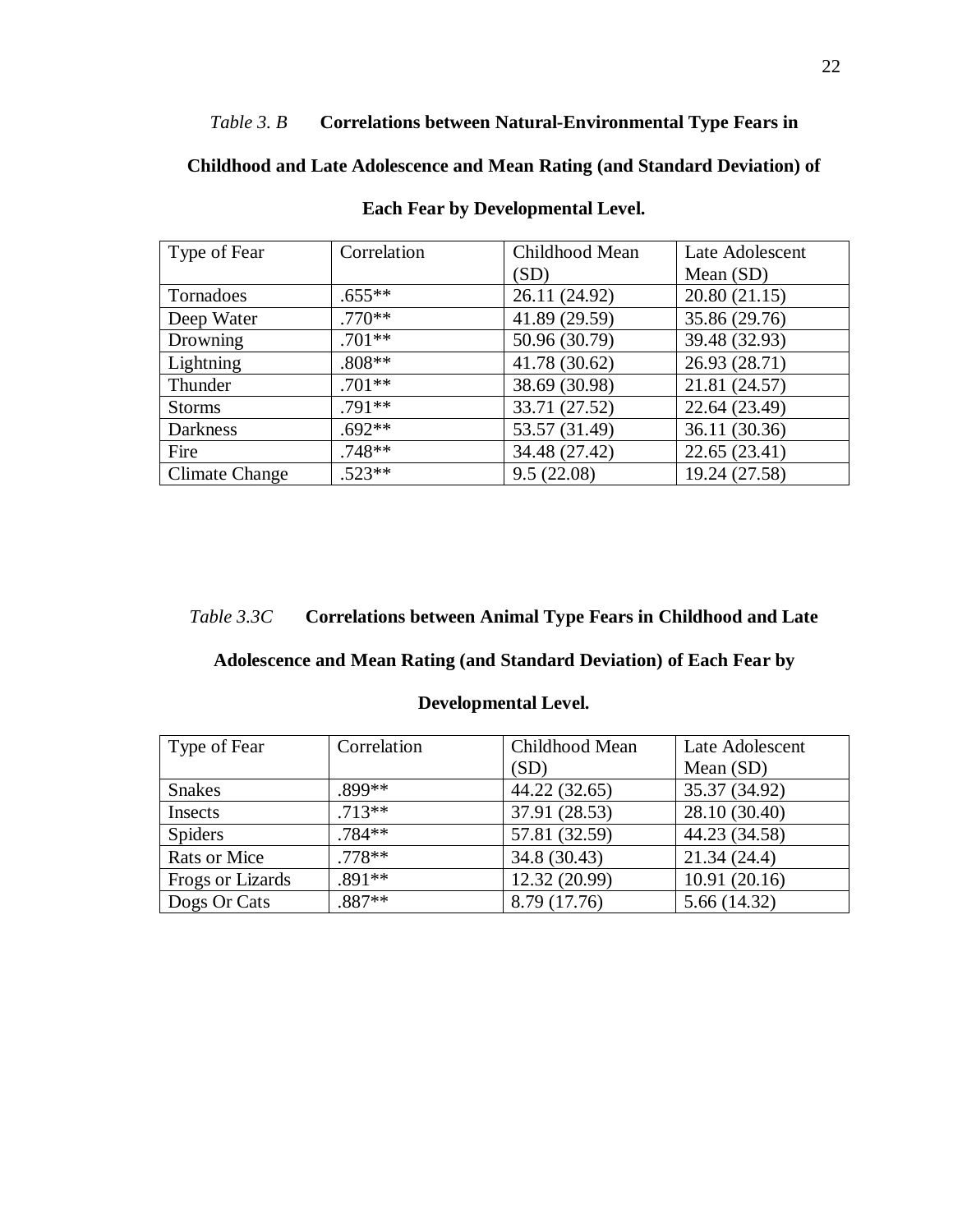# *Table 3.3D* **Correlations between Blood-Injection-Injury Type Fears in**

# **Childhood and Late Adolescence and Mean Rating (and Standard Deviation) of**

# **Each Fear by Developmental Level.**

| Type of Fear           | Correlation | Childhood Mean | Late Adolescent |
|------------------------|-------------|----------------|-----------------|
|                        |             | (SD)           | Mean $(SD)$     |
| Someone in Family      | $.523**$    | 63.04 (27.2)   | 73.06 (25.58)   |
| Dying                  |             |                |                 |
| Seeing Someone         | $.669**$    | 36.43 (26.82)  | 34.59 (27.41)   |
| Wounded                |             |                |                 |
| Dying                  | $.463**$    | 51.83 (31.40)  | 55.16 (35.62)   |
| Having an              | $.622**$    | 46 (29.26)     | 33.74 (29.67)   |
| Operation              |             |                |                 |
| Being Wounded          | $.639**$    | 35.82 (26.45)  | 36.24 (28.57)   |
| Choking                | .609*       | 36.79 (30.15)  | 27.11 (25.73)   |
| Going Crazy            | .578**      | 17.74 (24.04)  | 22.12 (28.81)   |
| <b>Breaking A Bone</b> | $.602**$    | 31.57 (24.68)  | 27.75 (26.27)   |
| Having Someone Ill     | $.610**$    | 45.25 (27.64)  | 59.31 (29.59)   |
| In The Family          |             |                |                 |
| Becoming Ill           | $.469**$    | 26.54 (21.94)  | 40.37 (28.31)   |
| <b>Getting Cancer</b>  | .465**      | 33.66 (31.17)  | 53.23 (32.61)   |
| Being Burnt            | $.742**$    | 32.15 (23.91)  | 27.02 (26.25)   |
| The Sight of Blood     | $.763**$    | 26.39 (27.91)  | 25.4 (28.66)    |
| Doctors                | .719**      | 25.57(23.9)    | 17.90 (22.60)   |
| Dentists               | $.823**$    | 28.92 (27.81)  | 18.57 (23.45)   |
| Getting Shot           | $.520**$    | 27.4 (26.84)   | 28.14 (26.51)   |
| Hospitals              | $.743**$    | 27.5 (25.68)   | 24.42 (30.44)   |
| People With            | $.763**$    | 24.18 (24.34)  | 13.80 (18.26)   |
| Deformities            |             |                |                 |

*Note: \*p < .05; \*\*p<.01*

# <span id="page-27-0"></span>**Social Support and Wellbeing**

To examine the role of parental support in the relation between childhood fear and late adolescent wellbeing, participants were identified as having received high versus low parental support during childhood. Groups were formed based on a median split of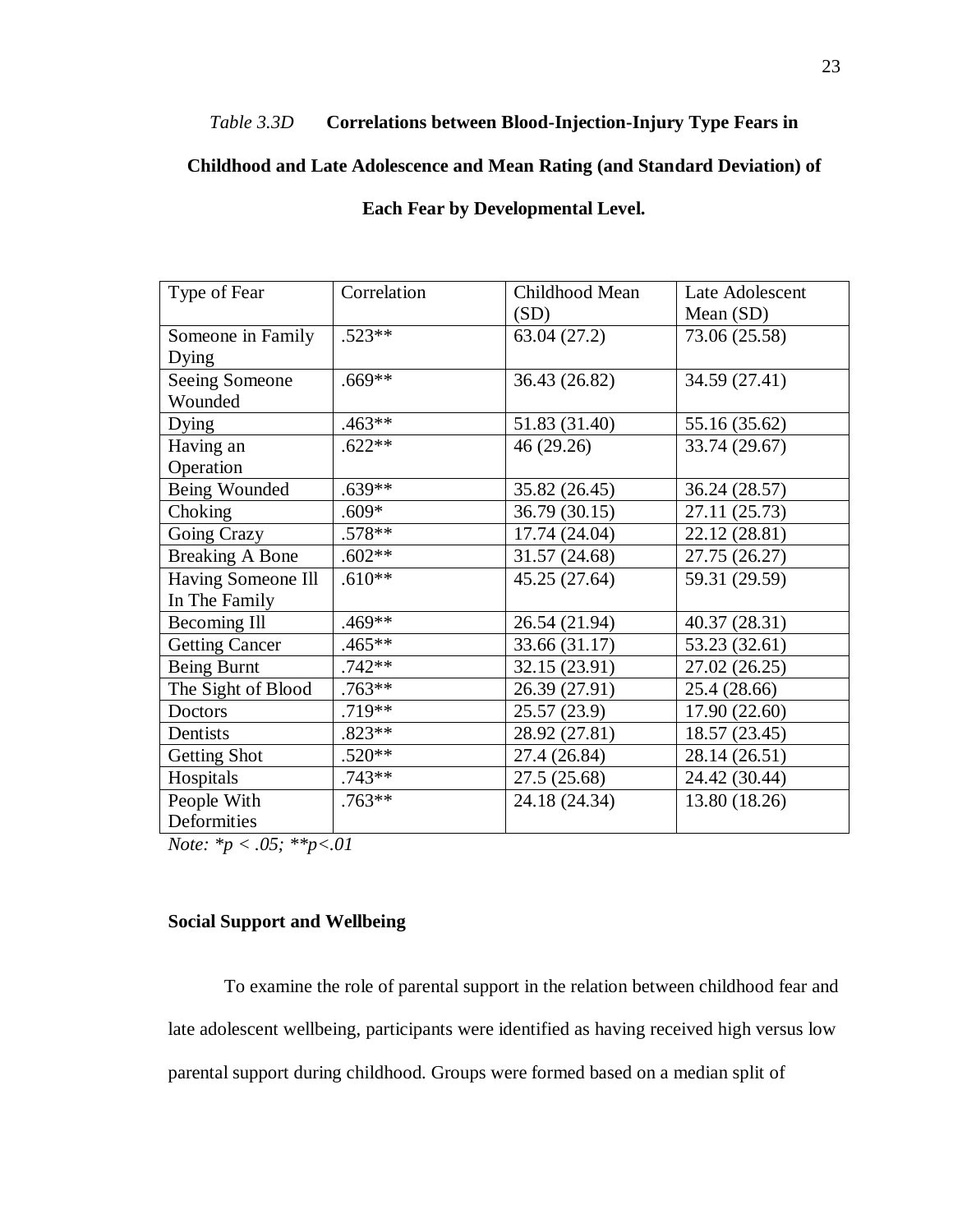parental support scores, with those reporting parental support levels exceeding the median classified as High Parental Support and those reporting parental support at levels below the median categorized as Low Parental Support. Correlational analyses indicated that for participants who received high parental support during childhood, childhood fear experiences did not relate to late adolescent wellbeing (see Table 3.4). However, for participants who reported receiving low parental support during childhood, childhood fear was negatively and significantly related to positive self-esteem and positive mood. In other words, those who were more fearful during childhood and who had low parental support reported lower self-esteem and less positive mood during adolescence. There was not a significant correlation between childhood fear and depressive symptoms in late adolescence for either parental support group.

*Table 3.4* **Correlations Between Childhood Fear and Late Adolescent Well- Being as a Function of Parental Support During Childhood**

|                       | <b>High Parental Support</b> | Low Parental Support |
|-----------------------|------------------------------|----------------------|
|                       |                              |                      |
| Positive Self-Esteem  | $-.23$                       | $-.381*$             |
| (SSES)                |                              |                      |
| Positive Mood (PANAS) | $-.027$                      | $-.448**$            |
|                       |                              |                      |
| Depressive Symptoms   | .185                         | .221                 |
| (BDI)                 |                              |                      |

Note: \**p*<.05; \*\**p*<.01.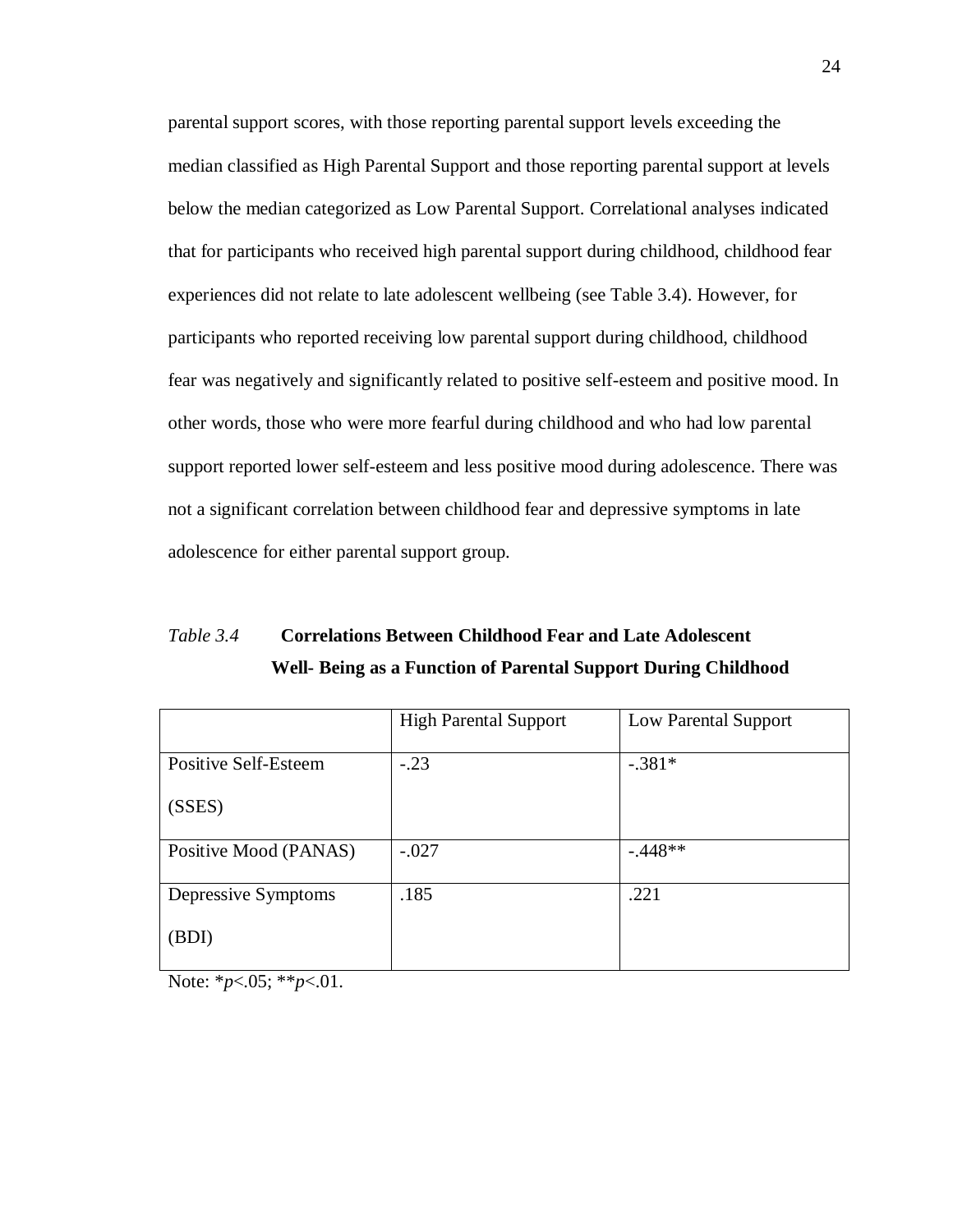### **Discussion**

<span id="page-29-0"></span>The purpose of this study was to examine fear and its prominence during childhood and late adolescence, as well as the relation of childhood fear to wellbeing in late adolescence for those who reported experiencing high versus low levels of parental support during childhood. Results are discussed with regard to descriptive findings concerning the experiences of specific fears in childhood and late adolescence. In addition, the relation of childhood fear to late adolescent wellbeing is described as a function of parental support received during the childhood years. Finally, limitations of the present study as well as directions for future research are discussed.

## <span id="page-29-1"></span>**Fear Categories**

The data presented in Table *3.1* indicate that my findings are similar to those reported in the book *When Your Child is Afraid,* by Dr. Robert Schachter and Carole S. McCauley. In their book, Schachter and McCauley discuss common childhood fears including those of darkness, illness/death of a parent, getting lost, being alone, and being the victim of a crime, which are all said to be common fears for those that are between ages 5-13 years, the age range that this study's participants used when retrospectively answering questions about their childhood. Childhood fear is based on survival instincts to transition from dependence to independence while still staying safe, and there are many developmental factors that play a role in this fear process. Without fear, the human race would be without self-protective instincts that drive our fight for survival and protection, for humans are a species of animal that follow Darwinian Theory, enabling those that are the fittest to survive and reproduce.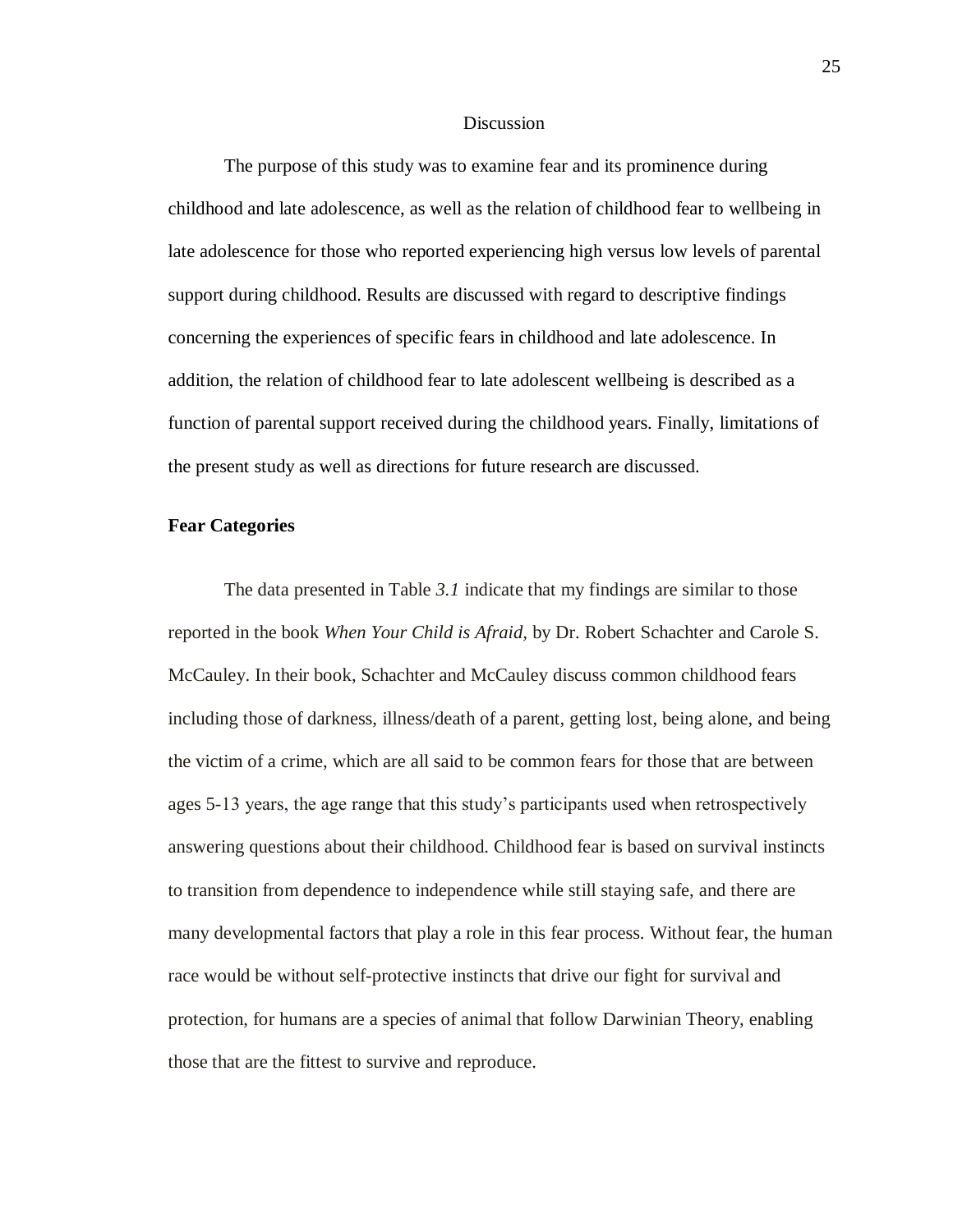Although the majority of fears listed in Table 3.1 are not consistent with the findings of Schachter and McCauley, in regards to social fear being one of the most prominent, we can see a very interesting pattern of childhood fear types, spanning across many fear categories, such as animal type, nature-environment type, blood-injectioninjury type, and situational type. Half of the fears listed would be considered situational type fears, which can be linked to situations children are afraid to face because they are foreign, unfamiliar, and can be associated with the potential for negative effects. During childhood, people learn how to adjust to the new social situations they encounter. Thus, the primary purpose of fear, being a natural survival technique, is for a slow adjustment to new social situations, items, and intellectual stressors. My prediction is that when something during childhood triggers an abnormal or extreme response to fear, it then ceases to be a harmless, natural process and starts to evolve into a problem that could escalate as far as becoming a phobia.

One very interesting fact to point out is that in late adolescence, participants are more afraid of someone in their family dying or becoming ill than they are of their own death, illness, or getting cancer! The highest fear in childhood is the same as the highest fear in late adolescence (someone in family dying), and the fear of this construct increases in age. Retrospective data on childhood fear show a mean for this stressor of 63.04, and for the same stressor in late adolescence the mean was 73.06.

The top ten fears for those in late adolescence were also examined. They were presented in Table 3.2, where we can see the apparent change between childhood and late adolescent fears. Childhood fears follow a more developmental cycle. Fears are present through all of the early life changes that children pass through, and the late adolescent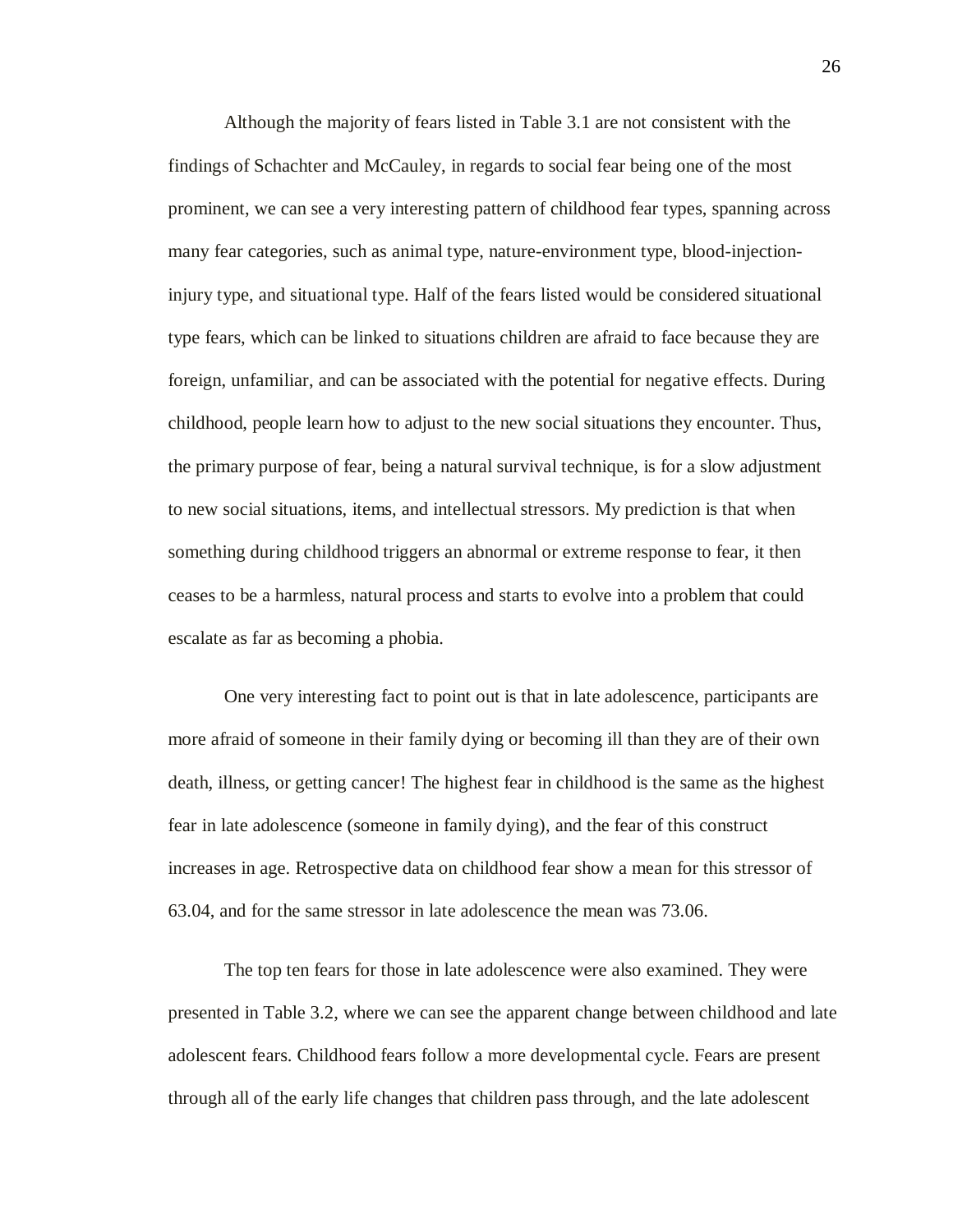fears tend to be focused more on the "what-if's" that could happen to themselves and their loved ones that are very much a reality in their lives at the present moment. In the recent years, cancer, war, and death have had a large impact on society. One interesting outcome from the comparison of both tables presenting ratings of specific fears is the fact that in both childhood and late adolescence, participants shared the same top fear, "someone in family dying."

Analyses indicated that there were significant correlations between childhood and late adolescent fear for each of the 74 specific fears assessed. I speculate that overall this result is related to avoidance and/or extreme discomfort linked to facing childhood fears. Avoidance of, or extreme discomfort while facing childhood fears may reaffirm fears, causing them to last well into late adolescence. Intrigued by this discovery, I believe that more research should be done to analyze what factors aid in making the relationship between specific childhood and late adolescent fears statistically significant.

### <span id="page-31-0"></span>**Social Support and Wellbeing**

The findings suggest that parental support serves as a type of buffer for children with fear, balancing out their fear and wellbeing. Social support, especially support from parent figures, prevents negative outcomes for wellbeing in late adolescence, but support is likely not the sole factor involved in preventing negative outcomes in terms of selfesteem. Depression, anxiety, and school performance are all other factors that could affect wellbeing overall. Since parental support is just one of the factors that helps to keep childhood and adolescence in balance in terms of positive mood when early late adolescence/early adulthood is reached, I believe that a number of other factors, such as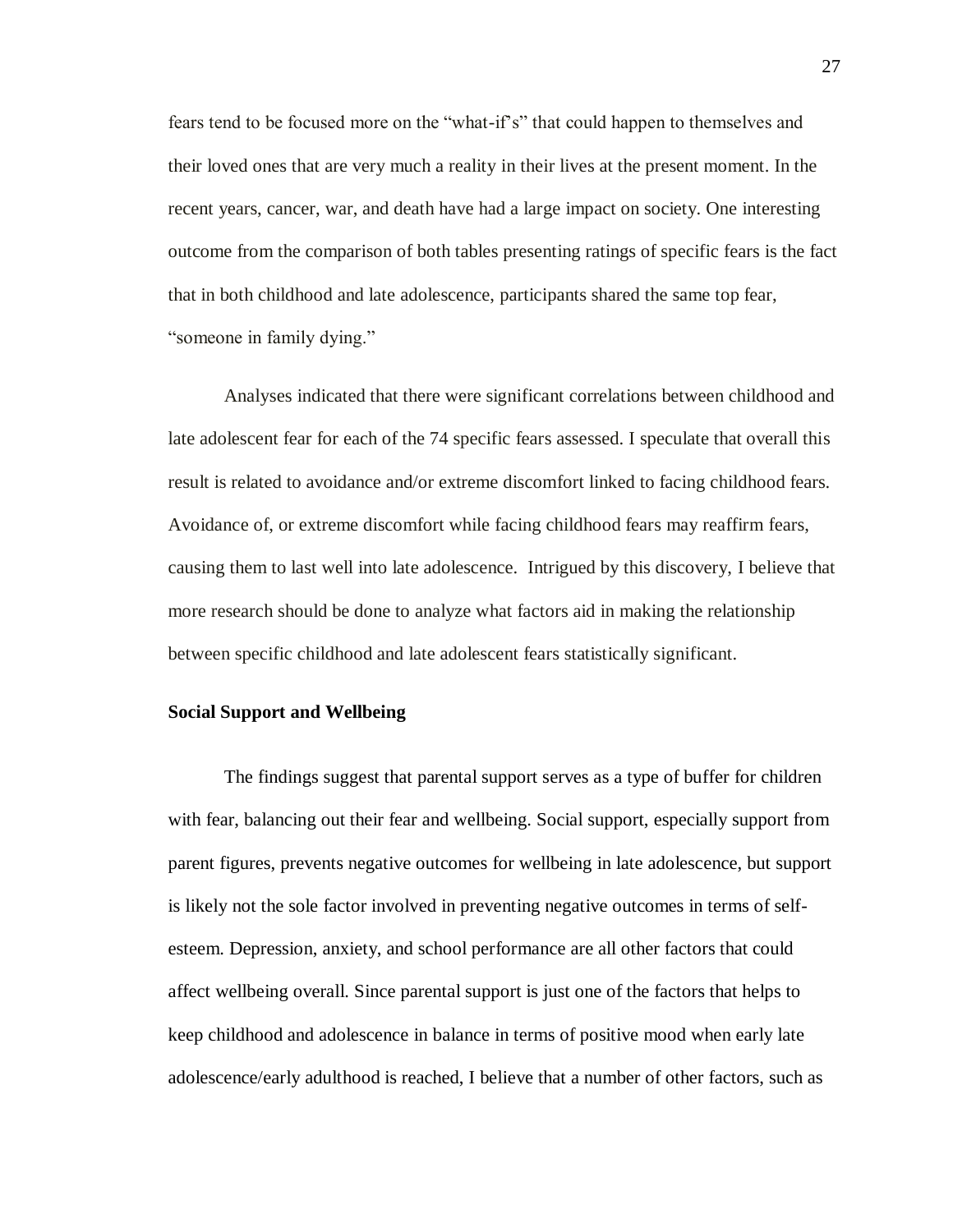temperament, social settings, peer support, and religion can act as buffers as well. My opinion is that many of these positive social interactions together will help influence overall mood, self-esteem, and general wellbeing and those with a more well-rounded network of support and positivity are those that will suffer less from fear and related depression and anxiety.

#### <span id="page-32-0"></span>**Limitations**

This study has many limitations that are important to acknowledge. First, I had a very small population from which to work; my survey was targeted to introductory psychology students on the University of Maine campus who received class credit for research participation. Secondly, students received one credit point for the present survey that was completed online, and with online survey data it is difficult to verify if students are being entirely honest with their answers. Some may not want to be outliers on either end of the depression, self-esteem, or fear spectrums so alterations to their true feelings are made for the good of their image as a participant. Despite the fact that responses were anonymous, participants may still have been impacted by social desirability factors.

The next notable limitation is that the demographic data collected during the survey reveal the participant population as one that is not particularly diverse. Most students were 19 years of age, single, United States citizens, Caucasian, and native English speakers. A more diverse group of students would have allowed for greater generalization of these results to the late adolescent population. Indeed, college students in general are not representative of the entire population of adolescents, as they are generally a fairly well-adjusted group.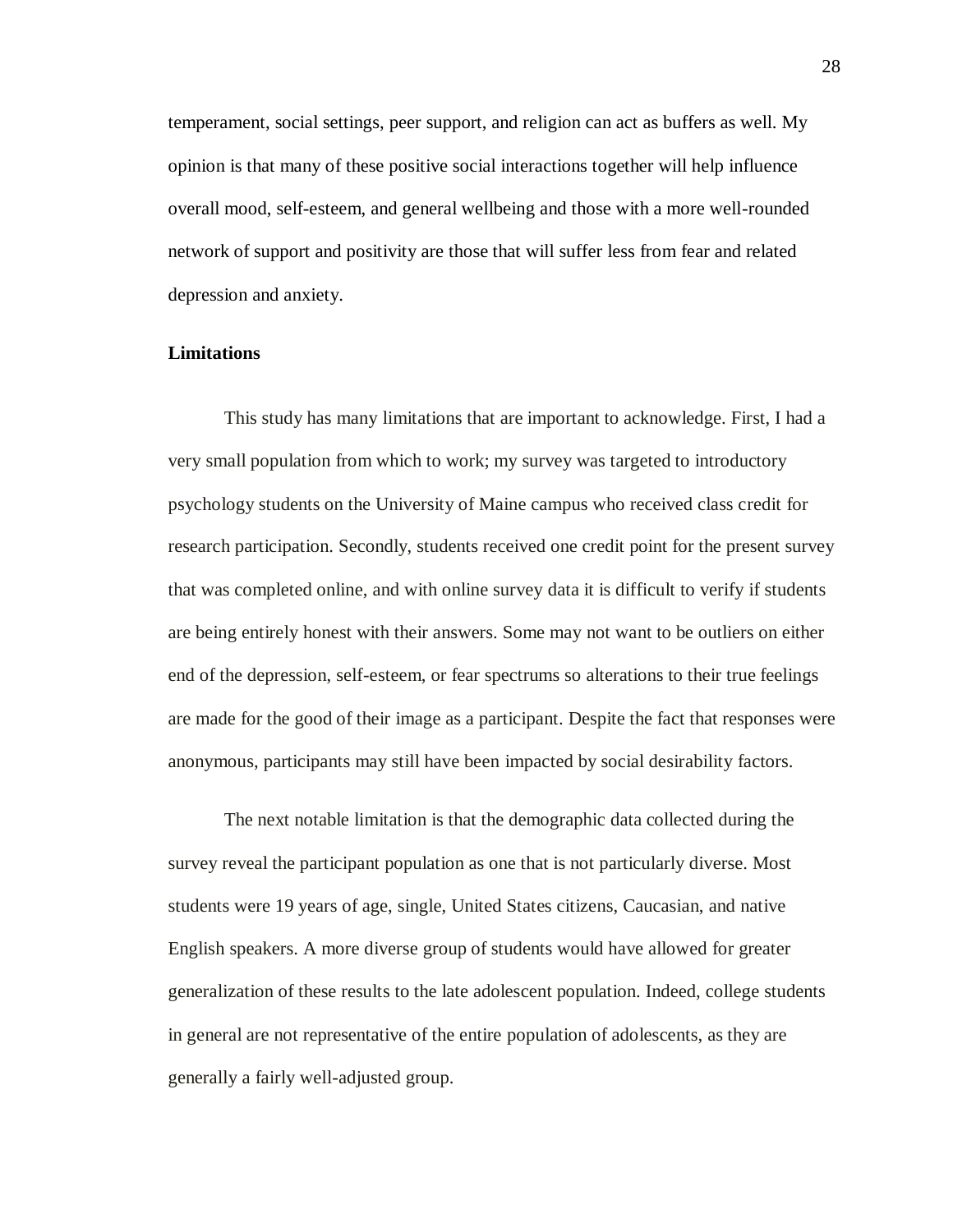Another important limitation of this study was that the participants provided all the data regarding their fears, parental support, and current wellbeing. Thus, some of the relations found might be attributed to common method variance, as participants may have painted a fairly consistent picture of themselves. Finally, a key limitation of this study was the use of retrospective reporting. Participants were asked to recall their fears during childhood, along with the parental support received. It is very likely that these reports are subject to biases and distortions and could easily be colored by participants' present day functioning.

## <span id="page-33-0"></span>**Future Research**

I believe that future research for this topic should be focused on investigating which other life aspects influence wellbeing, and if those aspects aid in the reduction of fear during childhood through late adolescence. A longitudinal study of children through their late adolescent years would help us to understand the process of fear and support evolvement while almost eliminating the perceived retrospective data limitation found in this study. I also think that adding multiple reporters for each measure would be helpful, for example having parents and teachers also completing measures about the child participant's wellbeing and perceived levels of fear.

Furthermore, I believe that coping strategies play a very dynamic role in childhood fear and wellbeing, but are those with more adaptive coping strategies more apt to have an overall better wellbeing? Are those with high levels of fear, anxiety, or depression more apt to have poor coping skills? These would be great topics for future discussion, research, and analysis.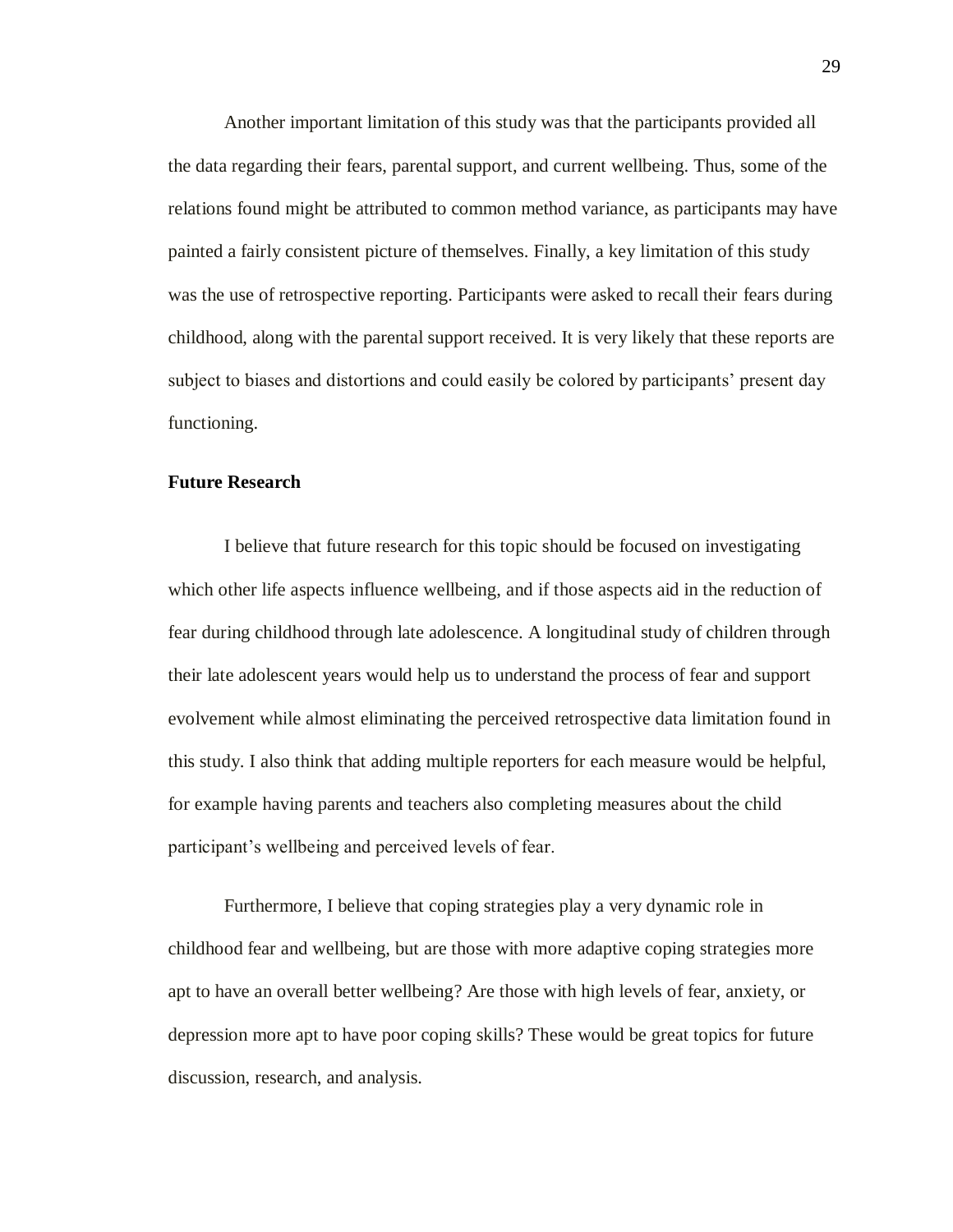Lastly, I would like to examine the level of peer support perceived by participants for their current late-adolescent state. During college, the majority of students live with their peers, and this is a very social stage in their life. I would like to compare perceived peer and parent support during late adolescence to see which is more prominently used during fear related incidences in late adolescence.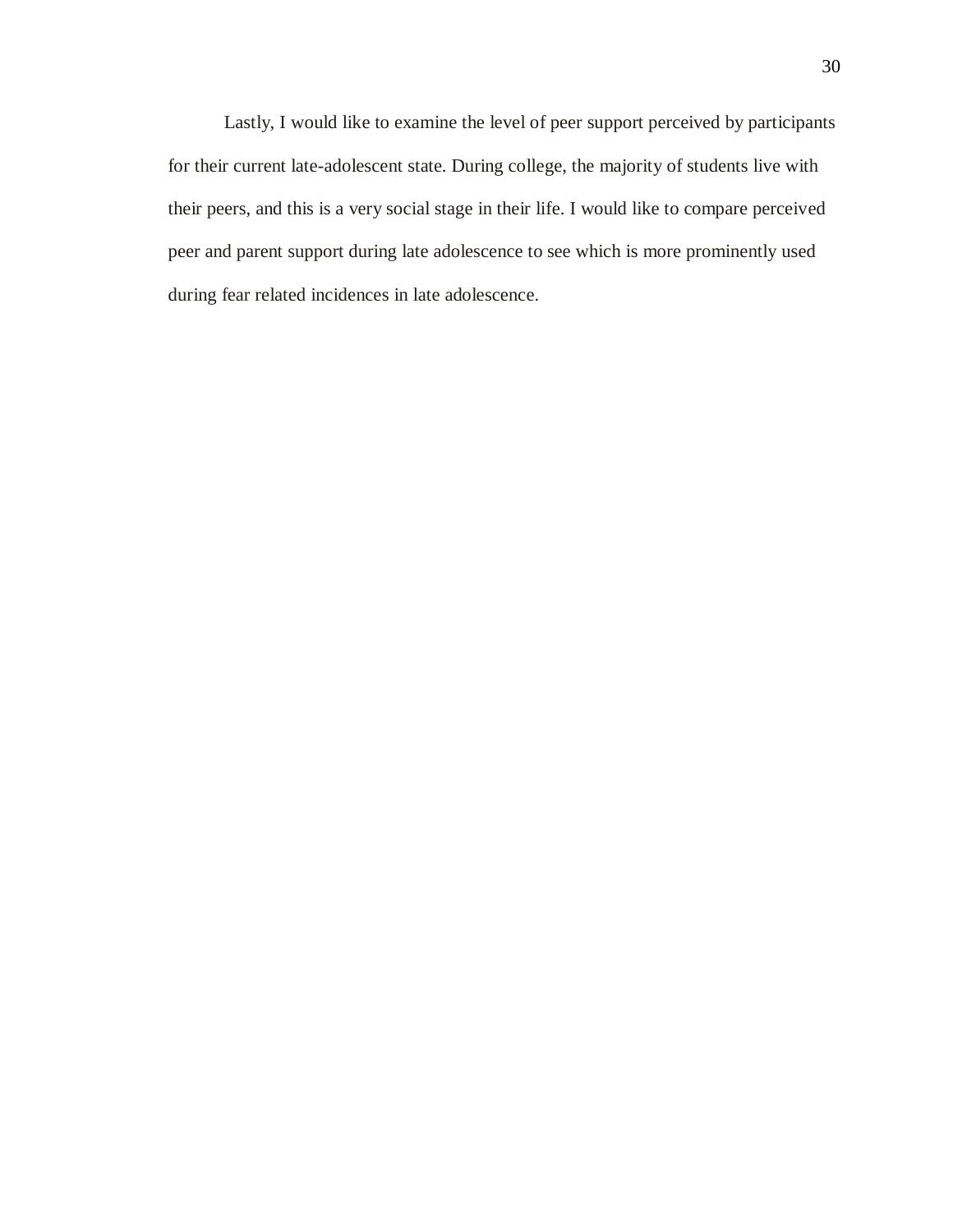#### References

- <span id="page-35-0"></span>Asli, O., & Flaten, M. A. (2012). How fast is fear? Automatic and controlled processing in conditioned fear. *Journal of Psychophysiology*, *26*(1), 20-8.
- Bowlby, J. (1969). *Attachment and loss: Volume I: Attachment*. New York: Basic Books.
- Bowlby, J. (1973). *Attachment and loss: Volume II: Separation, anxiety and anger.* New York: Basic Books.
- Brown, D. E. (2007). Measuring hormonal variation in the sympathetic nervous system: catecholamines. *Measuring Stress in Humans*. 94-113. Cambridge University Press, NY.
- de Jongh, Ad; Oosterink, Floor M. D.; Kieffer, Jacobien M.; Hoogstraten, Johan; Aartman, Irene H. A. (2011). The structure of common fears: Comparing three different models. *The American Journal of Psychology*, 124, P. 141-49.
- Furmark, T., Tillfors, M., Everz, P. -O., Marteinsdottir, I., Gefvert, O., & Fredrikson, M. (1999). Social phobia in the general population: Prevalence and sociodemographic profile. *Social Psychiatry and Psychiatric Epidemiology*, *34*, 416-24.
- Gayman, M. D., Turner, R. J., Cislo, A. M., & Eliassen, H. (2010). Early adolescent experiences and perceived social support in young adulthood. *Journal of Early Adolescence*, *31*(6), 880-901.
- Hurd, N., & Zimmerman, M. (2010). Natural mentors, mental health, and risk behaviors: A longitudinal analysis of African American adolescents transitioning into adulthood. *American Journal Community Psychology*, *46*(1), 36-48.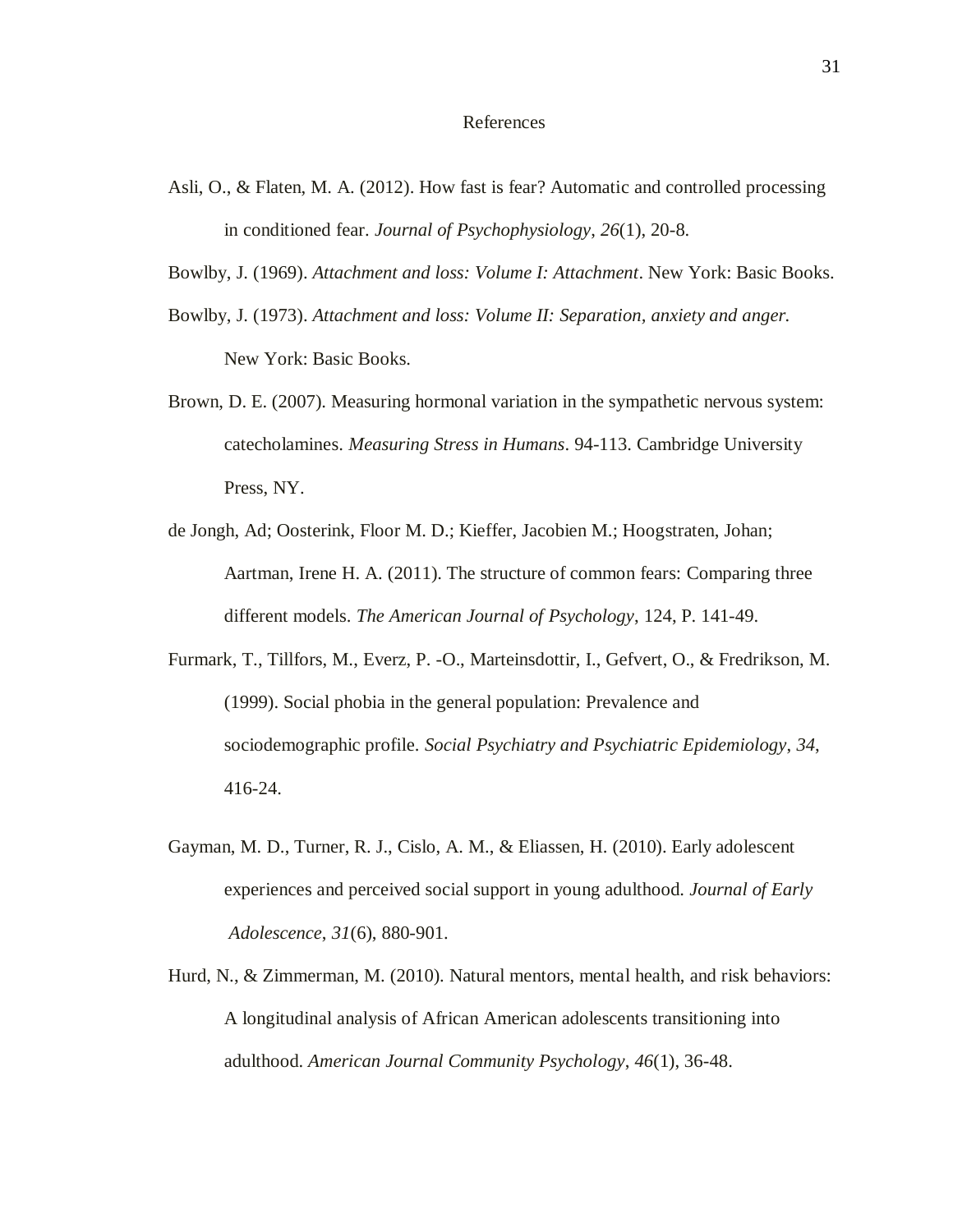- Kim, S., Kim, B., Cho, S., Kim, J., Shin, M., Yoo, H., & Kim, H. (2010). The prevalence of specific phobia and associated co-morbid features in children and adolescents. *Journal of Anxiety Disorders*, *24*, 629-634.
- Lee, S., Ng, K. L., Kwok, K. P. S., & Tsang, A. (2009). Prevalence and correlates of social fears in Hong Kong. *Journal of Anxiety Disorders*, *23*, 327-32.

Michalcakova, R., Lacinova, L., & Jelinek, M. (2009). Fears in adolescence. *Psihologijske teme*, *18*(1), 21-36.

- Moses, T. (2010). Being treated differently: Stigma experiences with family, peers, and school staff among adolescents with mental disorders. *Social Science & Medicine*, *70*(7), 985-93.
- Muris, P. & Field, A. P. (2010) The role of verbal threat information in the development of childhood fear. 'Beware the Jabberwock! Clinical Child and Family Psychology Review, 13(2), 129- 50.
- Ost, L. G. (1987). Age of onset in different phobias. *Journal of Abnormal Psychology*, 96, 223–29.
- Prince, S. E., Thomas, L. A., Kragel, P. A., & LaBar, K. S. (2012). Fear-relevant outcomes modulate the neural correlates of probabilistic classification learning. *NeuroImage*, *59*, 695-707.
- Reuther, E. T., Davis III, T. E., Grills-Taquechel, A. E., & Zlomke, K. R. (2011). Fear of anxiety in fearful adults: An analysis of heterogeneity among phobia types. *Current Psychology*, *30*, 268-74.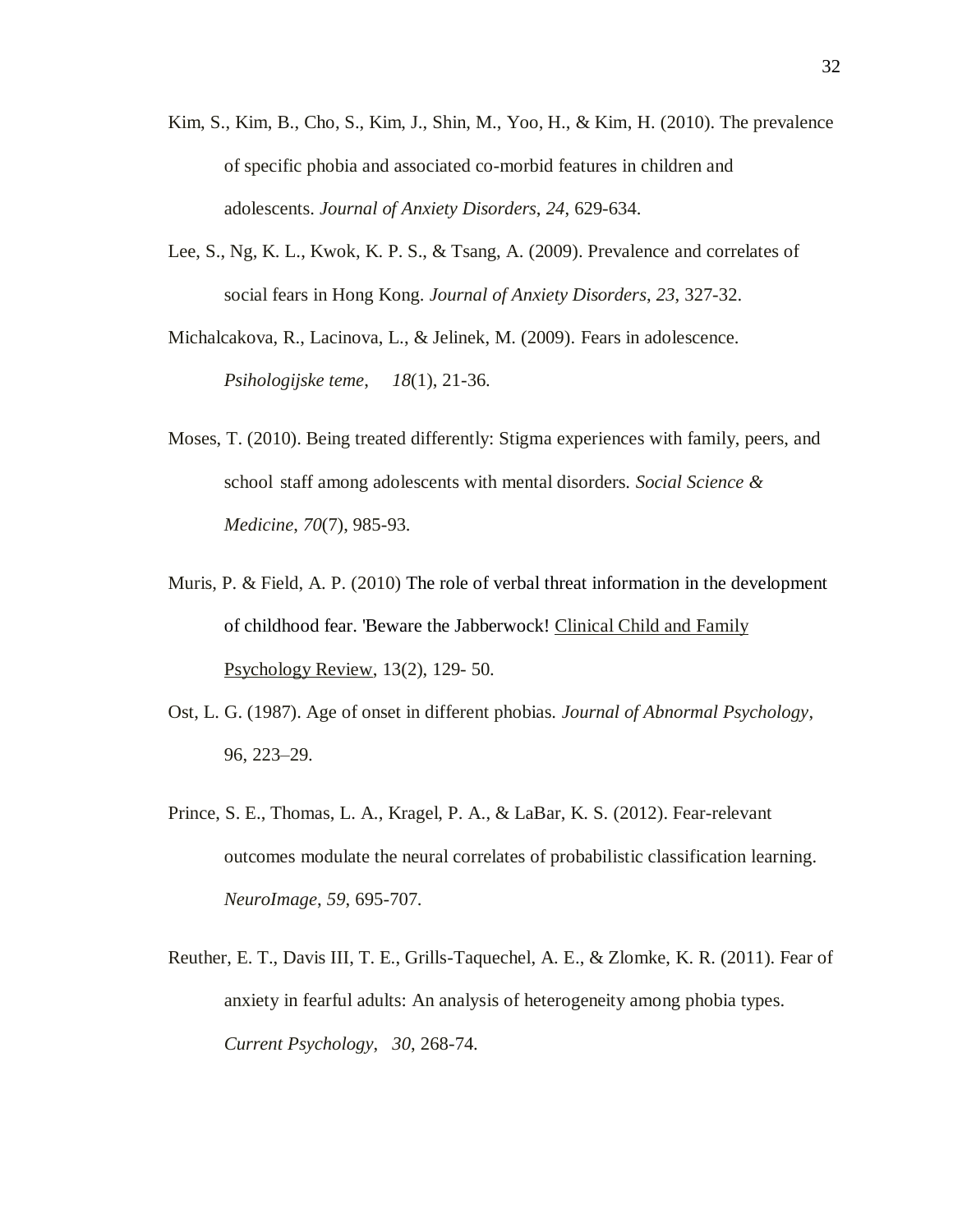- Schachter, R., & McCauley, C. S. (1988). *When your child is afraid*. New York, NY: Fireside.
- Simpson, J. A., & Belsky, J. (2008). Attachment theory within a modern evolutionary framework. In J. Cassidy & P. R. Shaver (Eds.), Handbook of attachment: Theory, research, and clinical applications (2nd ed., pp. 131-157). New York: Guilford.
- Sue, D., Sue, D. W., & Sue, S. (2010). *Understanding abnormal behavior*. (p. 119). Boston, MA: Wadsworth, Cengage Learning.
- Wang, W., Hsu, W., Chiu, C., & Liang, C. (2011). The heirarchical model of social interaction anxiety and depression: The critical roles of fears of evaluation. *Journal of Anxiety Disorders*, *26*(1), 215-24.
- Weeks, J. W., Heimberg, R. G., Rodebaugh, T. L., & Norton, P. (2007). Exploring the relationship between fear of positive evaluation and social anxiety. *Journal of Anxiety Disorders*, *22*, 386-400.
- Yi-Feng, N. C., Huang, X., & Tjosvold, D. (2008). Similarity in gender and self-esteem for supportive peer relationships: The mediating role of cooperative goals. *Journal of Applied Social Psychology*, 38(5), 1147-78.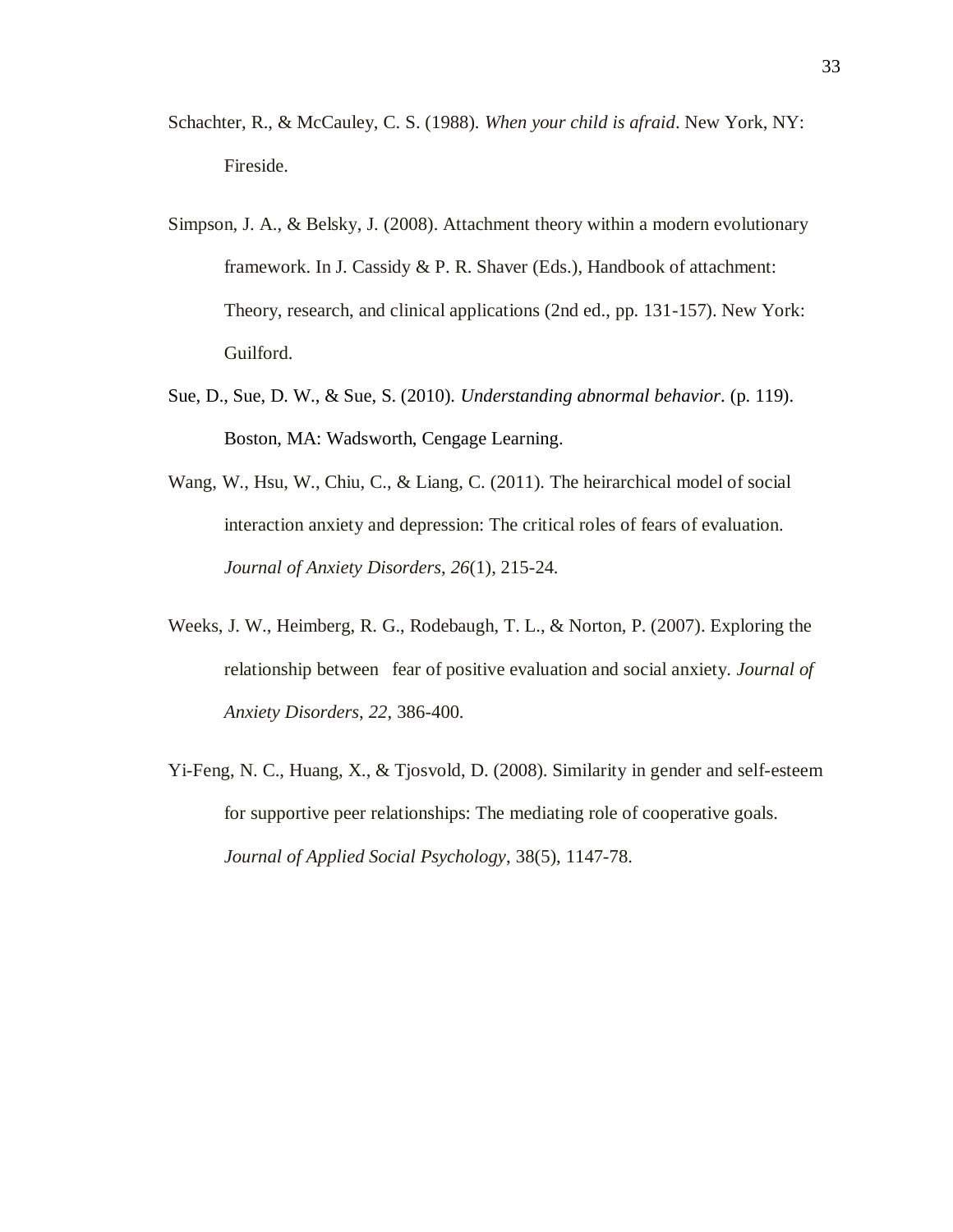#### Appendix A

#### Informed Consent

<span id="page-38-0"></span>You are invited to participate in a research project being conducted by Stephanie M. Guillemette, an undergraduate student in the Department of Psychology and Honors College at the University of Maine, and Dr. Cynthia Erdley, a faculty member in the Department of Psychology at the University of Maine. The purpose of the research is to identify possible connections between levels of fear and friendship quality during childhood and also late adolescence. To participate in this study, you must have had at least one childhood fear and be at least 18 years old, and no older than 25.

What will you be asked to do?

If you decide to participate in this study, you will be asked to complete a series of 11 surveys about your childhood and current fears as well as various aspects of your socio-emotional functioning. The severity of your fear(s) will be assessed, as you first rate items on a scale of 0-100 based on how afraid you were of each item (e.g., the dark, frogs) during your childhood; you then will be asked to rate the same items using the same scale, based on how afraid you are of each item now.

Most questions follow a multiple choice format (How many very worst fears did I have in my childhood? Zero One Two Three Four or More), with the exception of a few "fill in the blank" questions (What was my VERY WORST (STRONGEST) childhood fear?\_\_\_\_\_\_\_\_\_\_\_\_\_\_\_). There will be questions covering a broad array of topics including:

- $\bullet$ The history of your fear(s)
	- o I have strong memories of my childhood fear. True False
- Your self-esteem
	- o I feel good about myself.
		- Strongly Agree Agree Neither Agree nor Disagree Disagree Strongly Disagree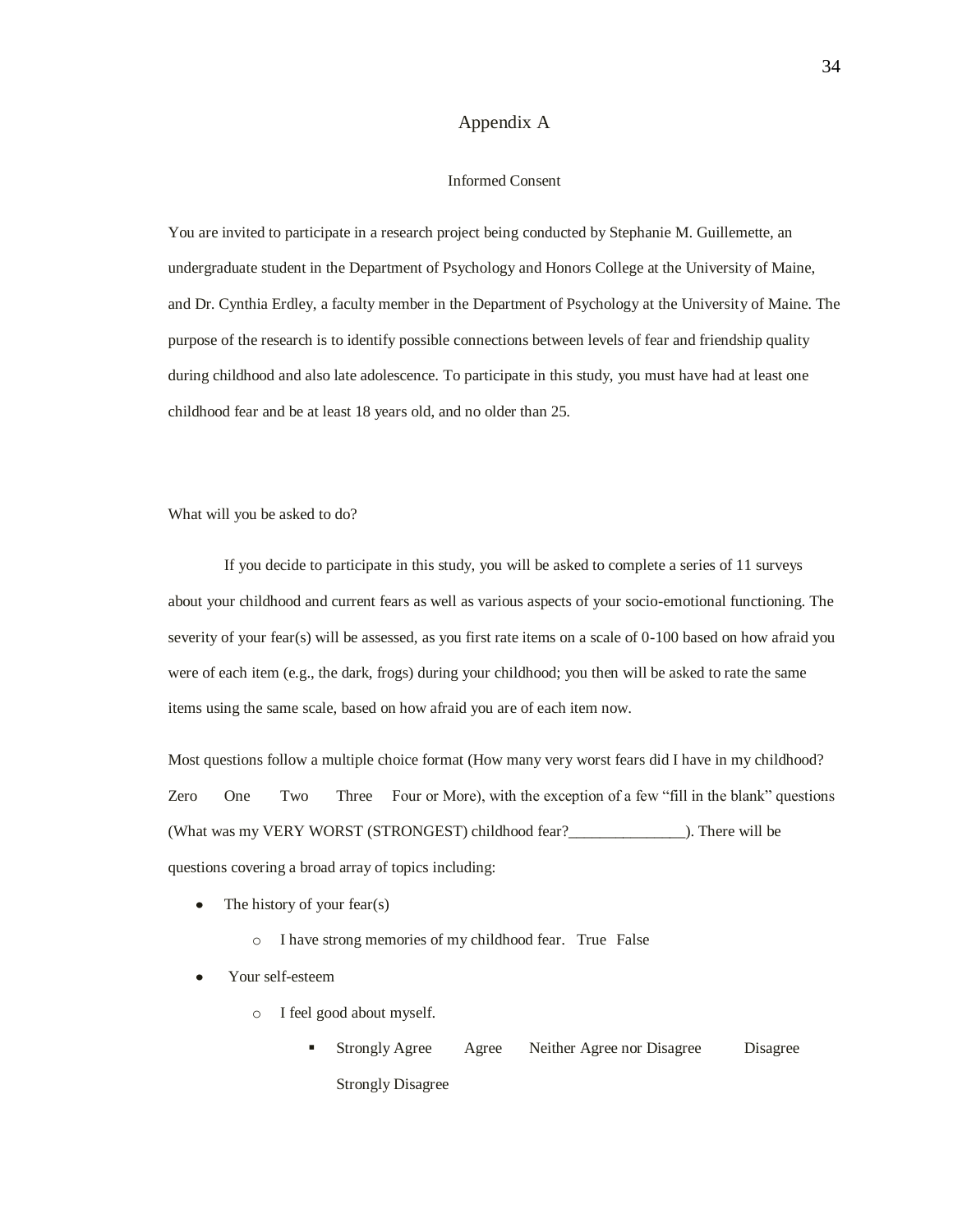- $\bullet$ Depression
	- o Loss of Pleasure
		- 0- I get as much pleasure as I ever did from the things I enjoy.
		- 1- I don't enjoy things as much as I used to.
		- 2- I get very little pleasure from the things I used to enjoy.
		- 3- I can't get any pleasure from the things I used to enjoy.)
- Anxiety
	- o It's hard for me to ask others to do things with me. 1 2 3 4 5
- Interactions with parents.
	- o I have confided with my parents during my childhood about my fears
		- Strongly Agree Agree Neither Agree nor Disagree Disagree Strongly Disagree

This study will help us understand the natural fear process as well as the coping mechanisms and social support specifically needed to deal with childhood fear. These surveys will take you approximately 60 minutes to complete.

Risks:

The risks associated with this study are minimal. Your time and inconvenience are the greatest risks, although it is possible that some questions may make you feel uncomfortable. If you do start to feel uncomfortable, you may stop the survey at any time. If you need to talk with a professional please do not hesitate to call The University of Maine Counseling Center at 1-207-581-1392. You may set up an appointment with them or attend their walk in hours Monday through Thursday 1:00PM-3:30PM.

Benefits:

While this study will have no direct benefit to you, this research will help us learn more about the natural process of fear, and the role that social support plays in the process of social functioning during the existence of fear in both childhood and late adolescence.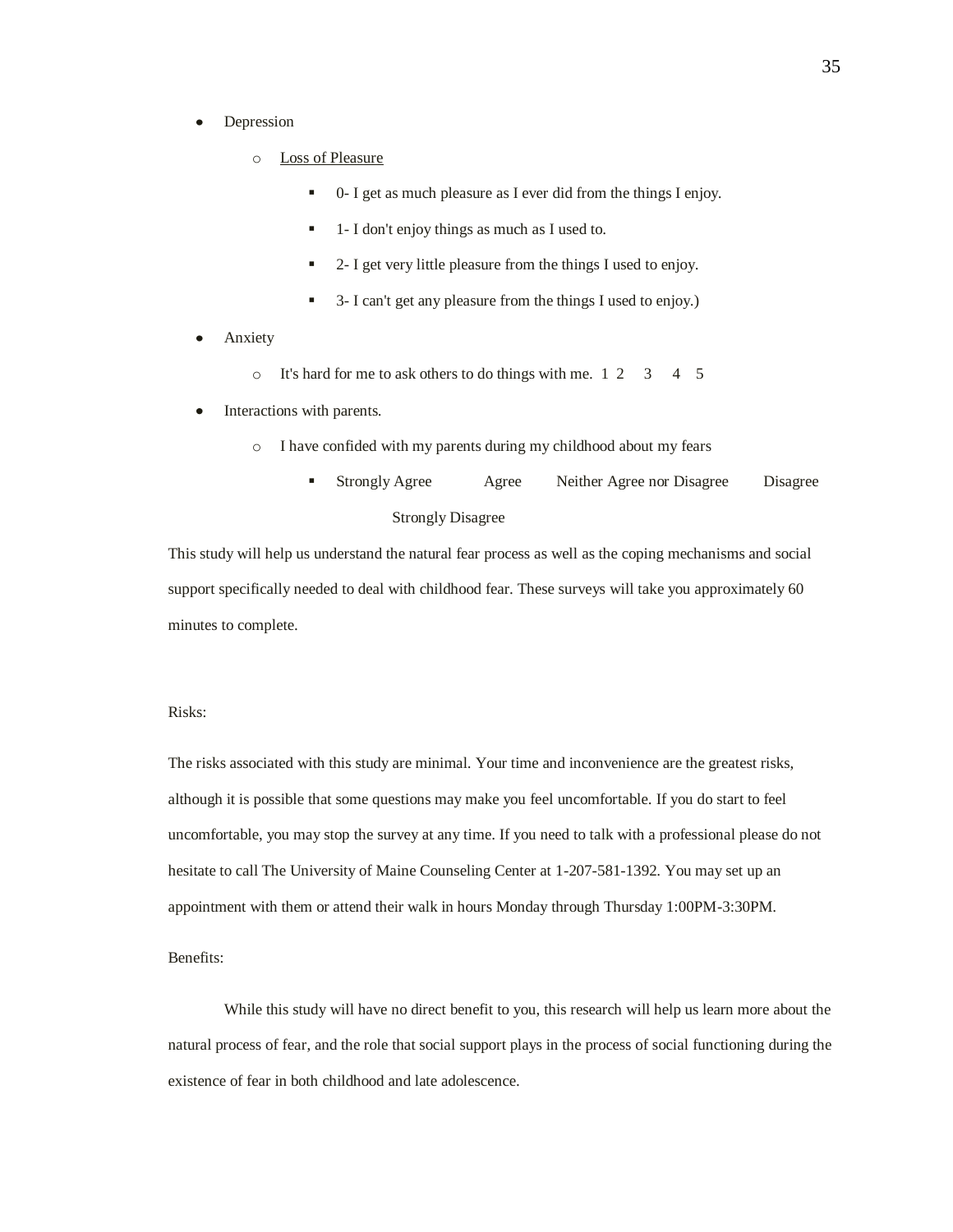#### Compensation:

You will receive 1 hour of research credit for participating in this study, regardless of the number of questions you answer.

#### Confidentiality:

Your responses will be anonymous, given that your name will not be linked to any of your responses to the questionnaires. Data from the questionnaires will be kept indefinitely as a computer file on a personal external hard drive, and will only be used strictly for research purposes.

#### Voluntary:

Participation is voluntary. If you choose to take part in this study you may stop at any time and may skip any questions you do not wish to answer. You will still receive one research credit.

Clicking the "participate" option after reading this consent form gives your consent to participate in this research study.

#### Contact Information:

If you have any questions about the research please contact: Stephanie M. Guillemette by email at Stephanie\_m.\_guillemette@umit.maine.edu or by phone at (207)581-6507. In addition you may contact Dr. Cynthia Erdley by email at Cynthia.erdley@umit.maine.edu or by phone at (207)581-2040.

If you have any questions about your rights as a research participant please contact: Gayle Jones, Assistant to the Protection of Human Subjects Review Board, (207)581-1490,

gayle.jones@umit.maine.edu.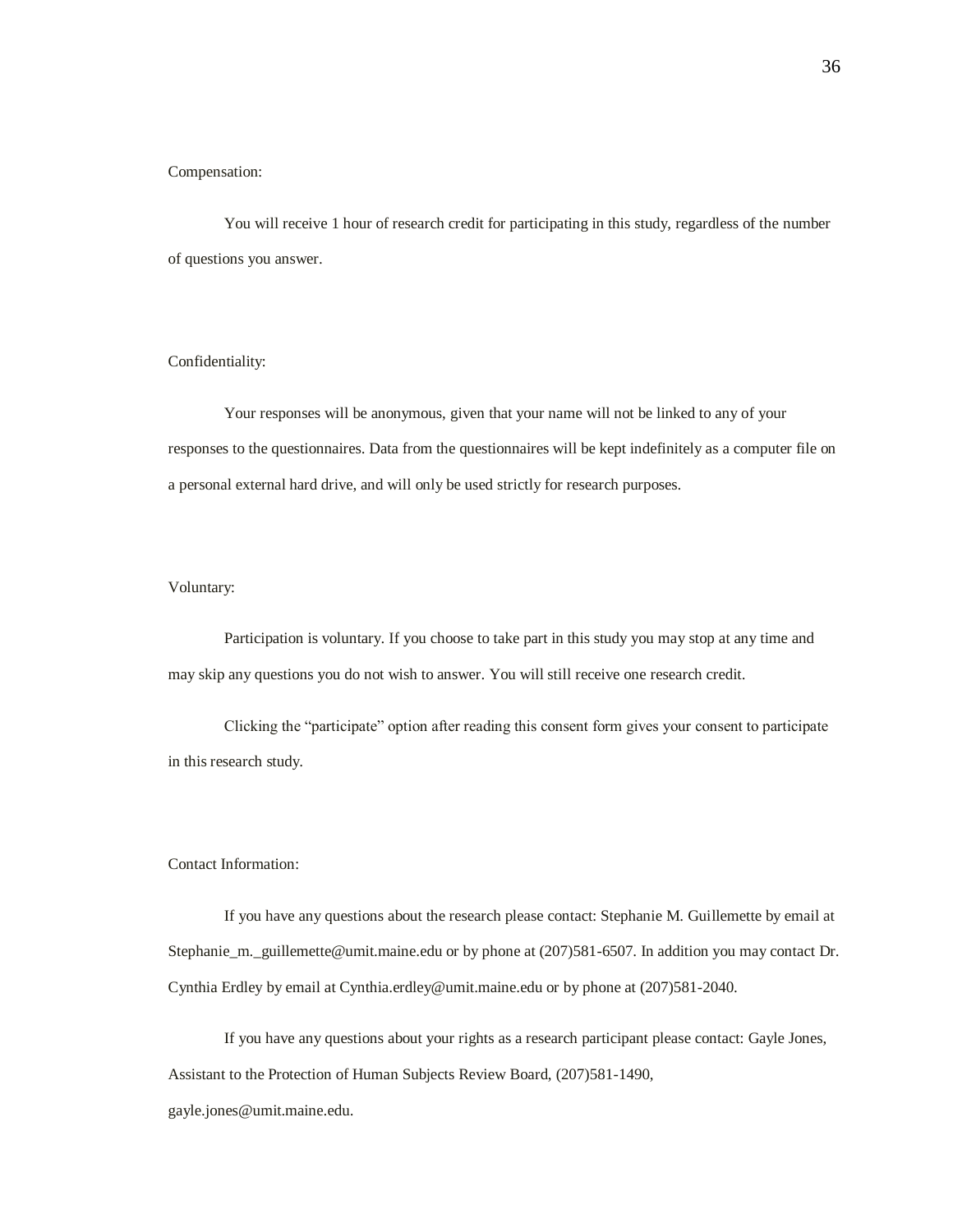# Appendix B

### Louisville Fear Survey for Childhood

<span id="page-41-0"></span>When answering this question, please rank these items on the scale below from 0-100 (zero being the least afraid and 100 being the most afraid). Slide the marker over to the number you feel appropriate for each item. You will be ranking each of the items presented on how afraid you were of each item when you were A CHILD (BETWEEN AGES 5-13).

| No/Little                                            |                  |        | Moderate/Average |    |        |    |    |        |    | High/Extreme |     |  |
|------------------------------------------------------|------------------|--------|------------------|----|--------|----|----|--------|----|--------------|-----|--|
|                                                      | $\boldsymbol{0}$ | $10\,$ | 20               | 30 | $40\,$ | 50 | 60 | $70\,$ | 80 | 90           | 100 |  |
| War                                                  |                  |        |                  |    |        |    |    |        |    |              |     |  |
| Poisoned Food                                        |                  |        |                  |    |        |    |    |        |    |              |     |  |
| Someone in Family Dying                              |                  |        |                  |    |        |    |    |        |    |              |     |  |
| Seeing someone wounded                               |                  |        |                  |    |        |    |    |        |    |              |     |  |
| Being adopted                                        |                  |        |                  |    |        |    |    |        |    |              |     |  |
| Riots                                                |                  |        |                  |    |        |    |    |        |    |              |     |  |
| Dying                                                |                  |        |                  |    |        |    |    |        |    |              |     |  |
| Hell                                                 |                  |        |                  |    |        |    |    |        |    |              |     |  |
| Being A Crime Victim (ex. kidnapping, robbery, etc.) |                  |        |                  |    |        |    |    |        |    |              |     |  |
| <b>Parents Getting Divorced</b>                      |                  |        |                  |    |        |    |    |        |    |              |     |  |
| Having an Operation                                  |                  |        |                  |    |        |    |    |        |    |              |     |  |
| <b>Breaking A Religious Law</b>                      |                  |        |                  |    |        |    |    |        |    |              |     |  |
| Breaking a Law (stealing, etc.)                      |                  |        |                  |    |        |    |    |        |    |              |     |  |
| Being wounded                                        |                  |        |                  |    |        |    |    |        |    |              |     |  |
| Seen Naked                                           |                  |        |                  |    |        |    |    |        |    |              |     |  |
| Choking                                              |                  |        |                  |    |        |    |    |        |    |              |     |  |
| Germs                                                |                  |        |                  |    |        |    |    |        |    |              |     |  |
| The Devil                                            |                  |        |                  |    |        |    |    |        |    |              |     |  |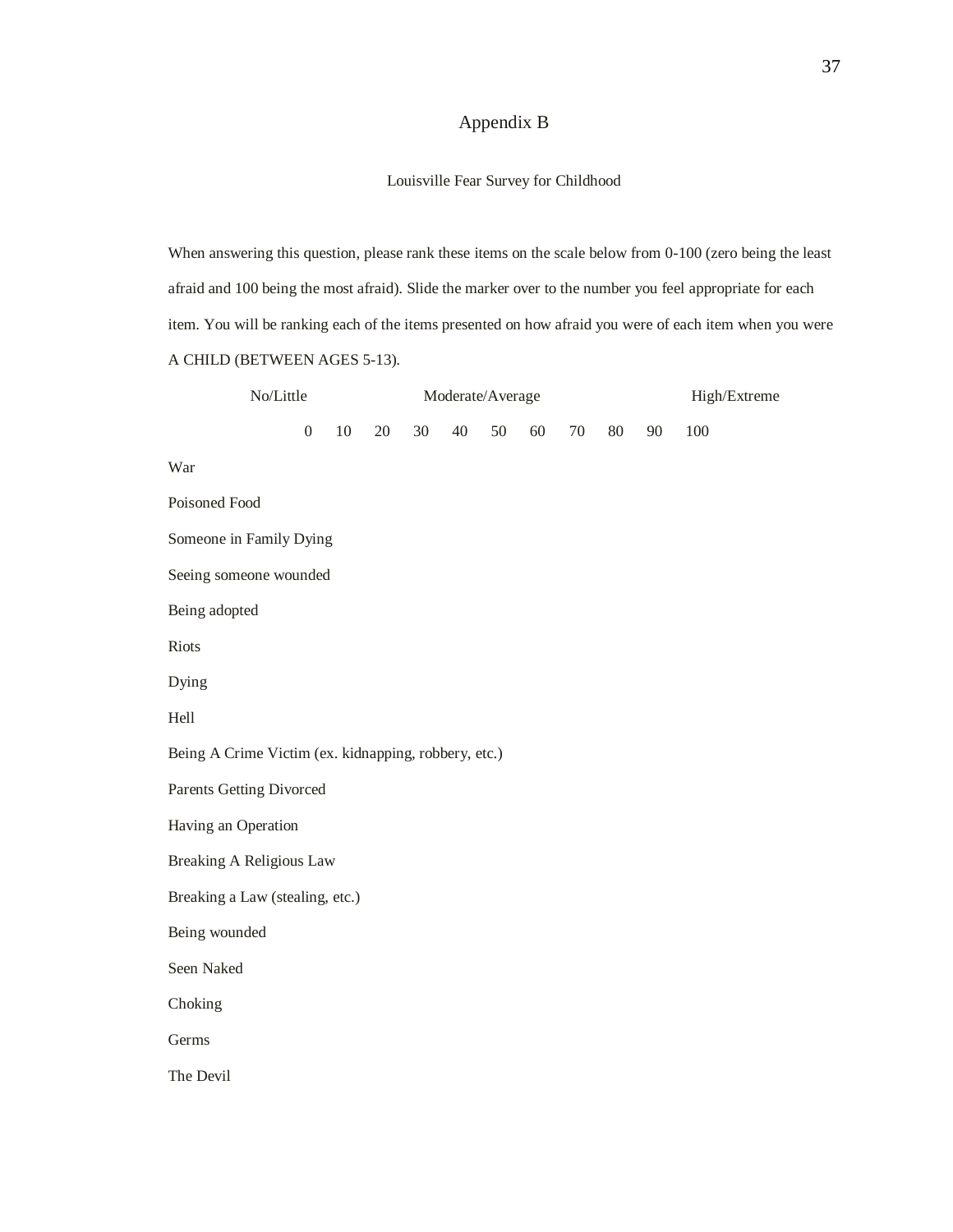Breaking A Bone

Having Someone Ill In the Family

Becoming Ill

Getting Cancer

Getting Lost

Snakes

Tornadoes

Flying in Airplanes

Heights

Insects

Spiders

Deep Water

Drowning

Lightning

**Thunder** 

Storms

Darkness

Ghosts

Rats or Mice

Being Alone

Nightmares

Fire

Being Burnt

Aliens/Space Creatures

Enclosed Spaces

Strange Rooms

Being Confined or Locked Up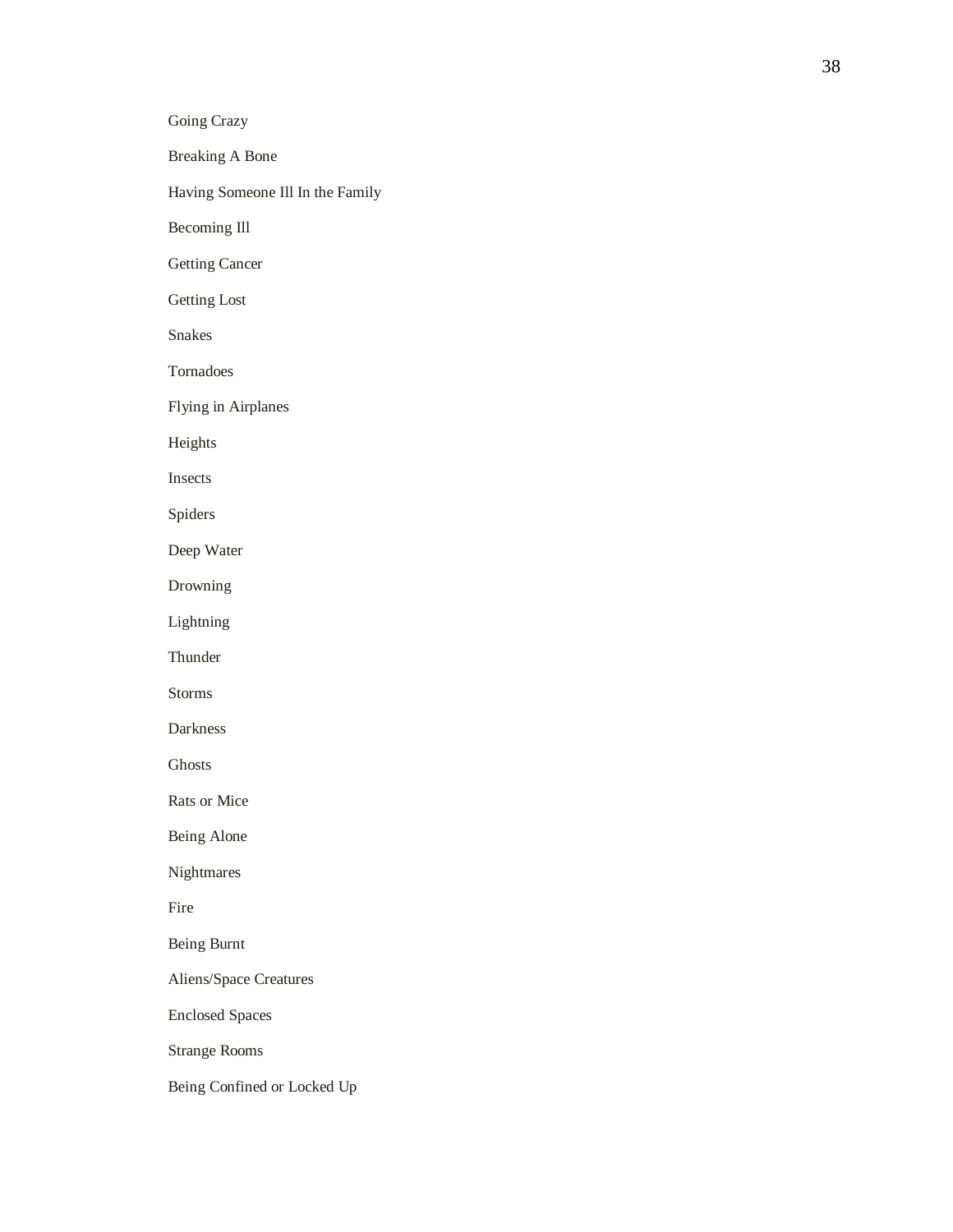Frogs or Lizards Seeing Faces Through A Window The Sight of Blood Tests or Examinations Making Mistakes Being Criticized Social Events

Dentists

Crowds

Doctors

Strangers

Elevators

Public Speaking

School

Getting Shot

Making Another Person Angry

Going To Sleep At Night

Separation From Parents

Parts of A House

Violation of Cultural Norms

Dogs or Cats

Hospitals

People With Deformities

Having Homosexual Feelings

Being Bullied

Terrorism

School Violence

Climate Change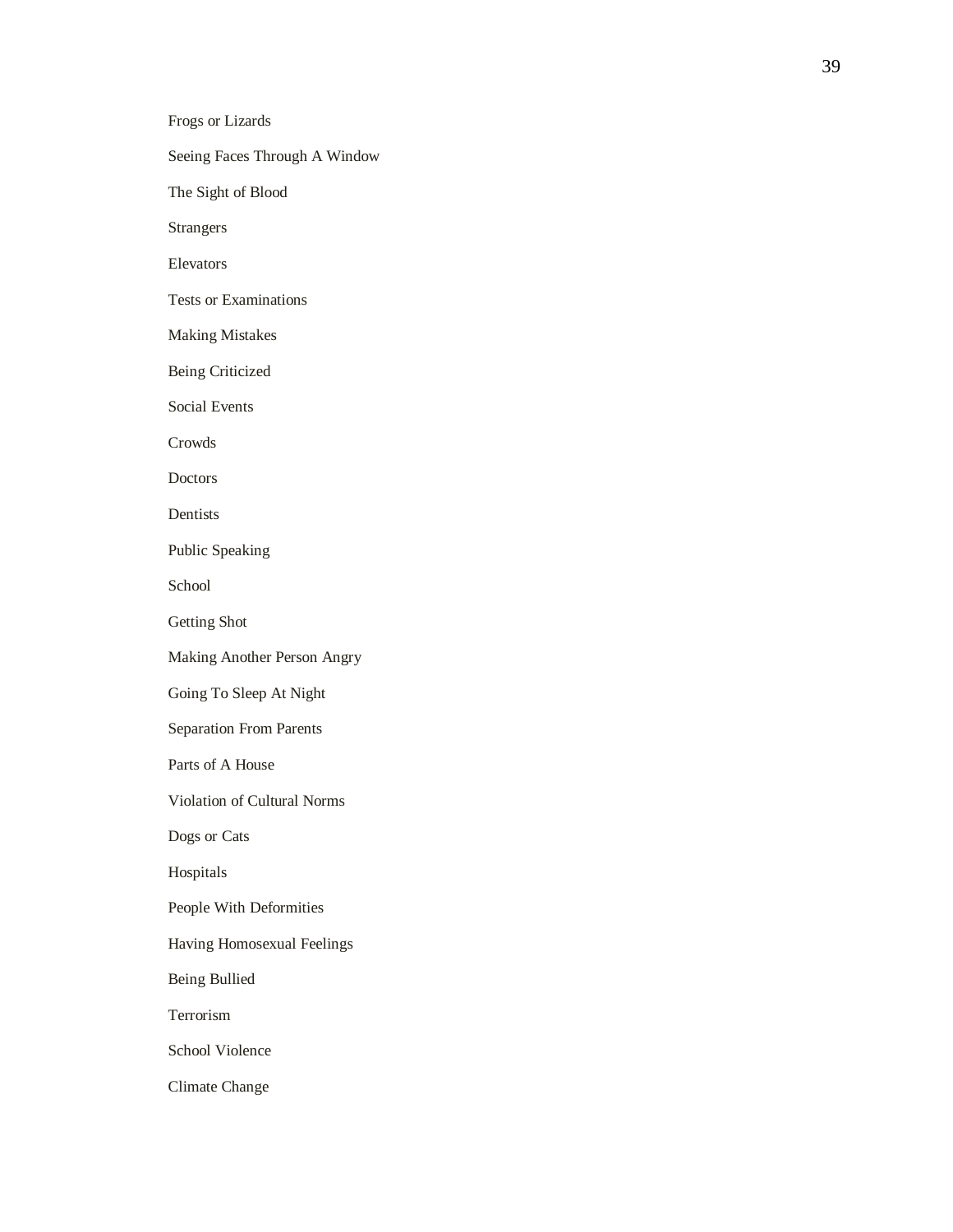# Appendix C

Louisville Fear Survey for the Present Day

<span id="page-44-0"></span>Please rank these items on the scale from 0-100 with zero being the least afraid and 100 being the most afraid. Slide the marker over to the number you feel appropriate for each item. Please answer these questions while thinking of how afraid you are of each item AT THE PRESENT MOMENT.

|                                                             | No/Little        |        |    | Moderate/Average |    |    |    |    |    |    | High/Extreme |  |  |
|-------------------------------------------------------------|------------------|--------|----|------------------|----|----|----|----|----|----|--------------|--|--|
|                                                             | $\boldsymbol{0}$ | $10\,$ | 20 | 30               | 40 | 50 | 60 | 70 | 80 | 90 | 100          |  |  |
| War                                                         |                  |        |    |                  |    |    |    |    |    |    |              |  |  |
| Poisoned Food                                               |                  |        |    |                  |    |    |    |    |    |    |              |  |  |
| Someone in Family Dying                                     |                  |        |    |                  |    |    |    |    |    |    |              |  |  |
| Seeing someone wounded                                      |                  |        |    |                  |    |    |    |    |    |    |              |  |  |
| Being adopted                                               |                  |        |    |                  |    |    |    |    |    |    |              |  |  |
| Riots                                                       |                  |        |    |                  |    |    |    |    |    |    |              |  |  |
| Dying                                                       |                  |        |    |                  |    |    |    |    |    |    |              |  |  |
| Hell                                                        |                  |        |    |                  |    |    |    |    |    |    |              |  |  |
| Being The Victim Of A Crime (ex. kidnapping, robbery, etc.) |                  |        |    |                  |    |    |    |    |    |    |              |  |  |
| Parents Getting Divorced                                    |                  |        |    |                  |    |    |    |    |    |    |              |  |  |
| Having an Operation                                         |                  |        |    |                  |    |    |    |    |    |    |              |  |  |
| <b>Breaking A Religious Law</b>                             |                  |        |    |                  |    |    |    |    |    |    |              |  |  |
| Breaking a Law (speeding, stealing, etc.)                   |                  |        |    |                  |    |    |    |    |    |    |              |  |  |
| Being wounded                                               |                  |        |    |                  |    |    |    |    |    |    |              |  |  |
| Seen Naked                                                  |                  |        |    |                  |    |    |    |    |    |    |              |  |  |
| Choking                                                     |                  |        |    |                  |    |    |    |    |    |    |              |  |  |
| Germs                                                       |                  |        |    |                  |    |    |    |    |    |    |              |  |  |
| The Devil                                                   |                  |        |    |                  |    |    |    |    |    |    |              |  |  |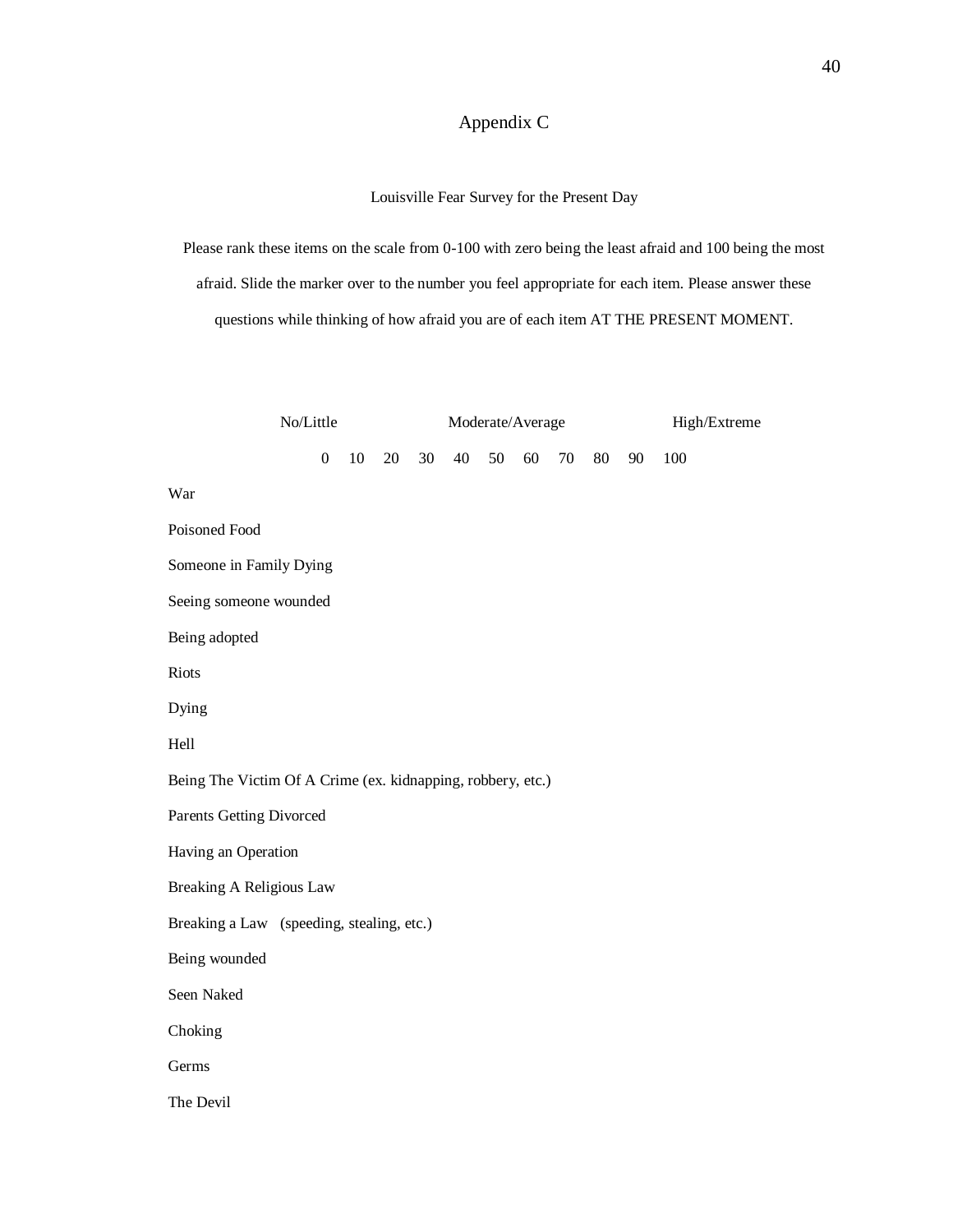Breaking A Bone

Having Someone Ill In the Family

Becoming Ill

Getting Cancer

Getting Lost

Snakes and the state of the state of the state of the state of the state of the state of the state of the state of the state of the state of the state of the state of the state of the state of the state of the state of the

Tornadoes

Flying in Airplanes

Heights

Insects **Insects** 

Spiders

Deep Water

Drowning

Lightning

Thunder and the state of the state of the state of the state of the state of the state of the state of the state of the state of the state of the state of the state of the state of the state of the state of the state of th

Storms and the state of the state of the state of the state of the state of the state of the state of the state of the state of the state of the state of the state of the state of the state of the state of the state of the

Darkness

Ghosts and the contract of the contract of the contract of the contract of the contract of the contract of the contract of the contract of the contract of the contract of the contract of the contract of the contract of the

Rats or Mice

Being Alone

Nightmares

Fire

Being Burnt

Aliens/Space Creatures

Enclosed Spaces

Strange Rooms

Being Confined or Locked Up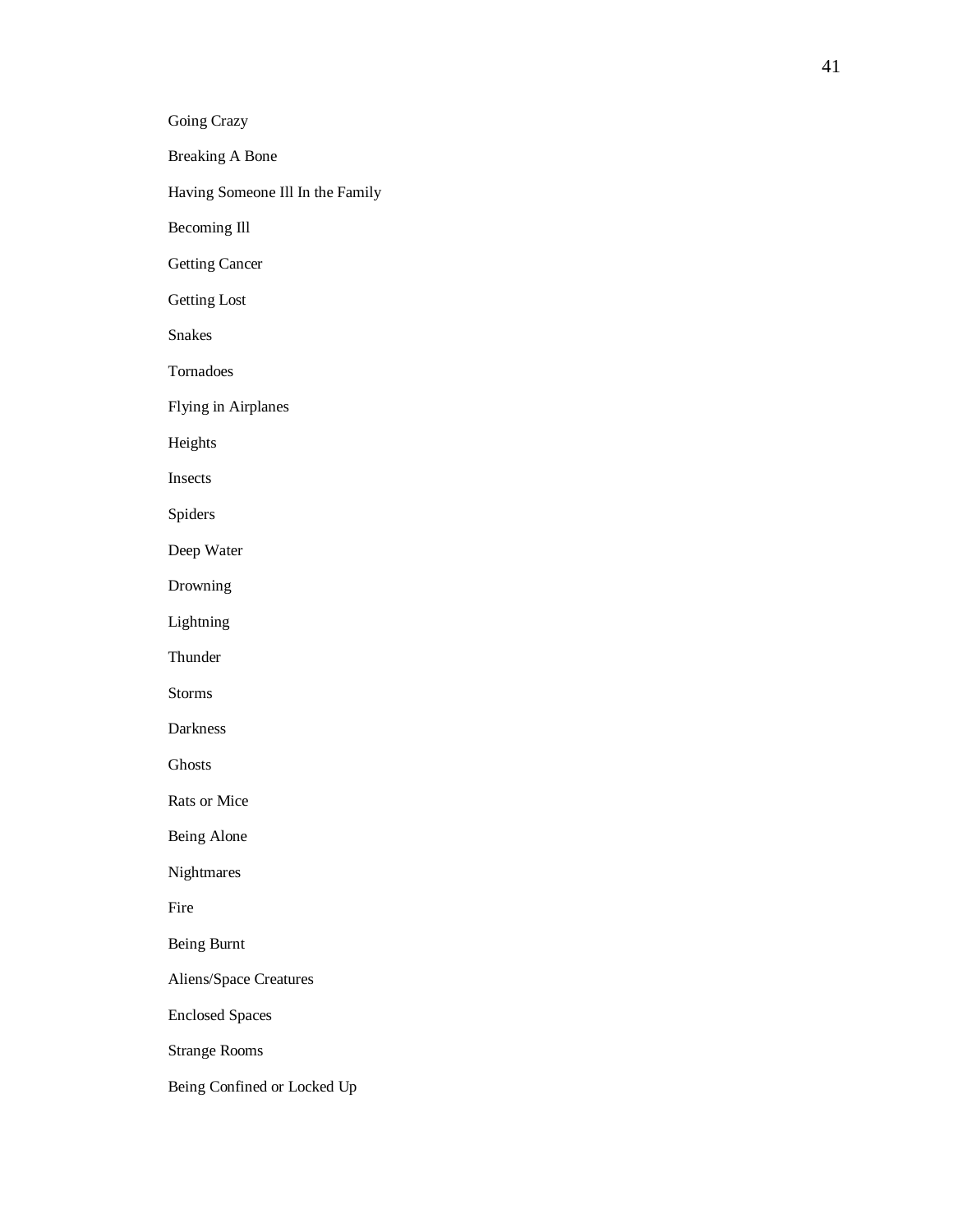Seeing Faces Through A Window

Frogs or Lizards

The Sight of Blood

Strangers

Elevators

Tests or Examinations

Making Mistakes

Being Criticized

Social Events

Crowds and the contract of the contract of the contract of the contract of the contract of the contract of the contract of the contract of the contract of the contract of the contract of the contract of the contract of the

Doctors and the contract of the contract of the contract of the contract of the contract of the contract of the contract of the contract of the contract of the contract of the contract of the contract of the contract of th

Dentists

Public Speaking

School

Getting Shot

Making Another Person Angry

Going To Sleep At Night

Separation From Parents

Parts of A House

Violation of Cultural Norms

Dogs or Cats

Hospitals

People With Deformities

Having Homosexual Feelings

Being Bullied

Terrorism

School Violence

Climate Change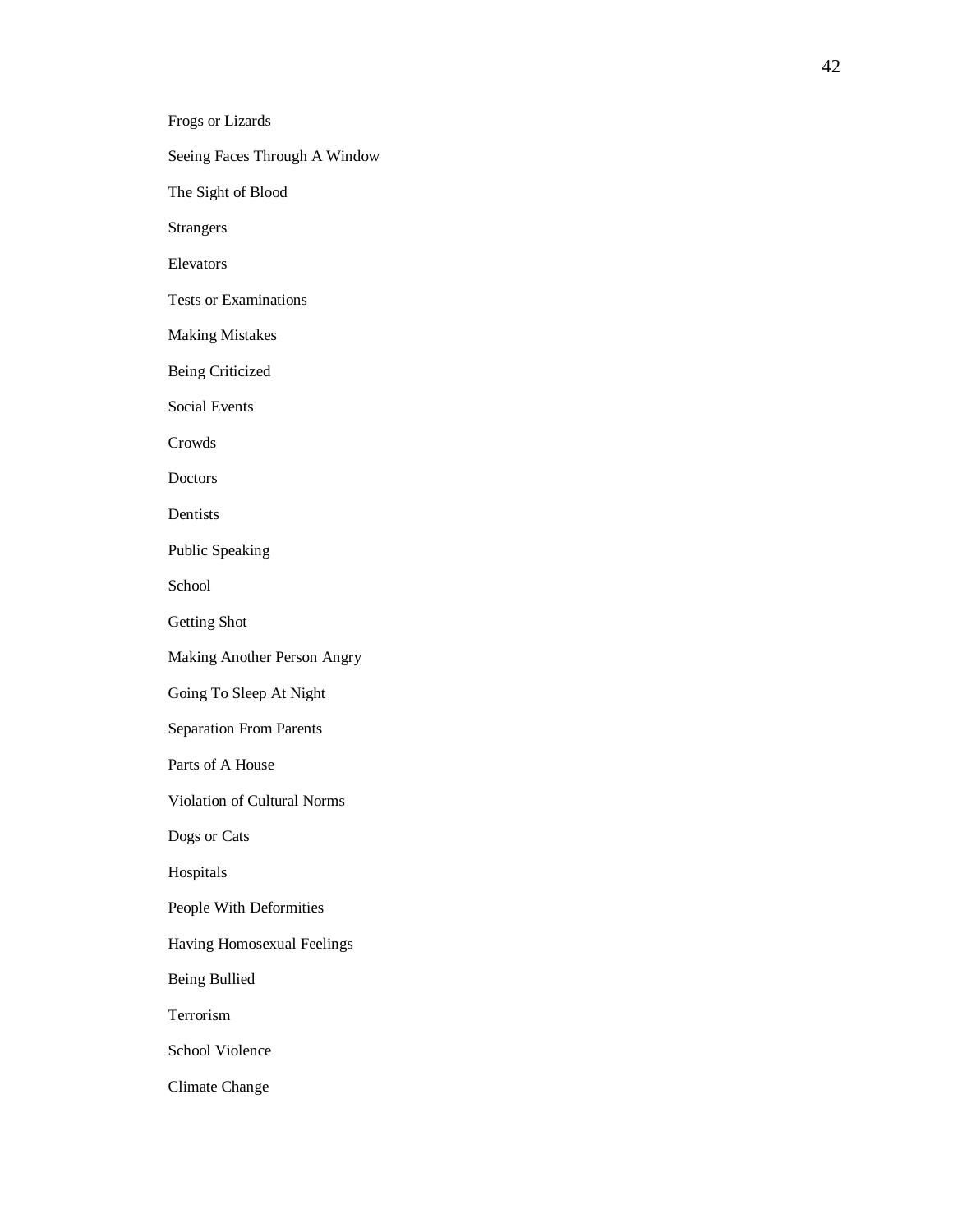## Appendix D

Quality of Relationship Inventory I

<span id="page-47-0"></span>Please answer these questions according to your relationship with a parent/guardian. You can pick any parent/guardian you choose. **Please reflect upon your childhood (between ages 5-13) to answer these questions to the best of your ability.**

The parent/guardian I choose to answer these questions about is:

Mother Father Step-Mother Step-Father Legal Male Guardian Legal Female Guardian **Other** 

If you answered the question above with "other" please specify in the space below

To what extent could you turn to this person for advice about problems?

Not At All Very Little Moderately Very Much

\_\_\_\_\_\_\_\_\_\_\_\_\_\_\_\_\_\_

How often do you have to work hard to avoid conflict with this person?

Not At All Very Little Moderately Very Much

To what extent could you count on this person for help with a problem?

Not At All Very Little Moderately Very Much

How upset does this person sometimes make you feel?

Not At All Very Little Moderately Very Much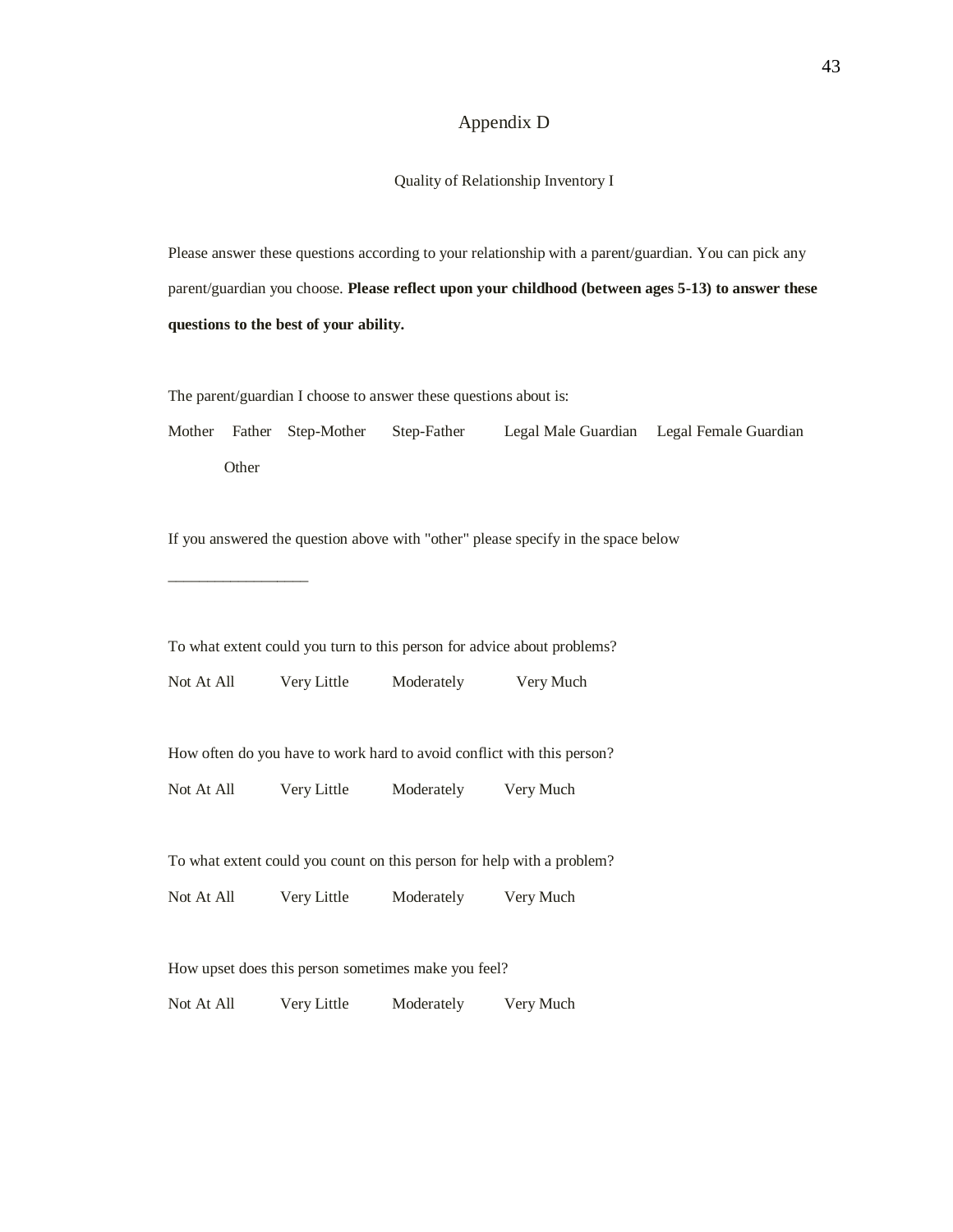|            |                                                    |                                                                   | To what extent can you count on this person to give you honest feedback, even if you might not want to   |
|------------|----------------------------------------------------|-------------------------------------------------------------------|----------------------------------------------------------------------------------------------------------|
| hear it?   |                                                    |                                                                   |                                                                                                          |
| Not At All | Very Little                                        | Moderately                                                        | Very Much                                                                                                |
|            |                                                    |                                                                   | To what extent can you count on this person to help you if a family member very close to you died?       |
| Not At All | Very Little                                        | Moderately                                                        | Very Much                                                                                                |
|            | How much does this person want you to change?      |                                                                   |                                                                                                          |
| Not At All | Very Little                                        |                                                                   | Moderately Very Much                                                                                     |
|            |                                                    | How positive a role does this person play in your life?           |                                                                                                          |
| Not At All | Very Little                                        | Moderately                                                        | Very Much                                                                                                |
|            | How significant is this relationship in your life? |                                                                   |                                                                                                          |
| Not At All | Very Little                                        | Moderately                                                        | Very Much                                                                                                |
|            |                                                    | How close will your relationship be with this person in 10 years? |                                                                                                          |
| Not At All | Very Little                                        | Moderately                                                        | Very Much                                                                                                |
|            |                                                    |                                                                   | How much would you miss this person if the two of you could not see or talk with each other for a month? |
| Not At All | Very Little                                        | Moderately Very Much                                              |                                                                                                          |
|            | How critical of you is this person?                |                                                                   |                                                                                                          |
| Not At All | Very Little                                        | Moderately                                                        | Very Much                                                                                                |
|            |                                                    |                                                                   | If you wanted to go out and do something this evening, how confident are you that this person would be   |
|            | willing to do something with you?                  |                                                                   |                                                                                                          |
|            |                                                    |                                                                   |                                                                                                          |

Not At All Very Little Moderately Very Much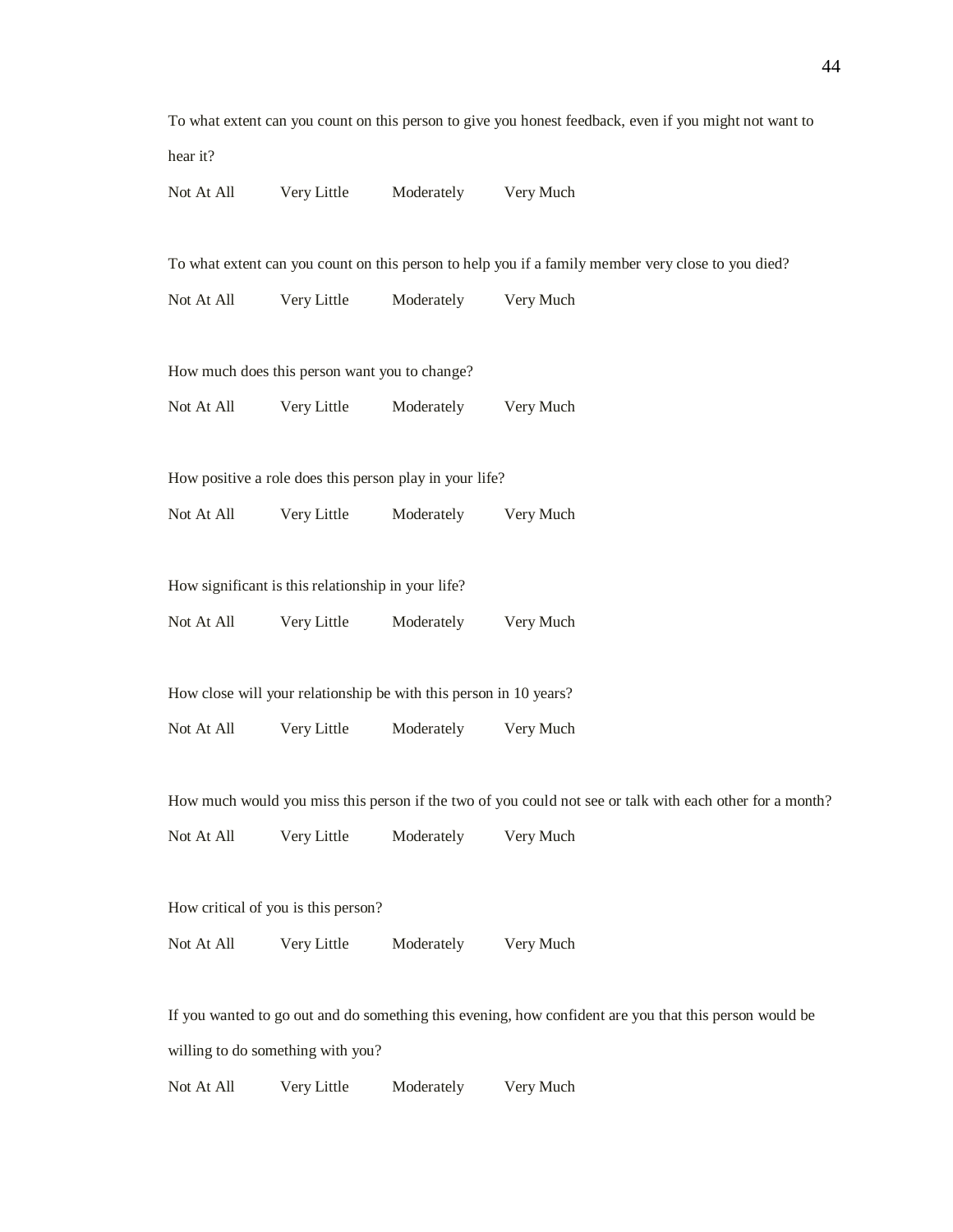How much do you depend on this person?

| Not At All | Very Little | Moderately | Very Much |
|------------|-------------|------------|-----------|
|------------|-------------|------------|-----------|

ou are very angry at someone else?

| To what extent can you count on this person to listen to you when yo |                                                                   |            |                      |  |  |  |  |
|----------------------------------------------------------------------|-------------------------------------------------------------------|------------|----------------------|--|--|--|--|
| Not At All                                                           | Very Little                                                       | Moderately | Very Much            |  |  |  |  |
|                                                                      |                                                                   |            |                      |  |  |  |  |
|                                                                      | How much would you like this person to change?                    |            |                      |  |  |  |  |
|                                                                      | Not At All Very Little                                            |            | Moderately Very Much |  |  |  |  |
|                                                                      |                                                                   |            |                      |  |  |  |  |
|                                                                      | How Angry does this person make you feel?                         |            |                      |  |  |  |  |
|                                                                      | Not At All Very Little Moderately                                 |            | Very Much            |  |  |  |  |
|                                                                      |                                                                   |            |                      |  |  |  |  |
|                                                                      | How much do you argue with this person?                           |            |                      |  |  |  |  |
|                                                                      | Not At All Very Little                                            | Moderately | Very Much            |  |  |  |  |
|                                                                      |                                                                   |            |                      |  |  |  |  |
|                                                                      | How often does this person make you feel angry?                   |            |                      |  |  |  |  |
| Not At All                                                           | Very Little                                                       | Moderately | Very Much            |  |  |  |  |
|                                                                      |                                                                   |            |                      |  |  |  |  |
|                                                                      | How often does this person try to control or influence your life? |            |                      |  |  |  |  |
| Not At All                                                           | Very Little                                                       | Moderately | Very Much            |  |  |  |  |
|                                                                      |                                                                   |            |                      |  |  |  |  |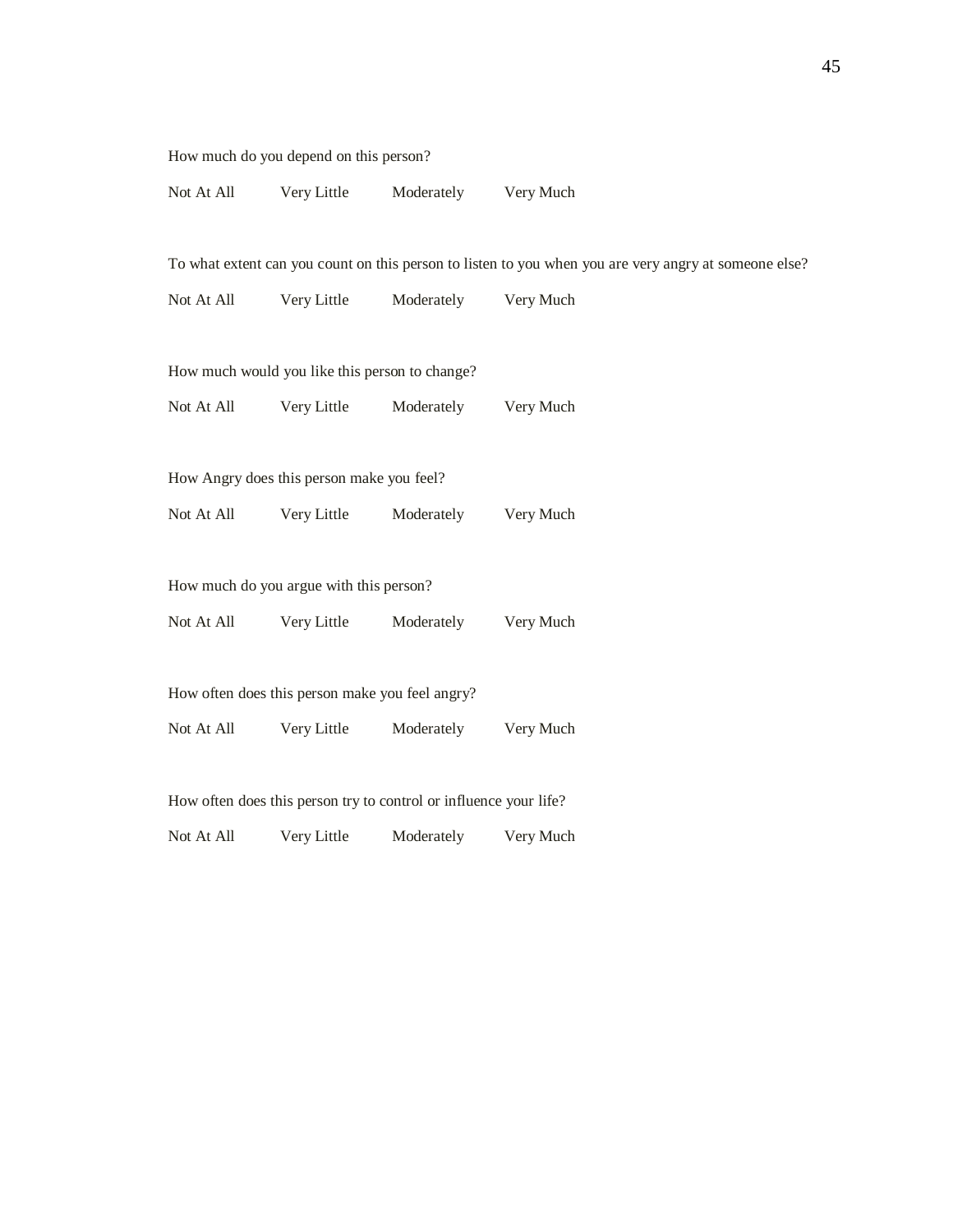## Appendix E

#### Beck Depression Inventory

<span id="page-50-0"></span>Instructions: This questionnaire consists of 19 groups of statements. Please read each group of statements carefully and then pick the ONE STATEMENT in each group that best describes the way you have been feeling DURING THE PAST TWO WEEKS, including today. Fill in the bubble beside the statement you have picked. If several statements in the group seem to apply equally well, fill in the bubble next to the one you feel fits BEST. Be sure that you do not choose more than one statement for any group, including Item 15 (Changes in Sleeping Pattern) or Item 17 (changes in Appetite).

#### Sadness

- 0- I do not feel sad.
- 1- I feel sad much of the time.
- 2- I am sad or unhappy all the time.
- 3- I am so sad or unhappy that I can't stand it.

#### Pessimism

- 0- I am not discouraged about my future.
- 1- I feel more discouraged about my future than I used to be.
- 2- I do not expect things to work out for me.
- 3- I feel my future is hopeless and will only get worse.

#### Past Failure

- 0- I do not feel like a failure.
- 1- I have failed more than I should have.
- 2- As I look back, I see a lot of failures.
- 3- I feel I am a total failure as a person.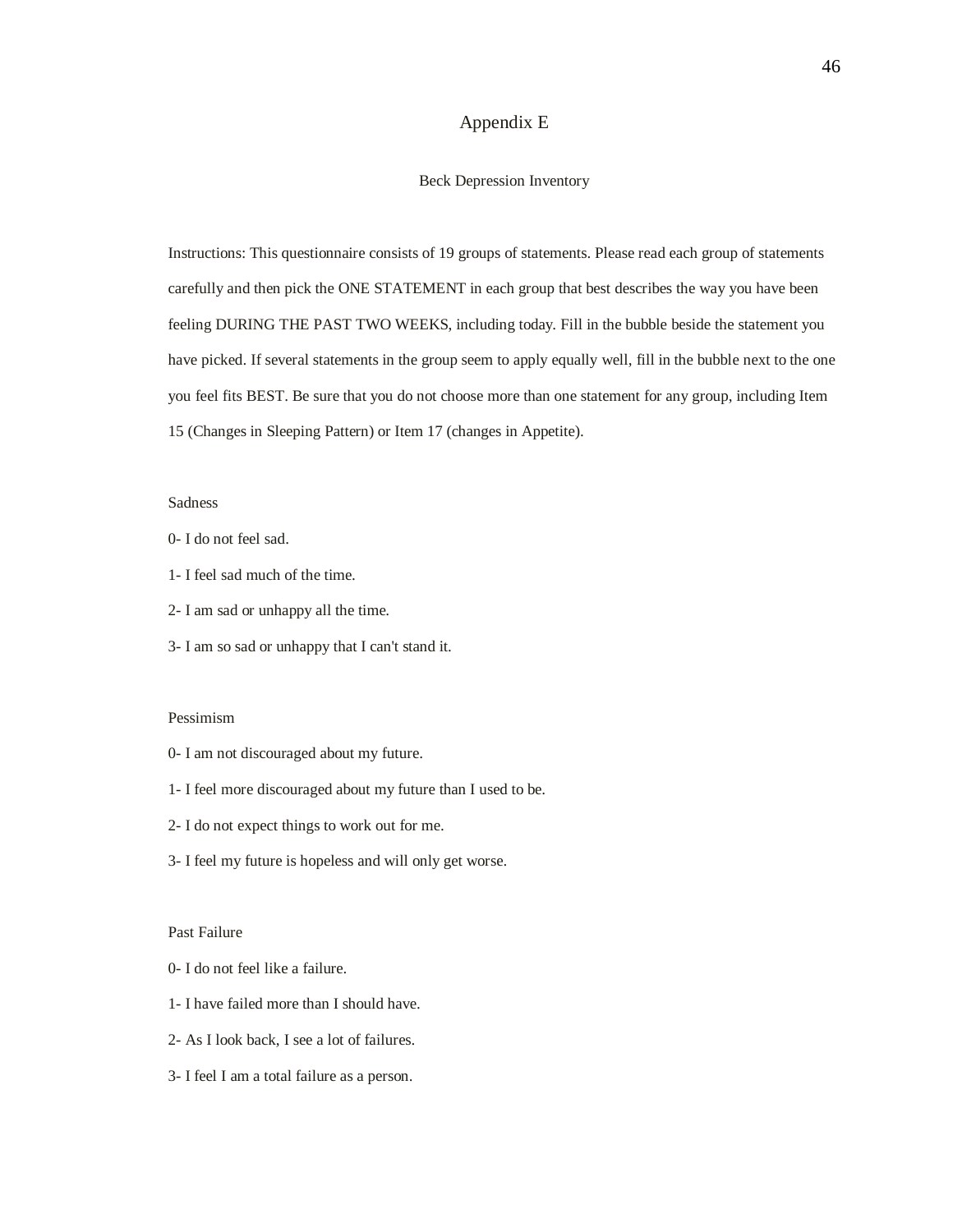#### Loss of Pleasure

- 0- I get as much pleasure as I ever did from the things I enjoy.
- 1- I don't enjoy things as much as I used to.
- 2- I get very little pleasure from the things I used to enjoy.
- 3- I can't get any pleasure from the things I used to enjoy.

#### Punishment Feelings

- 0- I don't feel I am being punished.
- 1- I feel I may be punished.
- 2- I expect to be punished.
- 3- I feel I am being punished.

#### Self-Dislike

- 0- I feel the same about myself as ever.
- 1- I have lost confidence in myself.
- 2- I am disappointing myself.
- 3- I dislike myself.

#### Self-Criticalness

- 0- I don't criticize or blame myself more than usual.
- 1- I am more critical of myself than I used to be.
- 2- I criticize myself for all of my faults.
- 3- I blame myself for everything bad that happens.

### Crying

- 0- I don't cry anymore than I used to.
- 1- I cry more than I used to.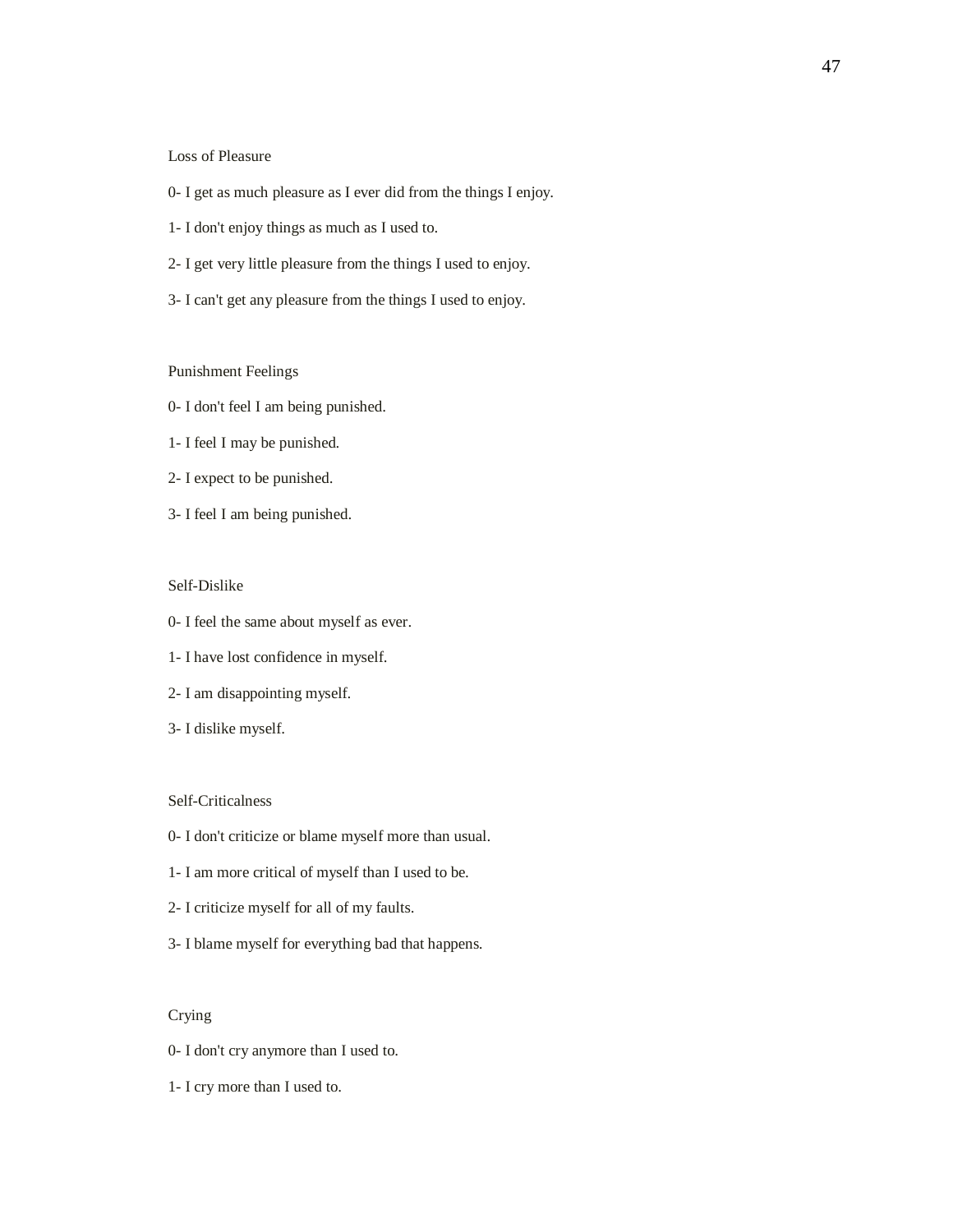- 2- I cry over every little thing.
- 3- I feel like crying, but I can't.

#### Agitation

- 0- I am no more restless or wound up than usual.
- 1- I feel more restless or wound up that usual.
- 2- I am so restless or agitated that it's hard to stay still.
- 3- I am so restless or agitated that I have to keep moving or doing something.

#### Loss of Interest

- 0- I have not lost interest in other people or activities.
- 1- I am less interested in other people or things than before.
- 2- I have lost most of my interest in other people or things.
- 3- It's hard to get interested in anything.

#### Indecisiveness

- 0- I make decisions about as well as ever.
- 1- I find it more difficult to make decisions than usual.
- 2- I have much greater difficult making decisions than I used to.
- 3- I have trouble making any decisions.

#### **Worthlessness**

- 0- I do not feel I am worthless.
- 1- I don't consider myself as worthwhile and useful as I used to.
- 2- I feel more worthless as compared to other people.
- 3- I feel utterly worthless.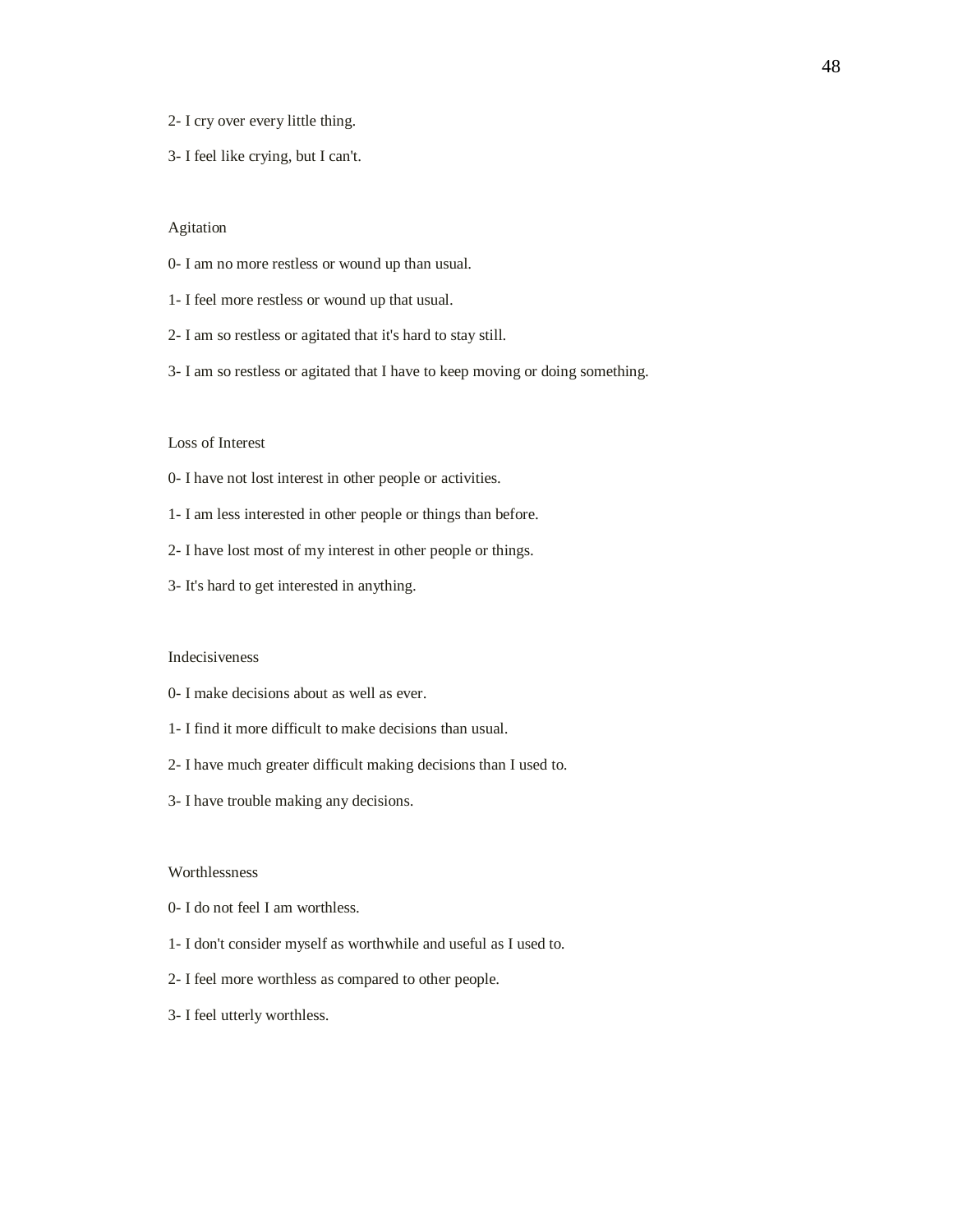#### Loss of Energy

- 0- I have as much energy as ever.
- 1- I have less energy than I used to have.
- 2- I don't have enough energy to do very much.
- 3- I don't have enough energy to do anything.

#### Changes in Sleeping Pattern

- 0- I have not experienced any change in my sleeping pattern.
- 1a- I sleep somewhat more than usual.
- 1b- I sleep somewhat less than usual.
- 2a- I sleep a lot more than usual.
- 2b- I sleep a lot less than usual.
- 3a- I sleep most of the day.
- 3b- I wake up 1-2 hours early and can't get back to sleep.

#### Irritability

- 0- I am not more irritable than usual.
- 1- I am more irritable than usual.
- 2- I am much more irritable than usual.
- 3- I am irritable all the time.

#### Changes in Appetite

- 0- I have not experienced any change in my appetite.
- 1a- My appetite is somewhat less than usual.
- 1b- My appetite is somewhat greater than usual.
- 2a- My appetite is much less than before.
- 2b- My appetite is much greater than usual.
- 3a- I have no appetite at all.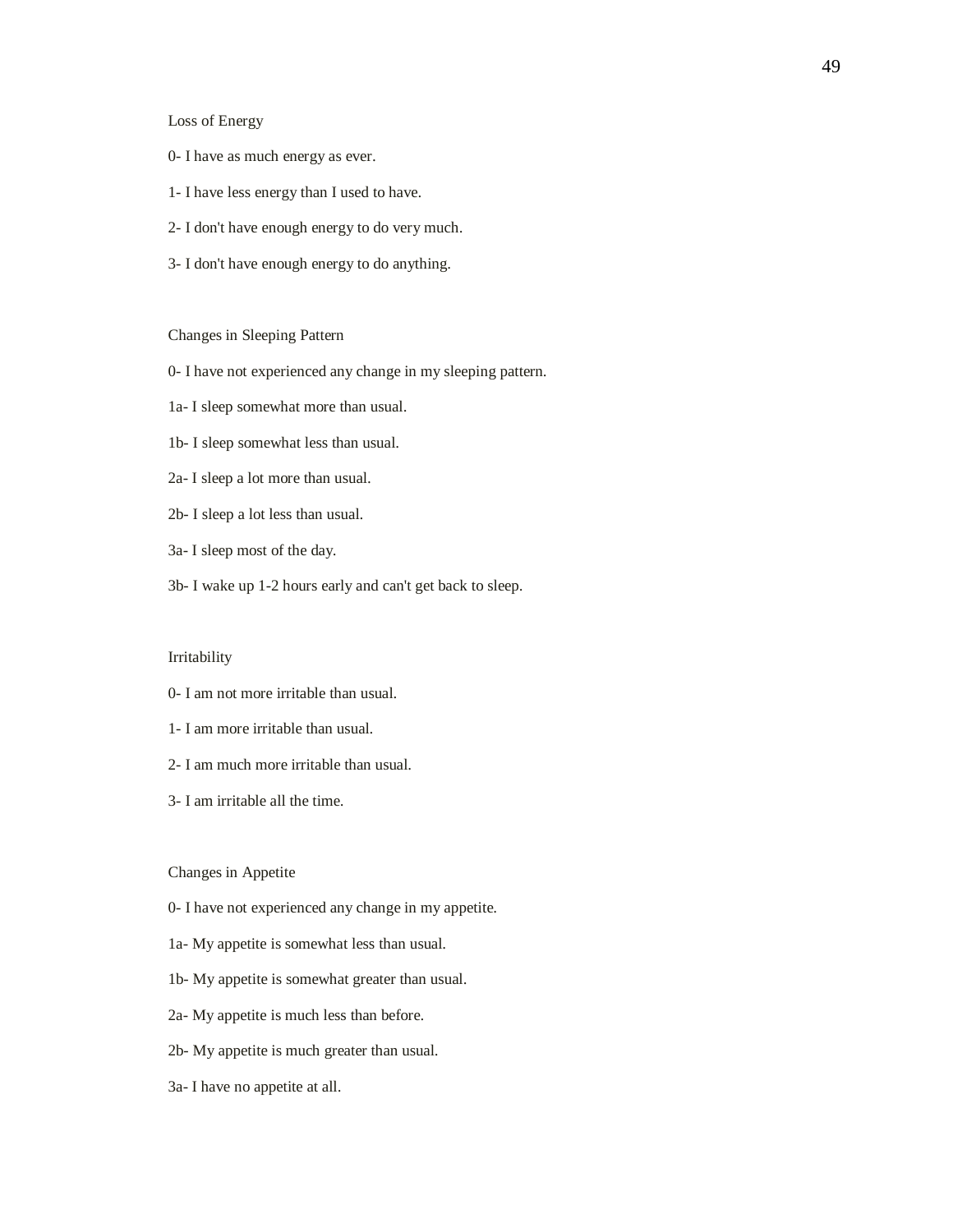3b- I crave food all of the time.

Concentration Difficulty

- 0- I can concentrate as well as ever.
- 1- I can't concentrate as well as usual.
- 2- It's hard to keep my mind on anything for very long.
- 3- I find I can't concentrate on anything.

Tirdness or Fatigue

- 0- I am no more tired or fatigued than usual
- 1- I get more tired or fatigued more easily than usual.
- 2- I am too tired or fatigued to do a lot of the things I used to do.
- 3- I am too tired or fatigued to do most of the things I used to do.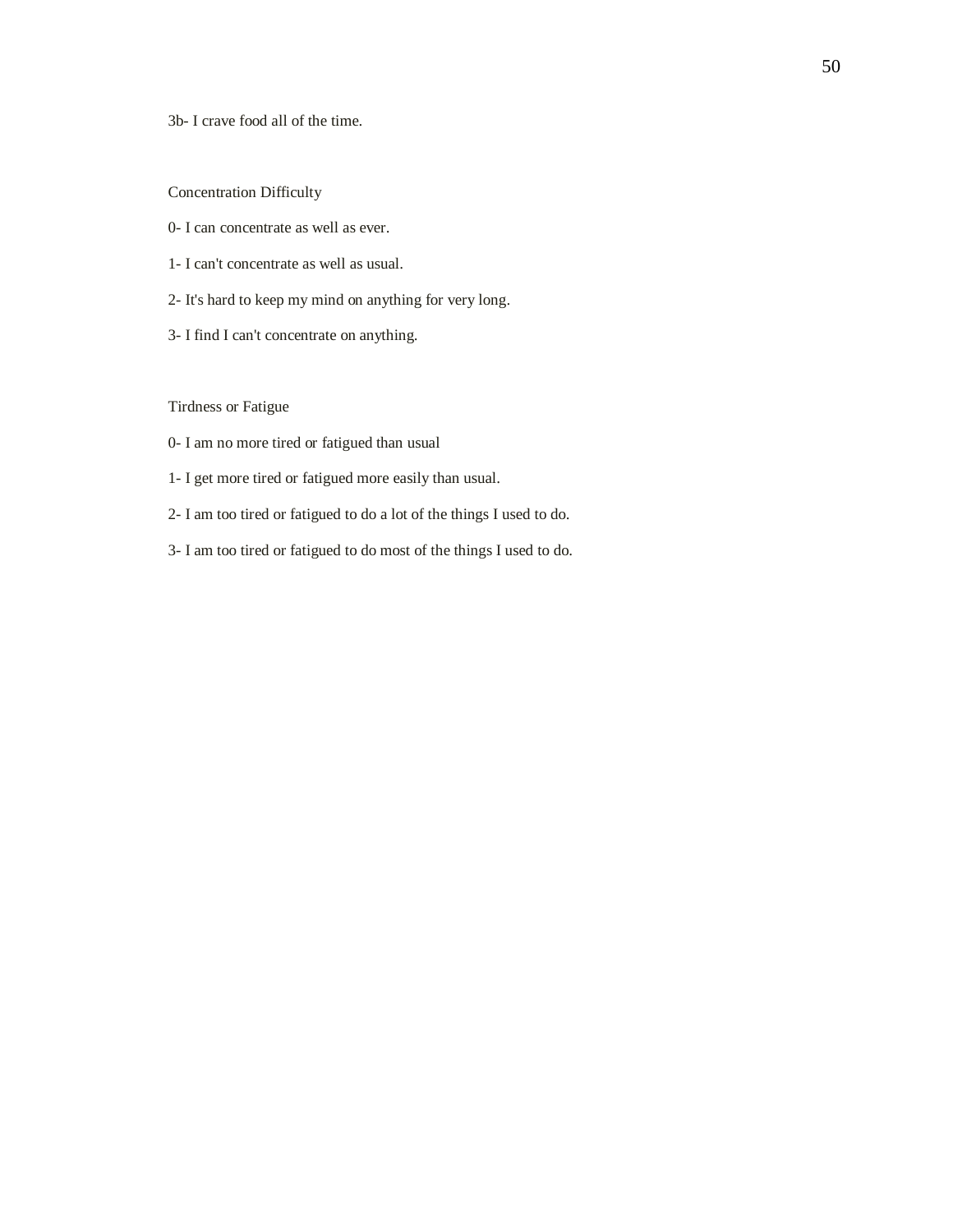# Appendix F

### PANAS

<span id="page-55-0"></span>This scale consists of a number of words and phrases that describe different feelings and emotions. Read each item and then mark the appropriate answer in the space next to that word. Indicate to what extent you feel this way at the present moment. Use the following scale to record your answers:

|                         |          | ັ          |             |           |
|-------------------------|----------|------------|-------------|-----------|
| <b>Very Slightly or</b> | A Little | Moderately | Quite A Bit | Extremely |
| <b>Not At All</b>       |          |            |             |           |

| <b>Cheerful</b>  | <b>Sad</b>  | Active         | <b>Angry at Self</b> |
|------------------|-------------|----------------|----------------------|
| <b>Disgusted</b> | Calm        | Guilty         | Enthusiastic         |
| <b>Attentive</b> | Afraid      | Joyful         | Downhearted          |
| <b>Bashful</b>   | Tired       | Nervous        | Sheepish             |
| Sluggish         | Amazed      | Lonely         | Distressed           |
| <b>Daring</b>    | Shaky       | Sleepy         | Blameworthy          |
| <b>Surprised</b> | - Happy     | Excited        | Determined           |
| <b>Strong</b>    | Timid       | Hostile        | Frightened           |
| Scornful         | Alone       | Proud          | Astonished           |
| <b>Relaxed</b>   | Alert       | <b>Jittery</b> | Interested           |
| <b>Irritable</b> | _ Upset     | Lively         | Loathing             |
| <b>Delighted</b> | _ Angry     | Ashamed        | Confident            |
| <b>Inspired</b>  | <b>Bold</b> | At Ease        | Energetic            |
| <b>Fearless</b>  | Blue        | Scared         | Concentrating        |
| <b>Disgusted</b> | Shy         | Drowsy         | Dissatisfied with    |
|                  |             |                | Self                 |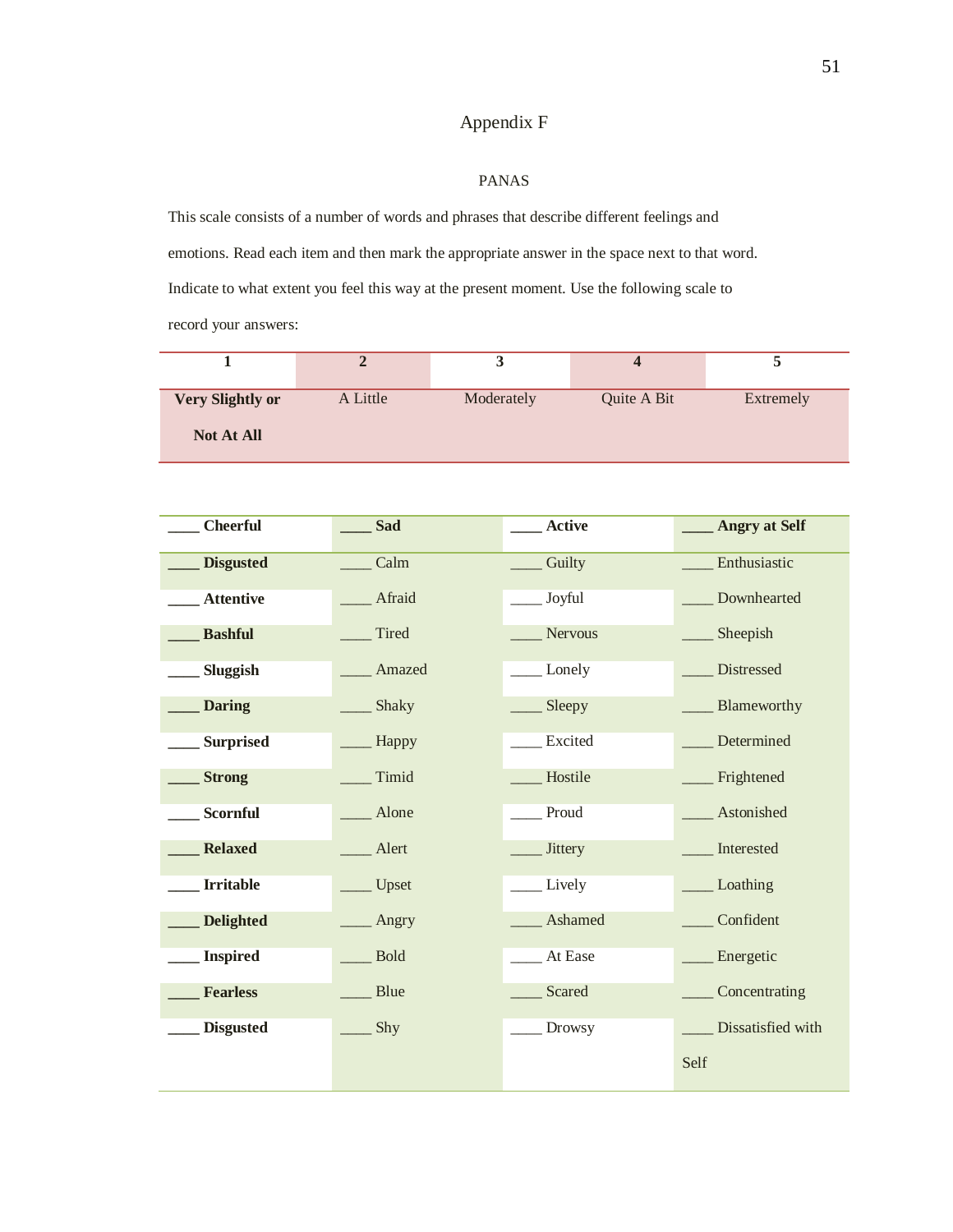# Appendix G

# State Self-Esteem Scale

<span id="page-56-0"></span>Please answer these questions to the best of your ability, choosing only one answer per question that fits the way you are feeling at the moment most appropriately.

| At this moment I feel confident about my abilities.                          |  |                                                                              |  |       |                           |  |  |
|------------------------------------------------------------------------------|--|------------------------------------------------------------------------------|--|-------|---------------------------|--|--|
| Strongly Agree Agree Neither Agree nor Disagree<br>DisagreeStrongly Disagree |  |                                                                              |  |       |                           |  |  |
|                                                                              |  |                                                                              |  |       |                           |  |  |
|                                                                              |  | Right now, I am worried about whether I am regarded as a success or failure. |  |       |                           |  |  |
| <b>Strongly Disagree</b>                                                     |  | DisagreeNeither Agree nor Disagree                                           |  | Agree | <b>Strongly Agree</b>     |  |  |
|                                                                              |  |                                                                              |  |       |                           |  |  |
|                                                                              |  | At this moment I feel satisfied with the way my body looks right now.        |  |       |                           |  |  |
|                                                                              |  | Strongly Agree Agree Neither Agree nor Disagree                              |  |       | DisagreeStrongly Disagree |  |  |
|                                                                              |  |                                                                              |  |       |                           |  |  |
|                                                                              |  | At this moment I feel frustrated or rattled about my performance.            |  |       |                           |  |  |
| <b>Strongly Disagree</b>                                                     |  | DisagreeNeither Agree nor Disagree                                           |  | Agree | <b>Strongly Agree</b>     |  |  |
|                                                                              |  |                                                                              |  |       |                           |  |  |
|                                                                              |  | Right now I feel that I am having trouble understanding things that I read.  |  |       |                           |  |  |
| <b>Strongly Disagree</b>                                                     |  | DisagreeNeither Agree nor Disagree                                           |  | Agree | <b>Strongly Agree</b>     |  |  |
|                                                                              |  |                                                                              |  |       |                           |  |  |
| At this moment I feel that others respect and admire me.                     |  |                                                                              |  |       |                           |  |  |
|                                                                              |  | Strongly Agree Agree Neither Agree nor Disagree                              |  |       | DisagreeStrongly Disagree |  |  |
|                                                                              |  |                                                                              |  |       |                           |  |  |
| At this moment I am dissatisfied with my weight.                             |  |                                                                              |  |       |                           |  |  |
| <b>Strongly Disagree</b>                                                     |  | DisagreeNeither Agree nor Disagree                                           |  | Agree | <b>Strongly Agree</b>     |  |  |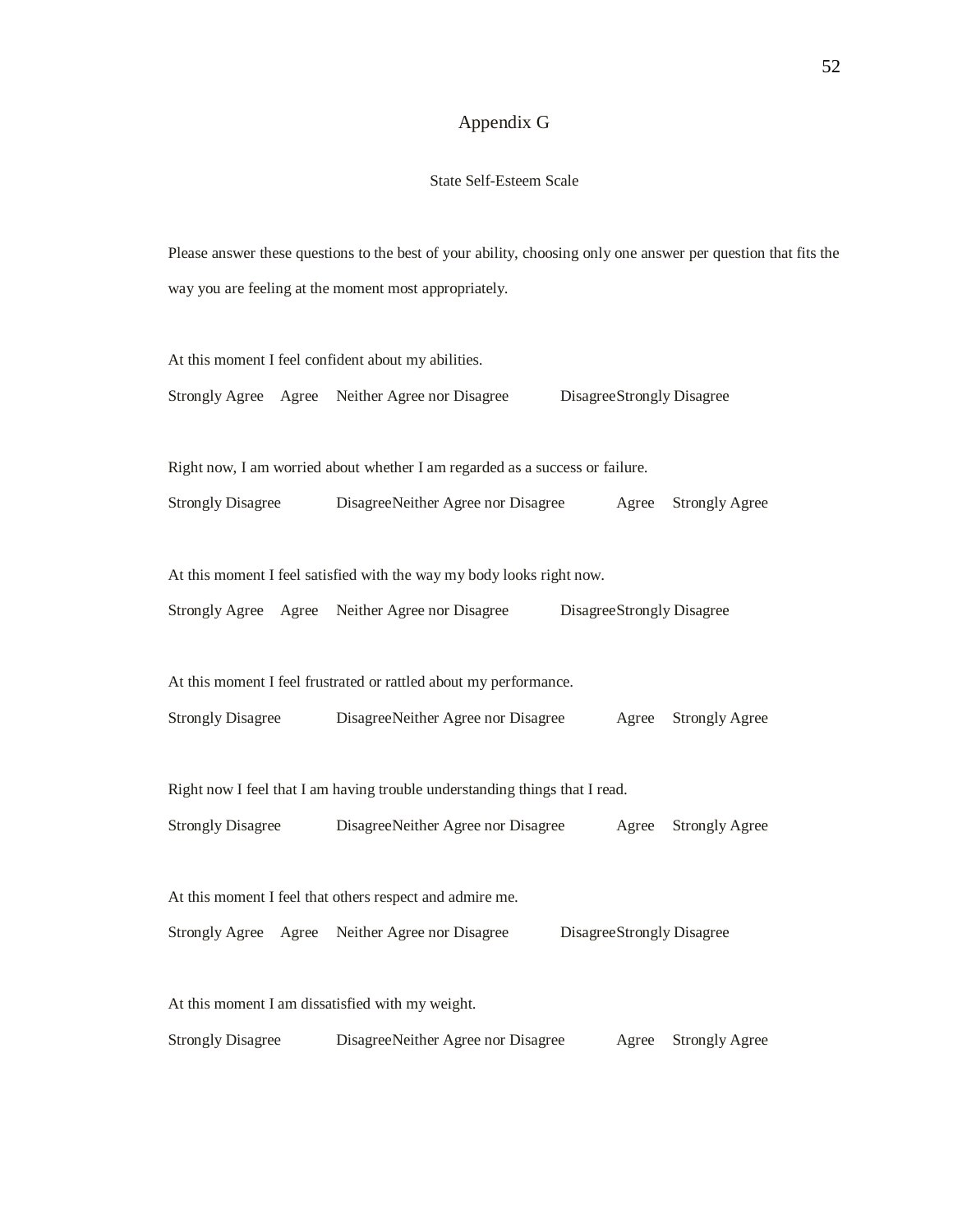Right now I feel self-conscious. Strongly Disagree DisagreeNeither Agree nor Disagree Agree Strongly Agree Right now, I feel as smart as others. Strongly Agree Agree Neither Agree nor Disagree DisagreeStrongly Disagree At this moment I feel displeased with myself. Strongly Disagree DisagreeNeither Agree nor Disagree Agree Strongly Agree Right now I feel good about myself. Strongly Agree Agree Neither Agree nor Disagree DisagreeStrongly Disagree I am pleased with my appearance right now. Strongly Agree Agree Neither Agree nor Disagree DisagreeStrongly Disagree I am worried about what other people think of me at this moment. Strongly Disagree DisagreeNeither Agree nor Disagree Agree Strongly Agree I feel confident that I understand things at this moment. Strongly Agree Agree Neither Agree nor Disagree DisagreeStrongly Disagree I feel inferior to others at this moment. Strongly Disagree DisagreeNeither Agree nor Disagree Agree Strongly Agree I feel unattractive right now. Strongly Disagree DisagreeNeither Agree nor Disagree Agree Strongly Agree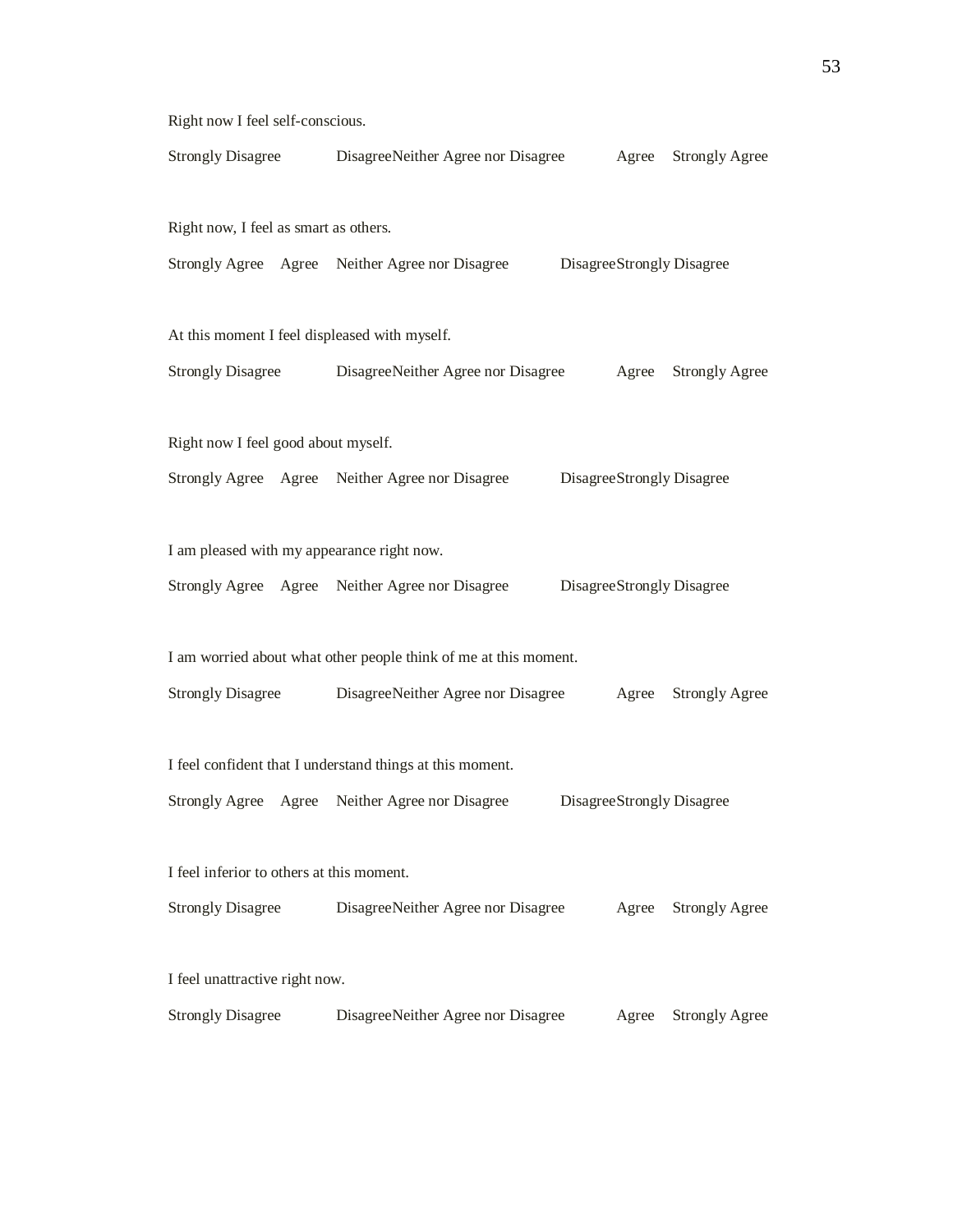| <b>Strongly Disagree</b>                                                                                                                           | Disagree Neither Agree nor Disagree                                                                      | Agree                 | <b>Strongly Agree</b> |  |  |  |  |  |
|----------------------------------------------------------------------------------------------------------------------------------------------------|----------------------------------------------------------------------------------------------------------|-----------------------|-----------------------|--|--|--|--|--|
| <b>Strongly Disagree</b>                                                                                                                           | I feel that I have less scholastic ability right now than others.<br>Disagree Neither Agree nor Disagree | Agree                 | Strongly Agree        |  |  |  |  |  |
| I feel like I'm not doing well at this moment.<br><b>Strongly Disagree</b>                                                                         | Agree                                                                                                    | <b>Strongly Agree</b> |                       |  |  |  |  |  |
| I am worried about looking foolish right now.<br><b>Strongly Disagree</b><br>Disagree Neither Agree nor Disagree<br><b>Strongly Agree</b><br>Agree |                                                                                                          |                       |                       |  |  |  |  |  |

I feel concerned about the impression I am making at this moment.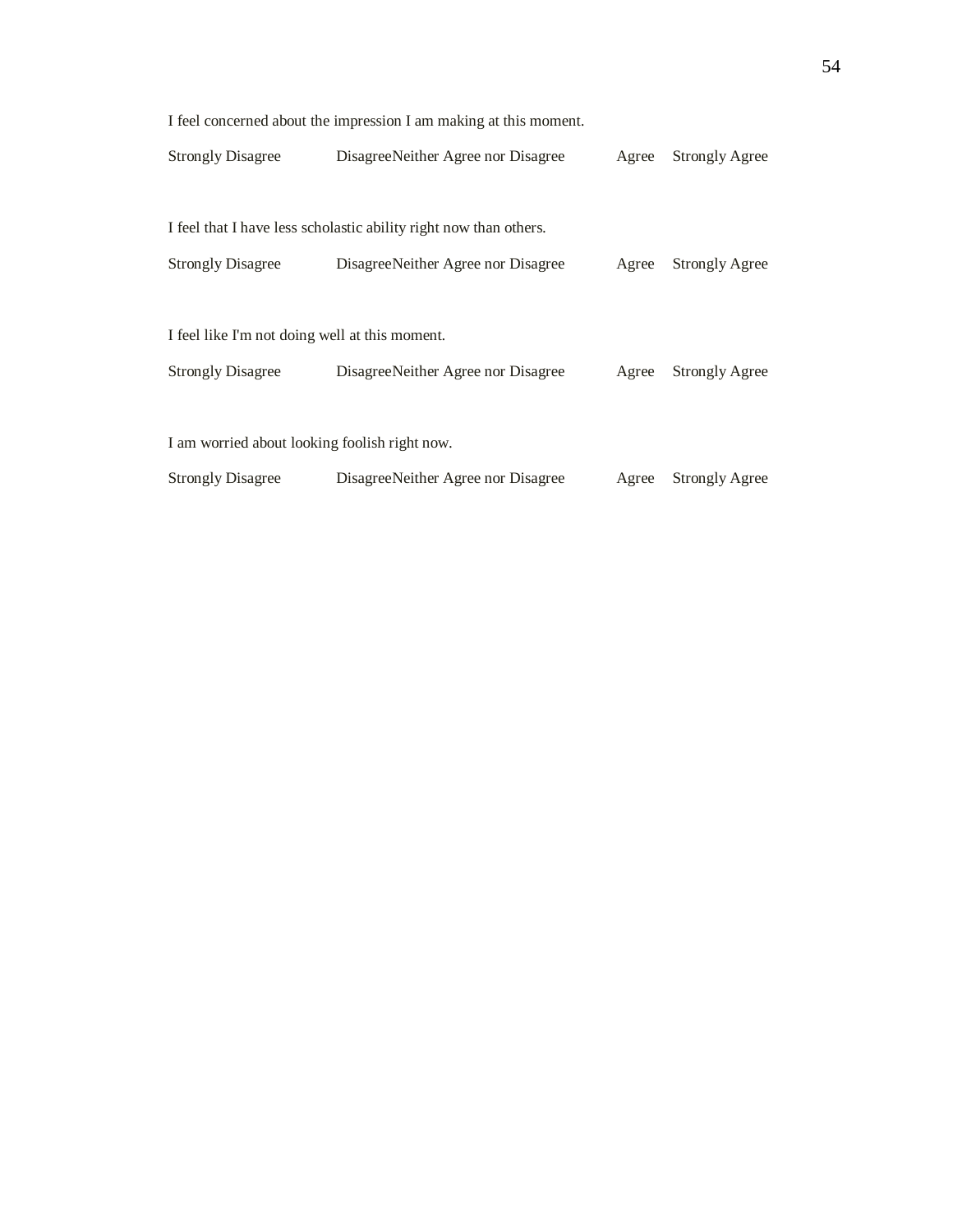# Appendix H

# Demographics Survey

<span id="page-59-0"></span>

| Age:                                            |                   |                              |    |    |    |    |    |             |  |  |
|-------------------------------------------------|-------------------|------------------------------|----|----|----|----|----|-------------|--|--|
| $18\,$                                          | 19                | 20                           | 21 | 22 | 23 | 24 | 25 | 26 or older |  |  |
|                                                 |                   |                              |    |    |    |    |    |             |  |  |
| Race:                                           |                   |                              |    |    |    |    |    |             |  |  |
|                                                 |                   | Caucasian/Non-Hispanic       |    |    |    |    |    |             |  |  |
|                                                 | African American  |                              |    |    |    |    |    |             |  |  |
|                                                 | Hispanic          |                              |    |    |    |    |    |             |  |  |
|                                                 | Native American   |                              |    |    |    |    |    |             |  |  |
| Asian                                           |                   |                              |    |    |    |    |    |             |  |  |
|                                                 |                   | Other (please specify below) |    |    |    |    |    |             |  |  |
|                                                 |                   |                              |    |    |    |    |    |             |  |  |
| Gender:                                         |                   |                              |    |    |    |    |    |             |  |  |
| Male                                            |                   |                              |    |    |    |    |    |             |  |  |
| Female                                          |                   |                              |    |    |    |    |    |             |  |  |
|                                                 |                   |                              |    |    |    |    |    |             |  |  |
|                                                 | Country of Origin |                              |    |    |    |    |    |             |  |  |
|                                                 |                   |                              |    |    |    |    |    |             |  |  |
|                                                 |                   |                              |    |    |    |    |    |             |  |  |
|                                                 | First Language    |                              |    |    |    |    |    |             |  |  |
|                                                 |                   |                              |    |    |    |    |    |             |  |  |
|                                                 |                   |                              |    |    |    |    |    |             |  |  |
| $\mathbf{A} \mathbf{r}$ $\mathbf{A} \mathbf{r}$ | $\sim$            |                              |    |    |    |    |    |             |  |  |

Marital Status:

Single In a committed relationship Married Divorced/Separated